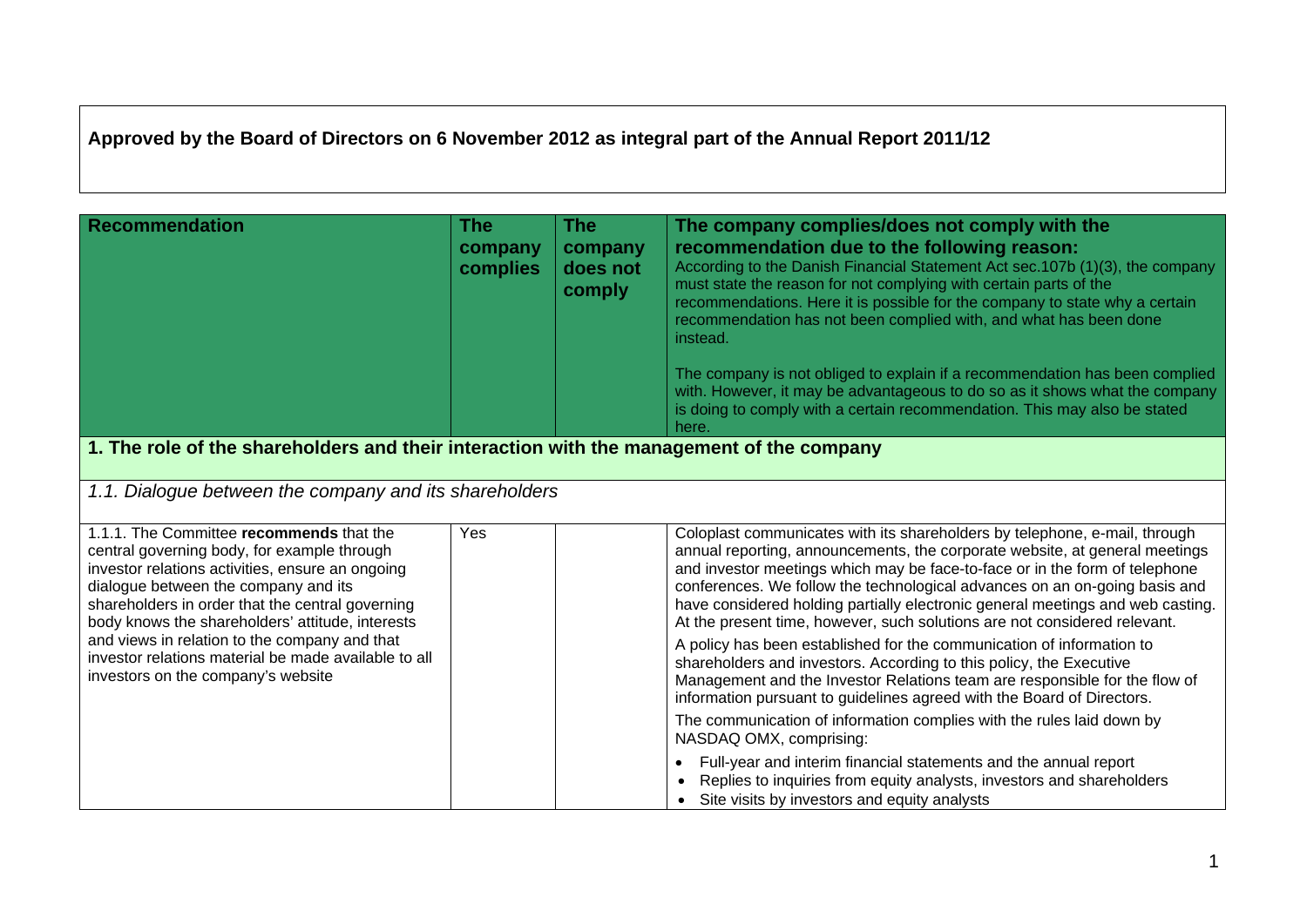| company<br>complies              | company<br>does not<br>comply                                                                                                                                                                                                                                                                               | The company complies/does not comply with the<br>recommendation due to the following reason:<br>According to the Danish Financial Statement Act sec.107b (1)(3), the company<br>must state the reason for not complying with certain parts of the<br>recommendations. Here it is possible for the company to state why a certain<br>recommendation has not been complied with, and what has been done<br>instead.                                                                                                   |  |  |  |
|----------------------------------|-------------------------------------------------------------------------------------------------------------------------------------------------------------------------------------------------------------------------------------------------------------------------------------------------------------|---------------------------------------------------------------------------------------------------------------------------------------------------------------------------------------------------------------------------------------------------------------------------------------------------------------------------------------------------------------------------------------------------------------------------------------------------------------------------------------------------------------------|--|--|--|
|                                  |                                                                                                                                                                                                                                                                                                             | The company is not obliged to explain if a recommendation has been complied<br>with. However, it may be advantageous to do so as it shows what the company<br>is doing to comply with a certain recommendation. This may also be stated<br>here.                                                                                                                                                                                                                                                                    |  |  |  |
|                                  |                                                                                                                                                                                                                                                                                                             | • Presentations to Danish and foreign investors<br>Capital markets days for analysts and investors<br>$\bullet$<br>Conference calls in connection with the release of financial statements<br>$\bullet$<br>Special investor section on Coloplast's corporate website<br>$\bullet$                                                                                                                                                                                                                                   |  |  |  |
| 1.2. Capital and share structure |                                                                                                                                                                                                                                                                                                             |                                                                                                                                                                                                                                                                                                                                                                                                                                                                                                                     |  |  |  |
| Yes                              |                                                                                                                                                                                                                                                                                                             | The Board of Directors regularly reviews the company's capital structure, and<br>considers whether it is consistent with the interests of the company and the<br>shareholders. It also makes plans annually for the development of the<br>company's capital and share structures. The assessment of the capital<br>structure includes the company's credit rating and the potential for allocating a<br>positive cash flow towards purchasing own shares or for increasing the payout<br>ratio to the shareholders. |  |  |  |
|                                  |                                                                                                                                                                                                                                                                                                             | Coloplast has two share classes: 3.6 million class A shares entitling the<br>holders to ten votes per A share and 41.4 million class B shares entitling the<br>holders to one vote per B share. Both share classes have a denomination of<br>DKK 5 per share. In 1983, Coloplast's class B shares were listed on the<br>Copenhagen Stock Exchange while the class A shares remain non-negotiable<br>instruments.                                                                                                    |  |  |  |
|                                  |                                                                                                                                                                                                                                                                                                             | Any change of class A share ownership requires the consent of the Board of<br>Directors. The composition of shareholders by the two categories is disclosed<br>in each annual report. The Board of Directors believes that this share structure<br>has supported Coloplast's development and that maintaining this structure will<br>be to the benefit of all the company's shareholders.                                                                                                                           |  |  |  |
|                                  | 1.2.1. The Committee recommends that the<br>central governing body every year evaluate<br>whether the company's capital and share structures<br>continue to be in the interests of the shareholders<br>and the company and account for this evaluation in<br>the management commentary in the annual report |                                                                                                                                                                                                                                                                                                                                                                                                                                                                                                                     |  |  |  |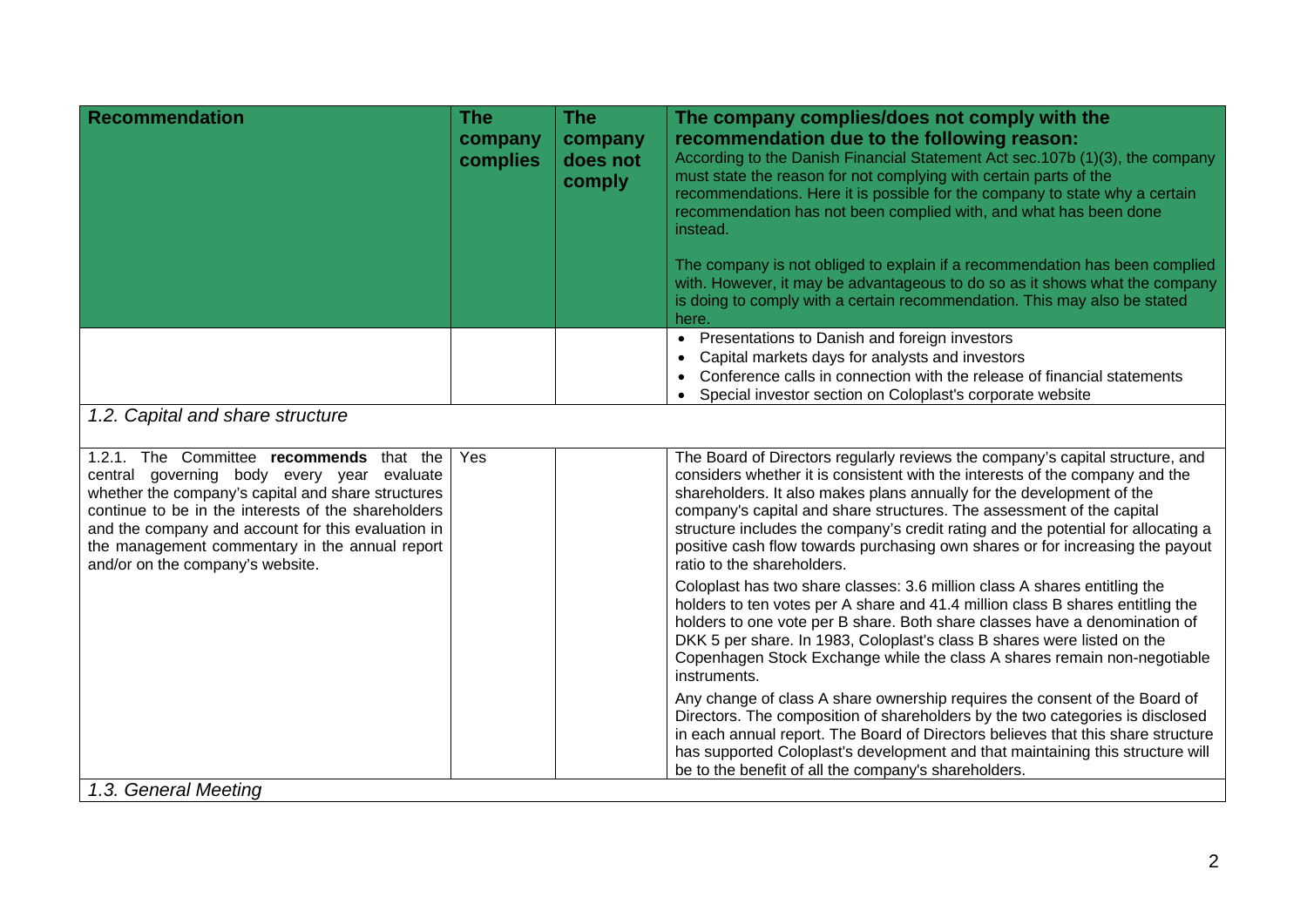| <b>Recommendation</b>                                                                                                                                           | <b>The</b><br>company<br>complies | <b>The</b><br>company<br>does not<br>comply | The company complies/does not comply with the<br>recommendation due to the following reason:<br>According to the Danish Financial Statement Act sec.107b (1)(3), the company<br>must state the reason for not complying with certain parts of the<br>recommendations. Here it is possible for the company to state why a certain<br>recommendation has not been complied with, and what has been done<br>instead.<br>The company is not obliged to explain if a recommendation has been complied<br>with. However, it may be advantageous to do so as it shows what the company<br>is doing to comply with a certain recommendation. This may also be stated<br>here. |
|-----------------------------------------------------------------------------------------------------------------------------------------------------------------|-----------------------------------|---------------------------------------------|-----------------------------------------------------------------------------------------------------------------------------------------------------------------------------------------------------------------------------------------------------------------------------------------------------------------------------------------------------------------------------------------------------------------------------------------------------------------------------------------------------------------------------------------------------------------------------------------------------------------------------------------------------------------------|
|                                                                                                                                                                 |                                   |                                             |                                                                                                                                                                                                                                                                                                                                                                                                                                                                                                                                                                                                                                                                       |
| 1.3.1. The Committee recommends that the<br>supreme governing body and the executive board                                                                      | Yes                               |                                             | Coloplast engages actively with the shareholders at the company's general<br>meetings.                                                                                                                                                                                                                                                                                                                                                                                                                                                                                                                                                                                |
| promote active ownership, including shareholders'<br>attendance at general meetings.                                                                            |                                   |                                             | An invitation to attend general meetings along with the agenda is sent to all<br>registered shareholders, and the annual report is sent to those shareholders<br>who have so requested.                                                                                                                                                                                                                                                                                                                                                                                                                                                                               |
|                                                                                                                                                                 |                                   |                                             | In addition, shareholders may indicate on a proxy form how they wish to vote<br>on each item on the agenda. The proxy may be given to the Board of Directors<br>or a named third party. It is also possible to provide a proxy on the company's<br>website www.coloplast.com.                                                                                                                                                                                                                                                                                                                                                                                         |
|                                                                                                                                                                 |                                   |                                             | Annual reports, agendas and other material forwarded to shareholders will also<br>be available on the company's website.                                                                                                                                                                                                                                                                                                                                                                                                                                                                                                                                              |
| 1.3.2. The Committee recommends that the<br>central governing body resolve or submit to the                                                                     | Yes                               |                                             | The Board of Directors has resolved that general meetings are conducted by<br>physical attendance.                                                                                                                                                                                                                                                                                                                                                                                                                                                                                                                                                                    |
| general meeting the question whether the general<br>meeting shall be conducted by physical attendance<br>or as a partly or entirely electronic general meeting. |                                   |                                             | We follow the technological advances on an on-going basis and have<br>considered holding partially electronic general meetings and web casting. At<br>the present time, however, such solutions are not considered relevant.                                                                                                                                                                                                                                                                                                                                                                                                                                          |
| 1.3.3 The Committee recommends that proxies<br>given to the supreme governing body allow<br>shareholders to consider each individual item on<br>the agenda.     | Yes                               |                                             | Prior to general meetings, a proxy form is sent to all registered shareholders<br>on which they may indicate how they wish to vote on each item on the agenda.                                                                                                                                                                                                                                                                                                                                                                                                                                                                                                        |
| 1.3.4 The Committee recommends that all<br>members of the supreme governing body and the                                                                        | Yes                               |                                             | The Board of Directors believes that all members of the Board and of the<br>Executive Management should be present at general meetings and                                                                                                                                                                                                                                                                                                                                                                                                                                                                                                                            |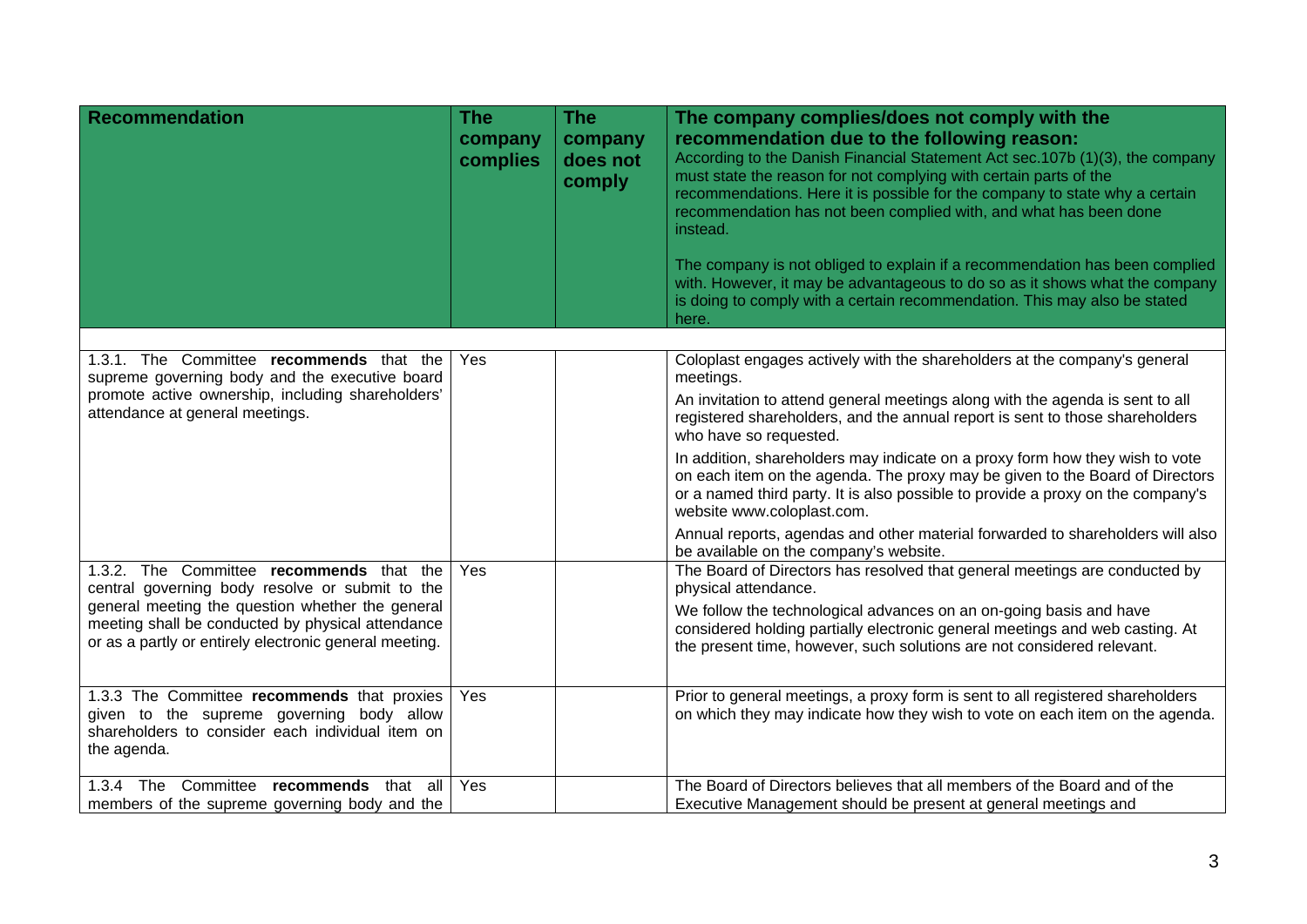| <b>Recommendation</b>                                                                                                                                                                                                                                                                                                                                     | <b>The</b><br>company<br>complies | <b>The</b><br>company<br>does not<br>comply | The company complies/does not comply with the<br>recommendation due to the following reason:<br>According to the Danish Financial Statement Act sec.107b (1)(3), the company<br>must state the reason for not complying with certain parts of the<br>recommendations. Here it is possible for the company to state why a certain<br>recommendation has not been complied with, and what has been done<br>instead. |  |  |
|-----------------------------------------------------------------------------------------------------------------------------------------------------------------------------------------------------------------------------------------------------------------------------------------------------------------------------------------------------------|-----------------------------------|---------------------------------------------|-------------------------------------------------------------------------------------------------------------------------------------------------------------------------------------------------------------------------------------------------------------------------------------------------------------------------------------------------------------------------------------------------------------------|--|--|
|                                                                                                                                                                                                                                                                                                                                                           |                                   |                                             | The company is not obliged to explain if a recommendation has been complied<br>with. However, it may be advantageous to do so as it shows what the company<br>is doing to comply with a certain recommendation. This may also be stated<br>here.                                                                                                                                                                  |  |  |
| executive board be present at the general meeting.                                                                                                                                                                                                                                                                                                        |                                   |                                             | endeavours to fulfil this objective.                                                                                                                                                                                                                                                                                                                                                                              |  |  |
| 1.4. Takeover bids                                                                                                                                                                                                                                                                                                                                        |                                   |                                             |                                                                                                                                                                                                                                                                                                                                                                                                                   |  |  |
| 1.4.1 The Committee recommends that the central<br>governing body, from the moment it obtains<br>knowledge that a takeover bid will be submitted, do<br>not, without the acceptance of the general meeting,<br>attempt to counter the takeover bid by making<br>decisions which in reality prevent the shareholders<br>from deciding on the takeover bid. | Yes                               |                                             | Apart from the different weights of voting rights between class A and class B<br>shares and the authority provided in article 5 of the articles of association,<br>there are no anti-takeover measures by way of a ceiling on votes or any<br>restrictions that would enable the Board of Directors to take steps to prevent a<br>takeover bid.                                                                   |  |  |
| 1.4.2. The Committee recommends that the<br>central governing body give the shareholders the<br>opportunity to decide whether or not they wish to<br>dispose of their shares in the company under the<br>terms offered.                                                                                                                                   | Yes                               |                                             | Contingency plans have been prepared in the event of an uninvited takeover<br>bid with a view to providing the facts so as to enable the shareholders to make<br>an informed decision.                                                                                                                                                                                                                            |  |  |
| 2. The role of stakeholders and their importance to the company and the company's corporate social responsibility                                                                                                                                                                                                                                         |                                   |                                             |                                                                                                                                                                                                                                                                                                                                                                                                                   |  |  |
| 2.1. The company's policy in relation to its stakeholders                                                                                                                                                                                                                                                                                                 |                                   |                                             |                                                                                                                                                                                                                                                                                                                                                                                                                   |  |  |
| 2.1.1. The Committee recommends that the<br>central governing body identify the company's key<br>stakeholders and their main interests in relation to                                                                                                                                                                                                     | Yes                               |                                             | <b>Policy</b><br>The company has adopted and published a policy for the approach to its<br>stakeholders through its mission, value and vision statements.                                                                                                                                                                                                                                                         |  |  |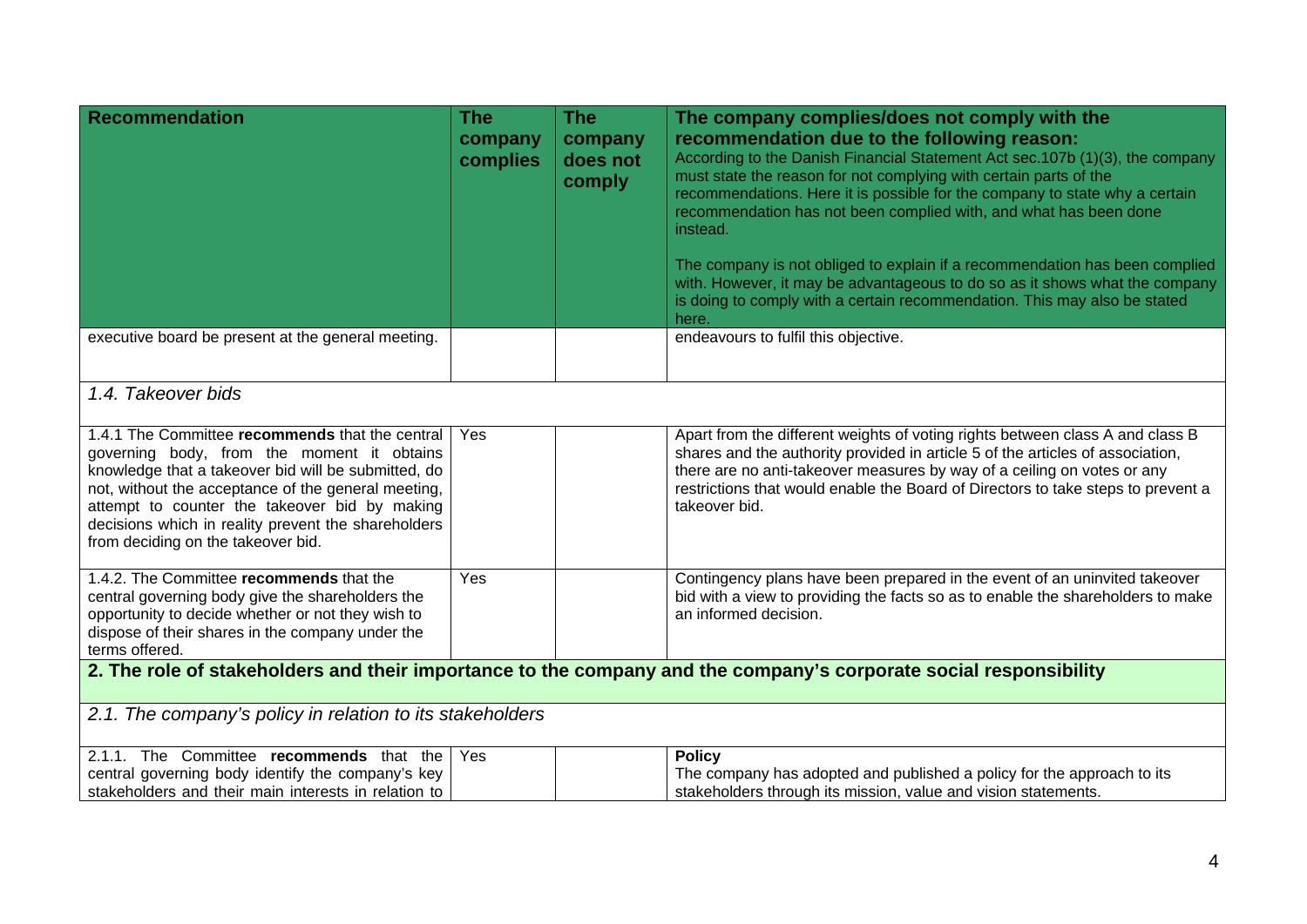| <b>Recommendation</b>                                                                                                                                                                                                                                                                                                  | The<br>company<br>complies | The<br>company<br>does not<br>comply | The company complies/does not comply with the<br>recommendation due to the following reason:<br>According to the Danish Financial Statement Act sec.107b (1)(3), the company<br>must state the reason for not complying with certain parts of the<br>recommendations. Here it is possible for the company to state why a certain<br>recommendation has not been complied with, and what has been done<br>instead.<br>The company is not obliged to explain if a recommendation has been complied<br>with. However, it may be advantageous to do so as it shows what the company<br>is doing to comply with a certain recommendation. This may also be stated<br>here. |
|------------------------------------------------------------------------------------------------------------------------------------------------------------------------------------------------------------------------------------------------------------------------------------------------------------------------|----------------------------|--------------------------------------|-----------------------------------------------------------------------------------------------------------------------------------------------------------------------------------------------------------------------------------------------------------------------------------------------------------------------------------------------------------------------------------------------------------------------------------------------------------------------------------------------------------------------------------------------------------------------------------------------------------------------------------------------------------------------|
| the company.<br>2.1.2. The Committee recommends that the<br>central governing body adopt a policy on the<br>company's relationship with its stakeholders,<br>including the investors, and ensure that the<br>interests of the stakeholders are respected in<br>accordance with the company's policy on such<br>issues. |                            |                                      | The role of the stakeholders<br>Coloplast's products are supplied through dealers, through hospitals or in<br>combination with the company's own advice directly to end users. The current<br>trend is towards more direct contact with end users.                                                                                                                                                                                                                                                                                                                                                                                                                    |
|                                                                                                                                                                                                                                                                                                                        |                            |                                      | No matter how the products are supplied, Coloplast wishes to form the closest<br>possible ties with customers in order to enhance value creation. The needs<br>and expectations of our customers change over time and Coloplast must<br>constantly be ready to change with them. Healthcare professionals and users<br>are involved in the development of new products and services on an on-going<br>basis.                                                                                                                                                                                                                                                          |
|                                                                                                                                                                                                                                                                                                                        |                            |                                      | Each individual employee's personal and professional development is<br>important to the continued growth of the company. The requirements to<br>adaptability, knowledge sharing and training of new skills are growing, giving<br>our employees greater independence and a more varying work day. Coloplast<br>wishes to attract and retain people who thrive in an active environment and<br>consider their employment with us a learning process.                                                                                                                                                                                                                   |
|                                                                                                                                                                                                                                                                                                                        |                            |                                      | At Coloplast, we take active responsibility for contributing to sustainable<br>developments.                                                                                                                                                                                                                                                                                                                                                                                                                                                                                                                                                                          |
|                                                                                                                                                                                                                                                                                                                        |                            |                                      | The company wishes to contribute to improving the quality of life of the users<br>of our products and services without reducing the quality of life of others.                                                                                                                                                                                                                                                                                                                                                                                                                                                                                                        |
|                                                                                                                                                                                                                                                                                                                        |                            |                                      | Coloplast's initiatives on corporate social responsibility, contributions to society<br>through taxes and duties, environmental management and partnerships with<br>educational institutions all add to overall value creation in society.                                                                                                                                                                                                                                                                                                                                                                                                                            |
|                                                                                                                                                                                                                                                                                                                        |                            |                                      | An integral part of Coloplast's management philosophy is to achieve balanced<br>value creation for the company's stakeholders both in the short and the long                                                                                                                                                                                                                                                                                                                                                                                                                                                                                                          |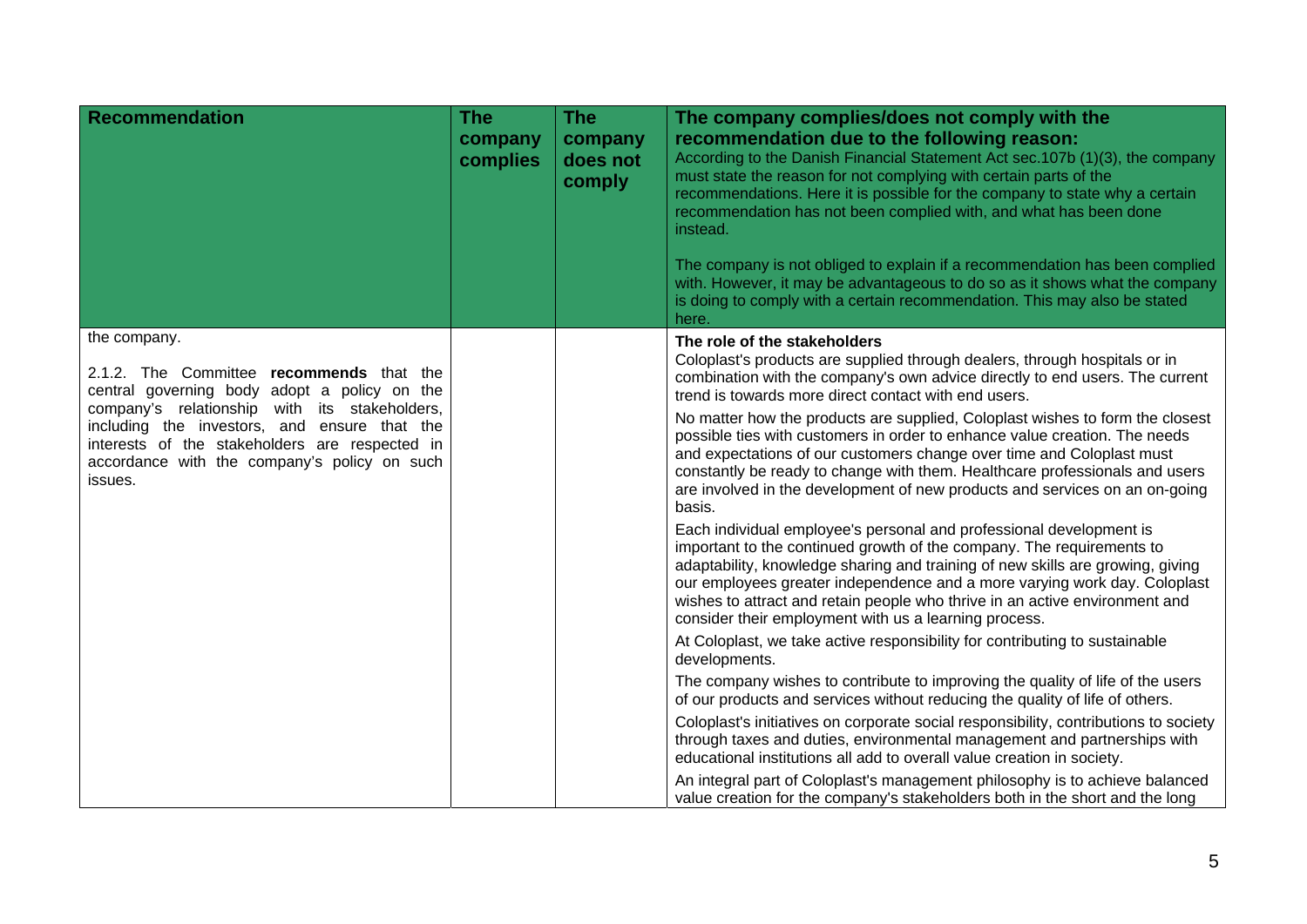| <b>Recommendation</b>                                                                                                    | <b>The</b><br>company<br>complies | <b>The</b><br>company<br>does not<br>comply | The company complies/does not comply with the<br>recommendation due to the following reason:<br>According to the Danish Financial Statement Act sec.107b (1)(3), the company<br>must state the reason for not complying with certain parts of the<br>recommendations. Here it is possible for the company to state why a certain<br>recommendation has not been complied with, and what has been done<br>instead.<br>The company is not obliged to explain if a recommendation has been complied<br>with. However, it may be advantageous to do so as it shows what the company<br>is doing to comply with a certain recommendation. This may also be stated<br>here.                                                                                                                                                                 |
|--------------------------------------------------------------------------------------------------------------------------|-----------------------------------|---------------------------------------------|---------------------------------------------------------------------------------------------------------------------------------------------------------------------------------------------------------------------------------------------------------------------------------------------------------------------------------------------------------------------------------------------------------------------------------------------------------------------------------------------------------------------------------------------------------------------------------------------------------------------------------------------------------------------------------------------------------------------------------------------------------------------------------------------------------------------------------------|
|                                                                                                                          |                                   |                                             | term. The management believes that such balance will also maximise value<br>generation for the shareholders.                                                                                                                                                                                                                                                                                                                                                                                                                                                                                                                                                                                                                                                                                                                          |
| 2.2. Corporate social responsibility                                                                                     |                                   |                                             |                                                                                                                                                                                                                                                                                                                                                                                                                                                                                                                                                                                                                                                                                                                                                                                                                                       |
| 2.2.1. The Committee recommends that the<br>central governing body adopt a policy on corporate<br>social responsibility. | Yes                               |                                             | Coloplast has adopted a policy on corporate social responsibility and the<br>company reports regularly on its social, environmental and ethical efforts.                                                                                                                                                                                                                                                                                                                                                                                                                                                                                                                                                                                                                                                                              |
| 3. Openness and transparency                                                                                             |                                   |                                             |                                                                                                                                                                                                                                                                                                                                                                                                                                                                                                                                                                                                                                                                                                                                                                                                                                       |
| 3.1. Disclosure of information to the market                                                                             |                                   |                                             |                                                                                                                                                                                                                                                                                                                                                                                                                                                                                                                                                                                                                                                                                                                                                                                                                                       |
| 3.1.1. The Committee recommends that the<br>central governing body adopt a communication<br>strategy.                    | Yes                               |                                             | <b>Information</b><br>Coloplast has defined a general communication policy that is available from<br>the company's corporate website. The website includes a number of other<br>policies relating to the company's stakeholders. The company complies with<br>the rules laid down by NASDAQ OMX regarding companies' duty to disclose<br>information through announcements, interim financial statements and annual<br>reports.<br>The consolidated financial statements are presented on a regular basis to<br>analysts, investors and the press. The management takes part in a number of<br>meetings about the Group's financial statements with its stakeholders,<br>primarily employees, shareholders and analysts.<br>All information released to the public is available in Danish and in English on<br>the corporate website. |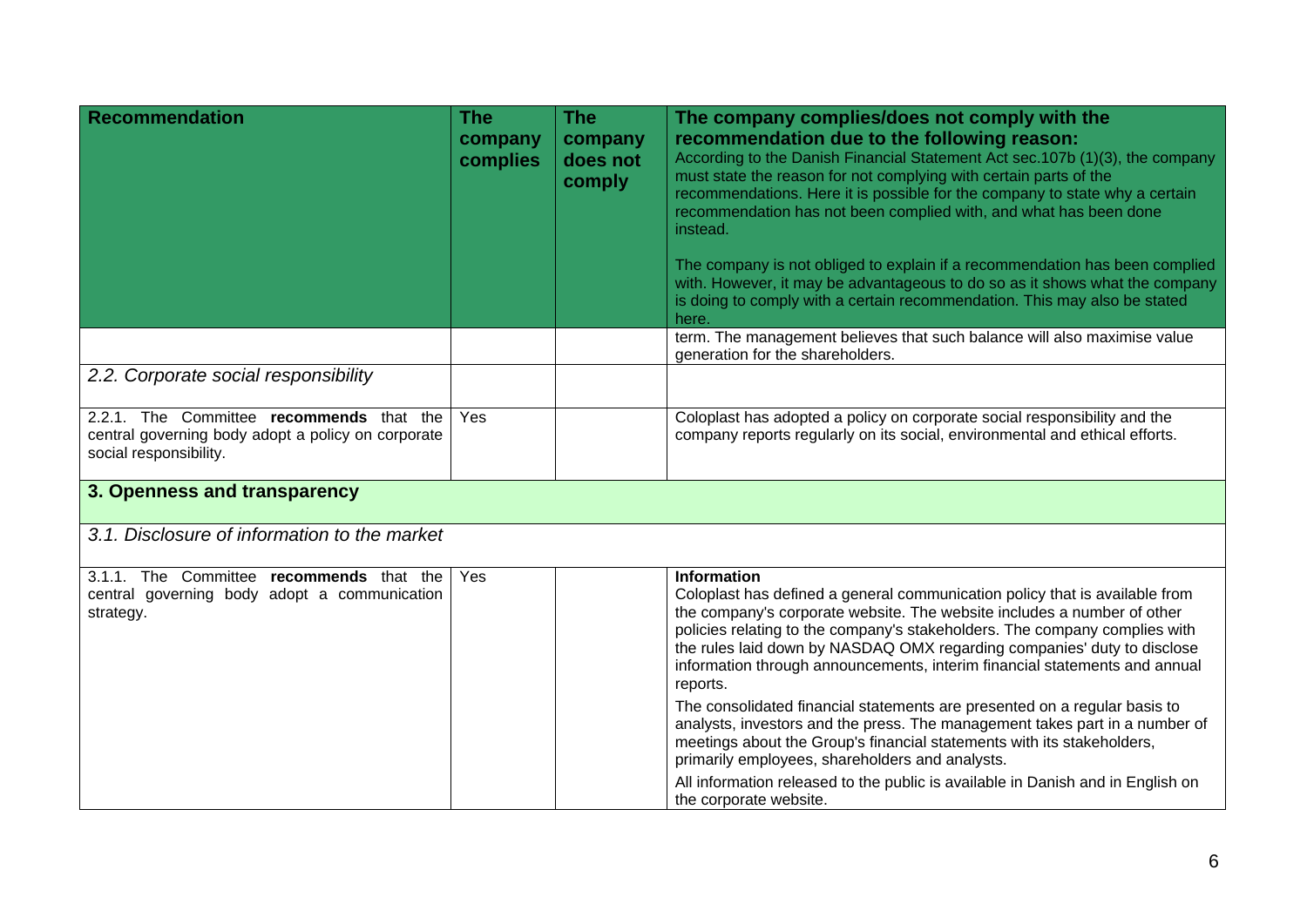| <b>Recommendation</b>                                                                                                                                                                                                                                         | <b>The</b><br>company<br>complies | <b>The</b><br>company<br>does not<br>comply | The company complies/does not comply with the<br>recommendation due to the following reason:<br>According to the Danish Financial Statement Act sec.107b (1)(3), the company<br>must state the reason for not complying with certain parts of the<br>recommendations. Here it is possible for the company to state why a certain<br>recommendation has not been complied with, and what has been done<br>instead.<br>The company is not obliged to explain if a recommendation has been complied<br>with. However, it may be advantageous to do so as it shows what the company<br>is doing to comply with a certain recommendation. This may also be stated<br>here. |  |  |  |
|---------------------------------------------------------------------------------------------------------------------------------------------------------------------------------------------------------------------------------------------------------------|-----------------------------------|---------------------------------------------|-----------------------------------------------------------------------------------------------------------------------------------------------------------------------------------------------------------------------------------------------------------------------------------------------------------------------------------------------------------------------------------------------------------------------------------------------------------------------------------------------------------------------------------------------------------------------------------------------------------------------------------------------------------------------|--|--|--|
| 3.1.2.<br>The<br>Committee<br>recommends<br>that<br>information from the company to the market be<br>published in both Danish and English.                                                                                                                    | Yes                               |                                             | Disclosures are prepared and released in both Danish and English.                                                                                                                                                                                                                                                                                                                                                                                                                                                                                                                                                                                                     |  |  |  |
| 3.1.3. The Committee recommends that the<br>company publish quarterly reports.                                                                                                                                                                                | Yes                               |                                             | Coloplast prepares quarterly interim reports to NASDAQ OMX. These reports<br>are available on the corporate website.                                                                                                                                                                                                                                                                                                                                                                                                                                                                                                                                                  |  |  |  |
| 4. The tasks and responsibilities of the supreme and the central governing bodies                                                                                                                                                                             |                                   |                                             |                                                                                                                                                                                                                                                                                                                                                                                                                                                                                                                                                                                                                                                                       |  |  |  |
| 4.1. Overall tasks and responsibilities                                                                                                                                                                                                                       |                                   |                                             |                                                                                                                                                                                                                                                                                                                                                                                                                                                                                                                                                                                                                                                                       |  |  |  |
| 4.1.1. The Committee recommends that the<br>central governing body determine the company's<br>overall strategy at least once every year with a view<br>to sustaining value creation in the company.                                                           | Yes                               |                                             | The Board of Directors determines, on the recommendation of the Executive<br>Management, Coloplast's overall objectives, strategies and action plans and<br>approves the essence of the forecasts prepared by the Executive<br>Management.                                                                                                                                                                                                                                                                                                                                                                                                                            |  |  |  |
|                                                                                                                                                                                                                                                               |                                   |                                             | The Board of Directors and the Executive Management review and determine<br>the company's strategic objectives at least once a year.                                                                                                                                                                                                                                                                                                                                                                                                                                                                                                                                  |  |  |  |
| 4.1.2. The Committee recommends that the<br>supreme governing body at least once every year<br>discuss and ensure<br>that the necessary<br>qualifications and financial resources are in place in<br>order for the company to achieve its strategic<br>goals. | Yes                               |                                             | The Board of Directors considers at least once a year whether the company is<br>properly organised and whether the necessary qualifications and financial<br>resources are in place in order for the company to achieve its strategic<br>objectives.                                                                                                                                                                                                                                                                                                                                                                                                                  |  |  |  |
| 4.1.3. The Committee recommends that the<br>supreme governing body at least once every year                                                                                                                                                                   | Yes                               |                                             | The Board of Directors defines each year its most important tasks in relation to<br>the financial and managerial control of the company.                                                                                                                                                                                                                                                                                                                                                                                                                                                                                                                              |  |  |  |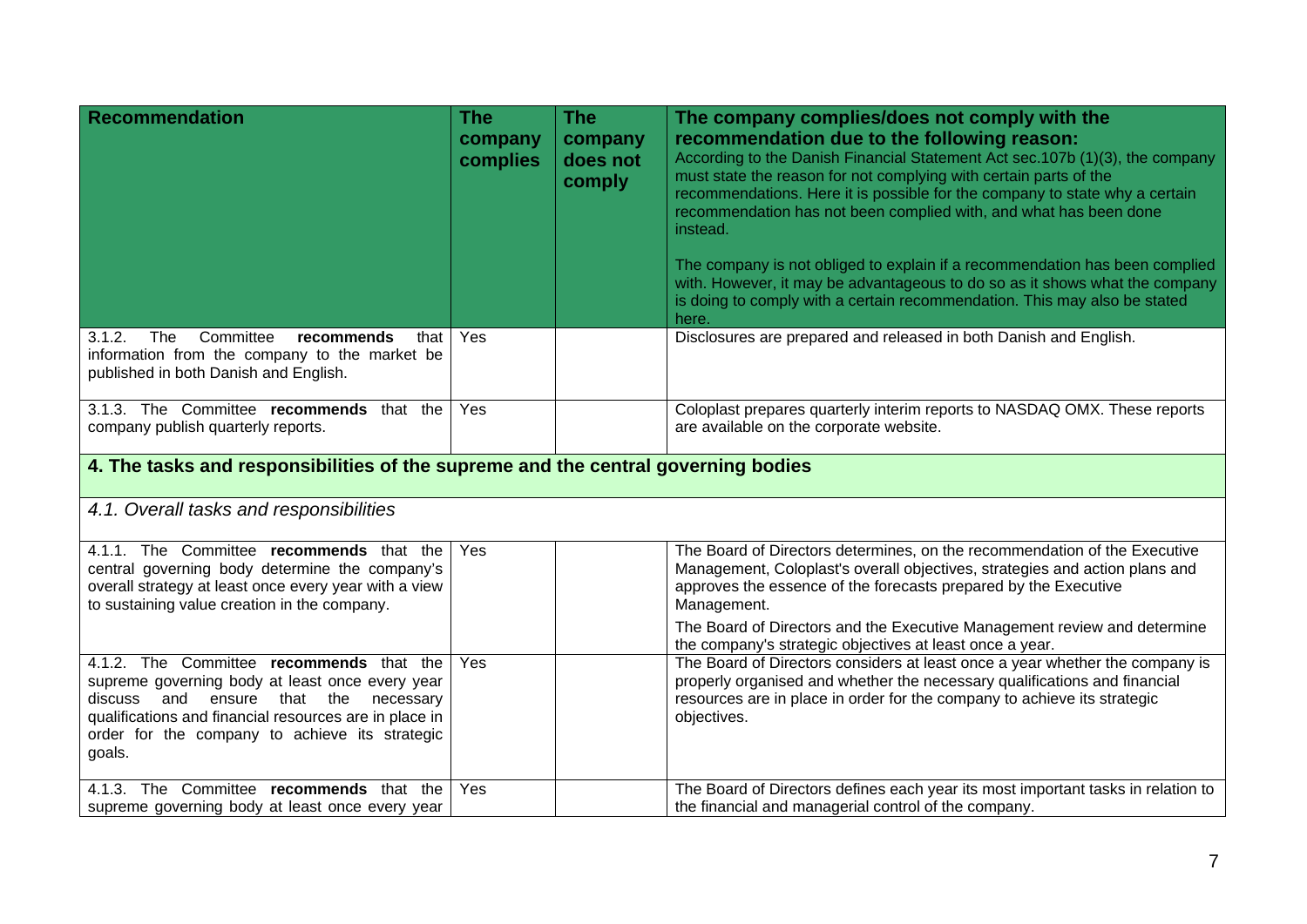| <b>Recommendation</b>                                                                                                                                                                                                                                                                                                                                                                                                                                                        | <b>The</b><br>company<br>complies | <b>The</b><br>company<br>does not<br>comply | The company complies/does not comply with the<br>recommendation due to the following reason:<br>According to the Danish Financial Statement Act sec.107b (1)(3), the company<br>must state the reason for not complying with certain parts of the<br>recommendations. Here it is possible for the company to state why a certain<br>recommendation has not been complied with, and what has been done<br>instead.<br>The company is not obliged to explain if a recommendation has been complied<br>with. However, it may be advantageous to do so as it shows what the company<br>is doing to comply with a certain recommendation. This may also be stated<br>here. |
|------------------------------------------------------------------------------------------------------------------------------------------------------------------------------------------------------------------------------------------------------------------------------------------------------------------------------------------------------------------------------------------------------------------------------------------------------------------------------|-----------------------------------|---------------------------------------------|-----------------------------------------------------------------------------------------------------------------------------------------------------------------------------------------------------------------------------------------------------------------------------------------------------------------------------------------------------------------------------------------------------------------------------------------------------------------------------------------------------------------------------------------------------------------------------------------------------------------------------------------------------------------------|
| define its most important tasks related to the<br>financial and managerial control of the company,<br>including how to supervise the work of the<br>executive board.                                                                                                                                                                                                                                                                                                         |                                   |                                             | The rules of procedure for both the Board of Directors and the Executive<br>Management contain a presentation of their most important tasks, including<br>tasks related to the financial and managerial control of the company.                                                                                                                                                                                                                                                                                                                                                                                                                                       |
| 4.1.4. The Committee recommends that the<br>supreme governing body annually discuss the<br>company's activities to ensure<br>diversity at<br>management levels, including equal opportunities<br>for both sexes, and that the supreme governing<br>body set measurable objectives and in the<br>management commentary in the annual report<br>and/or on the company's website give an account<br>of both the objectives and the progress made in<br>achieving the objective. |                                   |                                             | At the Board meeting 15 August 2012 the Board reviewed Coloplasts policy on<br>diversity and targets for women in management. Coloplast recognizes that<br>there must be a sustained effort to increase diversity in management, including<br>the proportion of women.<br>Target figures for women in management:<br>We aim to double the number of women in top management (Executive Vice<br>President, Senior Vice President and Vice President level) within 5 years. We<br>want to go from 11% in 2012 to 22% in 2017.                                                                                                                                           |
| 4.2. Procedures                                                                                                                                                                                                                                                                                                                                                                                                                                                              |                                   |                                             |                                                                                                                                                                                                                                                                                                                                                                                                                                                                                                                                                                                                                                                                       |
| 4.2.1. The Committee recommends that the<br>supreme governing body review its rules of<br>procedure annually to ensure that they are<br>adequate and always match the activities and<br>needs of the company.                                                                                                                                                                                                                                                                | Yes                               |                                             | Rules of procedures have been prepared for Coloplast's Board of Directors.<br>These rules of procedures are reviewed annually by the full Board and<br>updated as necessary.<br>The procedures set out guidelines for the activities of the Board of Directors<br>including the supervision of the company's organisation, day-to-day<br>management and results.                                                                                                                                                                                                                                                                                                      |
| 4.2.2. The Committee recommends that the<br>supreme governing body annually review and<br>approve procedures for the executive board,                                                                                                                                                                                                                                                                                                                                        | Yes                               |                                             | The rules of procedure for the Executive Management set out the<br>requirements for the Executive Management's reporting to the Board of<br>Directors as well as for all other communication between the two bodies.                                                                                                                                                                                                                                                                                                                                                                                                                                                  |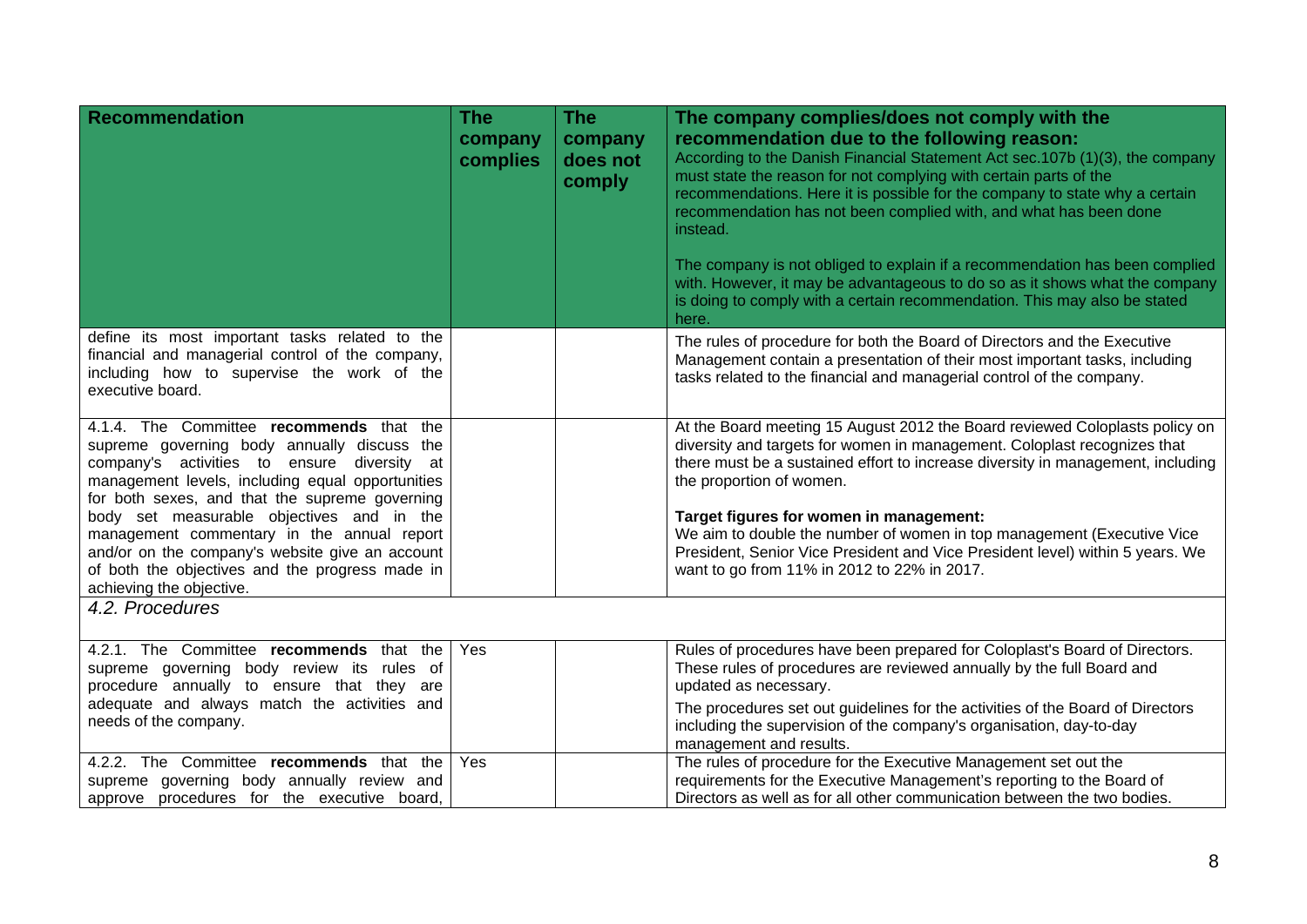| <b>Recommendation</b>                                                                                                                                                                                                                                                          | <b>The</b><br>company<br>complies | <b>The</b><br>company<br>does not<br>comply | The company complies/does not comply with the<br>recommendation due to the following reason:<br>According to the Danish Financial Statement Act sec.107b (1)(3), the company<br>must state the reason for not complying with certain parts of the<br>recommendations. Here it is possible for the company to state why a certain<br>recommendation has not been complied with, and what has been done<br>instead.<br>The company is not obliged to explain if a recommendation has been complied<br>with. However, it may be advantageous to do so as it shows what the company<br>is doing to comply with a certain recommendation. This may also be stated<br>here. |          |
|--------------------------------------------------------------------------------------------------------------------------------------------------------------------------------------------------------------------------------------------------------------------------------|-----------------------------------|---------------------------------------------|-----------------------------------------------------------------------------------------------------------------------------------------------------------------------------------------------------------------------------------------------------------------------------------------------------------------------------------------------------------------------------------------------------------------------------------------------------------------------------------------------------------------------------------------------------------------------------------------------------------------------------------------------------------------------|----------|
| including establish requirements for the executive<br>board's timely, accurate and adequate reporting to<br>the supreme governing body and for any other<br>communication between the two governing bodies.                                                                    |                                   |                                             | The rules of procedure are reviewed once a year.                                                                                                                                                                                                                                                                                                                                                                                                                                                                                                                                                                                                                      |          |
| 4.3. The chairman and deputy chairman of the supreme governing body                                                                                                                                                                                                            |                                   |                                             |                                                                                                                                                                                                                                                                                                                                                                                                                                                                                                                                                                                                                                                                       | 4.3. The |
| 4.3.1. The Committee recommends that a deputy<br>chairman of the supreme governing body be<br>appointed, who must be able to act in the<br>chairman's absence and also act as an effective<br>sounding board for the chairman.                                                 | Yes                               |                                             | The Board meets immediately upon the conclusion of the annual general<br>meeting to elect its Chairman and Deputy Chairman. The Board assumes the<br>duties and powers of the Chairman in his absence.                                                                                                                                                                                                                                                                                                                                                                                                                                                                |          |
| 4.3.2. The Committee recommends the<br>preparation of a scope of work and task list<br>specifying the tasks, duties and responsibilities of<br>the chairman and deputy chairman.                                                                                               | Yes                               |                                             | The rules of procedure for the Board of Directors contain a description of the<br>duties and responsibilities of the Chairman and Deputy Chairman.                                                                                                                                                                                                                                                                                                                                                                                                                                                                                                                    |          |
| 4.3.3. The Committee recommends that the<br>chairman of the supreme governing body organise,<br>convene and chair meetings to ensure efficiency in<br>the body's work and to create the best possible<br>working conditions for the members, individually<br>and collectively. | Yes                               |                                             | The Chairman of the Board of Directors organises, convenes and chairs board<br>meetings to ensure efficiency in the Board's work and to create the best<br>possible working conditions for the individual members as well as for the Board<br>collectively.                                                                                                                                                                                                                                                                                                                                                                                                           |          |
| 4.3.4. The Committee recommends that, if the                                                                                                                                                                                                                                   | Yes                               |                                             | The Chairman of the Board of Directors does not participate in the day-to-day                                                                                                                                                                                                                                                                                                                                                                                                                                                                                                                                                                                         |          |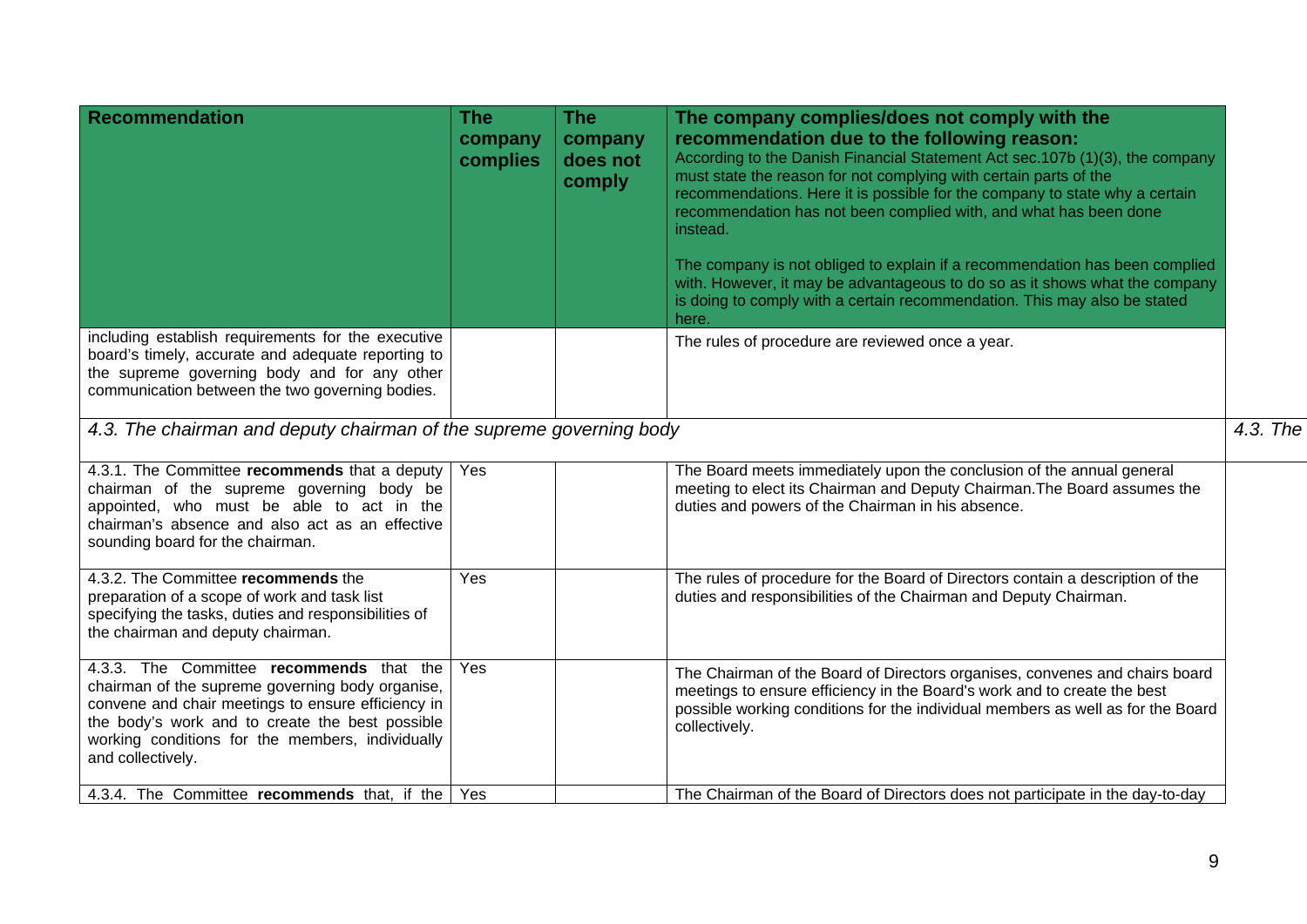| <b>Recommendation</b>                                                                                                                                                                                                                                                                                                                                                                                                                                                                                                                                                                                                                                                                                                                              | <b>The</b><br>company<br>complies | <b>The</b><br>company<br>does not<br>comply | The company complies/does not comply with the<br>recommendation due to the following reason:<br>According to the Danish Financial Statement Act sec.107b (1)(3), the company<br>must state the reason for not complying with certain parts of the<br>recommendations. Here it is possible for the company to state why a certain<br>recommendation has not been complied with, and what has been done<br>instead.<br>The company is not obliged to explain if a recommendation has been complied<br>with. However, it may be advantageous to do so as it shows what the company<br>is doing to comply with a certain recommendation. This may also be stated<br>here. |
|----------------------------------------------------------------------------------------------------------------------------------------------------------------------------------------------------------------------------------------------------------------------------------------------------------------------------------------------------------------------------------------------------------------------------------------------------------------------------------------------------------------------------------------------------------------------------------------------------------------------------------------------------------------------------------------------------------------------------------------------------|-----------------------------------|---------------------------------------------|-----------------------------------------------------------------------------------------------------------------------------------------------------------------------------------------------------------------------------------------------------------------------------------------------------------------------------------------------------------------------------------------------------------------------------------------------------------------------------------------------------------------------------------------------------------------------------------------------------------------------------------------------------------------------|
| board of directors in exceptional cases asks its<br>chairman to perform special tasks for the company,<br>including briefly participate in the day-to-day<br>management, a board resolution to that effect<br>should be passed and precautions taken to ensure<br>that the board of directors will maintain<br>responsibility for the overall management and<br>control function. A reasonable distribution of duties<br>must be ensured between the chairman, the deputy<br>chairman, the other members of the board of<br>directors and the executive board. Information<br>about agreements on the chairman's participation<br>in the day-to-day management and the expected<br>duration hereof must be disclosed in a company<br>announcement. |                                   |                                             | management of the company and does not perform any special tasks for the<br>company other than his duties as Chairman of the Board of Directors.<br>If the Chairman is asked to perform special tasks, the Board of Directors will<br>comply with the corporate governance recommendations.                                                                                                                                                                                                                                                                                                                                                                           |
| 5. Composition and organisation of the supreme governing body                                                                                                                                                                                                                                                                                                                                                                                                                                                                                                                                                                                                                                                                                      |                                   |                                             |                                                                                                                                                                                                                                                                                                                                                                                                                                                                                                                                                                                                                                                                       |
| 5.1. Composition                                                                                                                                                                                                                                                                                                                                                                                                                                                                                                                                                                                                                                                                                                                                   |                                   |                                             |                                                                                                                                                                                                                                                                                                                                                                                                                                                                                                                                                                                                                                                                       |
| 5.1.1. The Committee recommends that the<br>supreme governing body annually specify the skills<br>it must have to best perform its tasks and that the<br>specification be posted on the website. Proposals                                                                                                                                                                                                                                                                                                                                                                                                                                                                                                                                         |                                   | No                                          | It is the responsibility of the Chairman to assess whether the Board of<br>Directors overall possesses the knowledge and skills relevant and necessary<br>to manage the company. The principal skills needed on Coloplast's Board of<br>Directors are: economics and finance, manufacturing, logistics, global sales                                                                                                                                                                                                                                                                                                                                                  |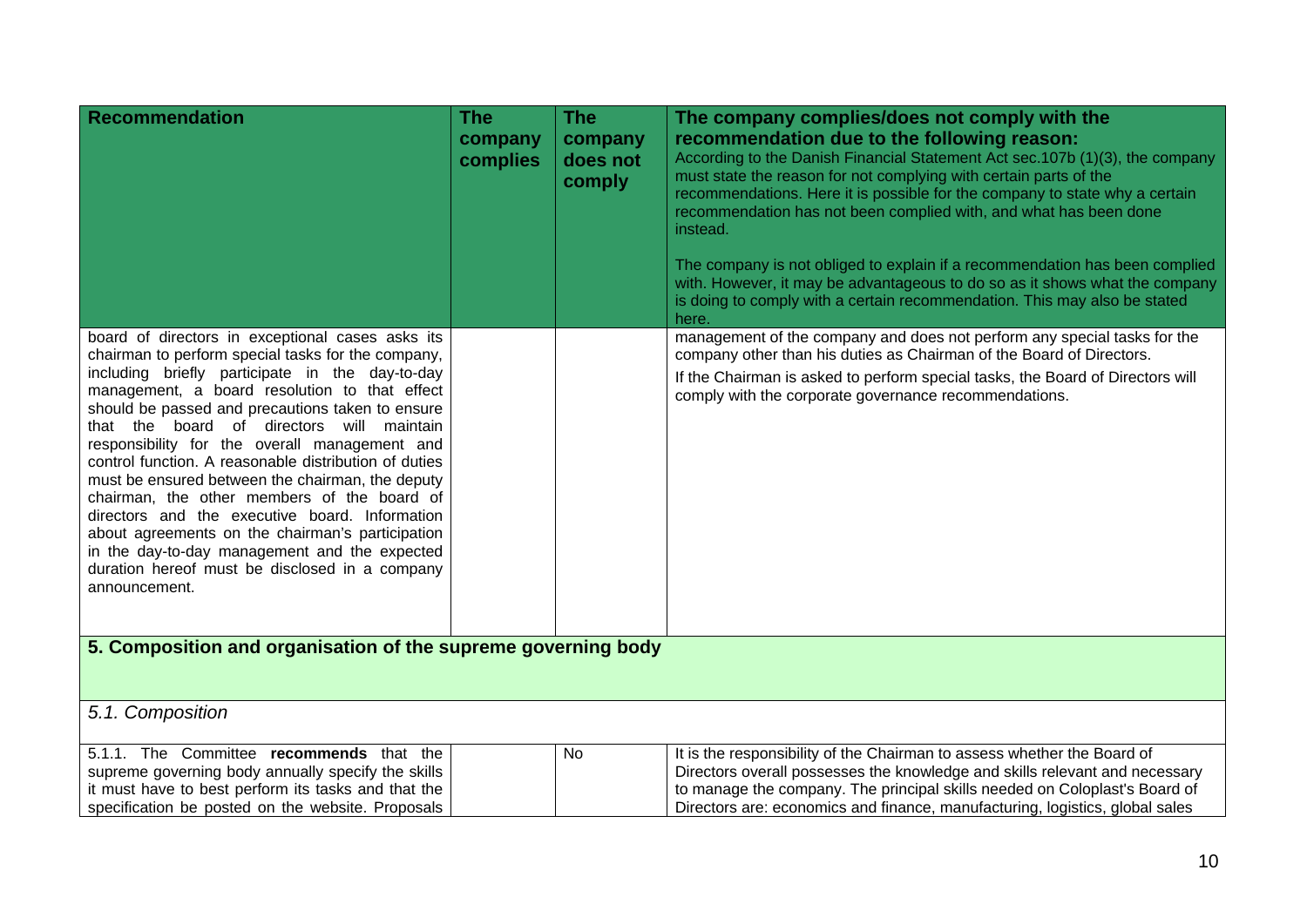| <b>Recommendation</b>                                                                                                                                                                                                                                                                                                                                                                                                                                                                                                                                               | <b>The</b><br>company<br>complies | <b>The</b><br>company<br>does not<br>comply | The company complies/does not comply with the<br>recommendation due to the following reason:<br>According to the Danish Financial Statement Act sec. 107b (1)(3), the company<br>must state the reason for not complying with certain parts of the<br>recommendations. Here it is possible for the company to state why a certain<br>recommendation has not been complied with, and what has been done<br>instead.<br>The company is not obliged to explain if a recommendation has been complied<br>with. However, it may be advantageous to do so as it shows what the company<br>is doing to comply with a certain recommendation. This may also be stated<br>here. |
|---------------------------------------------------------------------------------------------------------------------------------------------------------------------------------------------------------------------------------------------------------------------------------------------------------------------------------------------------------------------------------------------------------------------------------------------------------------------------------------------------------------------------------------------------------------------|-----------------------------------|---------------------------------------------|------------------------------------------------------------------------------------------------------------------------------------------------------------------------------------------------------------------------------------------------------------------------------------------------------------------------------------------------------------------------------------------------------------------------------------------------------------------------------------------------------------------------------------------------------------------------------------------------------------------------------------------------------------------------|
| for the nomination/replacement of members of the<br>supreme governing body to be submitted to the<br>general meeting should be prepared in the light<br>hereof.                                                                                                                                                                                                                                                                                                                                                                                                     |                                   |                                             | and marketing, general management, innovation, legal affairs and acquisitions.                                                                                                                                                                                                                                                                                                                                                                                                                                                                                                                                                                                         |
| 5.1.2. The Committee recommends that the<br>supreme governing body ensure a formal, thorough<br>and transparent process for selection and<br>nomination of candidates to the supreme governing<br>body. When assessing its composition and<br>nominating new candidates, the supreme<br>governing body must take into consideration the<br>need for integration of new talent and the need for<br>diversity in relation to international experience,<br>gender and age, etc.                                                                                        | Yes                               |                                             | As Coloplast's supreme management body, the Board of Directors approves<br>decisions of a strategic and fundamental nature.<br>It is important to recruit people to the Board of Directors who possess,<br>between them, competences enabling them to handle the interests of the<br>shareholders and the employees in the best possible manner with due regard<br>for the company's other stakeholders.                                                                                                                                                                                                                                                               |
| 5.1.3. The Committee recommends that a<br>of the<br>description<br>nominated<br>candidates'<br>qualifications, including information about other<br>executive functions, e.g. memberships of executive<br>boards, boards of directors and supervisory boards,<br>including board committees, held by the candidates<br>in both Danish and foreign companies as well as<br>information on demanding organisational tasks<br>should accompany the notice convening the<br>general meeting when election of members to the<br>supreme governing body is on the agenda. | Yes                               |                                             | A CV is disclosed for each Board members. Together with the notice to<br>convene the general meeting, the Board of Directors discloses the profiles and<br>backgrounds of the candidates standing for the Board. This applies to both<br>first-time elections and re-elections.                                                                                                                                                                                                                                                                                                                                                                                        |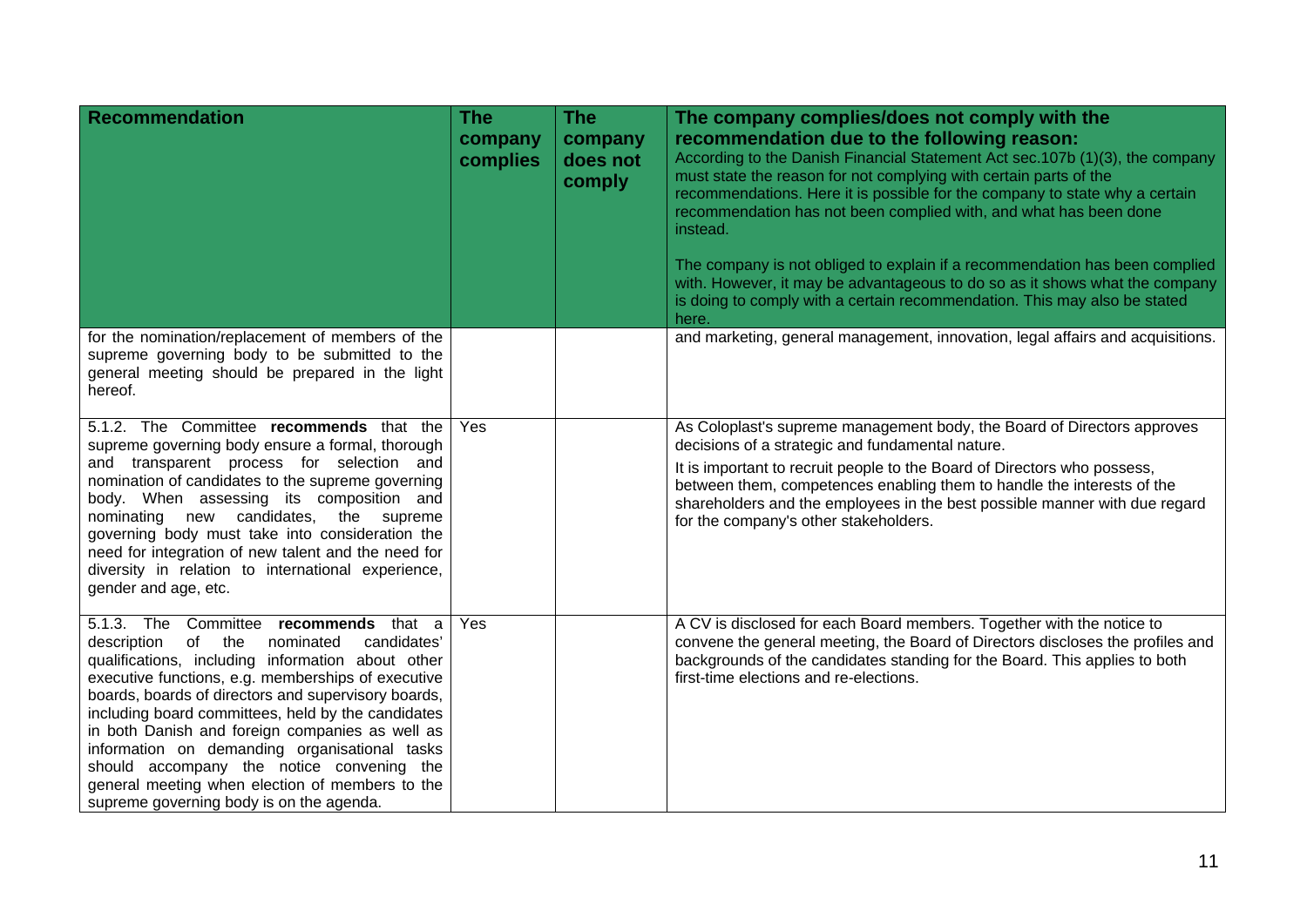| Recommendation                                                                                                                                                                                                                              | <b>The</b><br>company<br>complies | The<br>company<br>does not<br>comply | The company complies/does not comply with the<br>recommendation due to the following reason:<br>According to the Danish Financial Statement Act sec.107b (1)(3), the company<br>must state the reason for not complying with certain parts of the<br>recommendations. Here it is possible for the company to state why a certain<br>recommendation has not been complied with, and what has been done<br>instead.<br>The company is not obliged to explain if a recommendation has been complied<br>with. However, it may be advantageous to do so as it shows what the company<br>is doing to comply with a certain recommendation. This may also be stated<br>here. |
|---------------------------------------------------------------------------------------------------------------------------------------------------------------------------------------------------------------------------------------------|-----------------------------------|--------------------------------------|-----------------------------------------------------------------------------------------------------------------------------------------------------------------------------------------------------------------------------------------------------------------------------------------------------------------------------------------------------------------------------------------------------------------------------------------------------------------------------------------------------------------------------------------------------------------------------------------------------------------------------------------------------------------------|
| 5.1.4. The Committee recommends that every<br>year, the annual report contain an account of the<br>composition of the supreme governing body,<br>including its diversity, and of any special skills<br>possessed by the individual members. | Yes                               |                                      | The annual report discloses the composition of the Board of Directors as well<br>as of other executive functions held.<br>Reference is also made in the annual report to the Coloplast website,<br>www.coloplast.com, for further information on each Board member.                                                                                                                                                                                                                                                                                                                                                                                                   |
| 5.2. Training of members of the supreme governing body                                                                                                                                                                                      |                                   |                                      |                                                                                                                                                                                                                                                                                                                                                                                                                                                                                                                                                                                                                                                                       |
| 5.2.1. The Committee recommends that new<br>members joining the supreme governing body be<br>given an introduction to the company.                                                                                                          | Yes                               |                                      | When new members are recruited to the Board of Directors, new members will<br>review with the Chairman any needs for additional information or training in<br>order to perform their duties as Board members. If necessary, the Chairman<br>will schedule an individual information session or training programme for the<br>relevant member.<br>Board members elected by the employees are offered one or more courses                                                                                                                                                                                                                                               |
|                                                                                                                                                                                                                                             |                                   |                                      | introducing them to the work of the Board of Directors. They are also offered a<br>presentation of the company's operations by the Executive Management.                                                                                                                                                                                                                                                                                                                                                                                                                                                                                                              |
| 5.2.2. The Committee recommends that the<br>supreme governing body annually assess whether<br>the skills and expertise of its members need to be<br>updated.                                                                                | Yes                               |                                      | The Board of Directors reviews regularly and at least once a year as part of its<br>self-assessment process whether the skills and expertise of the Board in<br>general and the individual Board members need to be updated.                                                                                                                                                                                                                                                                                                                                                                                                                                          |
| 5.3. Number of members of the supreme governing body                                                                                                                                                                                        |                                   |                                      |                                                                                                                                                                                                                                                                                                                                                                                                                                                                                                                                                                                                                                                                       |
| 5.3.1. The Committee recommends that the<br>supreme governing body have only so many                                                                                                                                                        | Yes                               |                                      | Considerations are made on an on-going basis as to whether the number of<br>Board members is consistent with the needs of the company. The articles of                                                                                                                                                                                                                                                                                                                                                                                                                                                                                                                |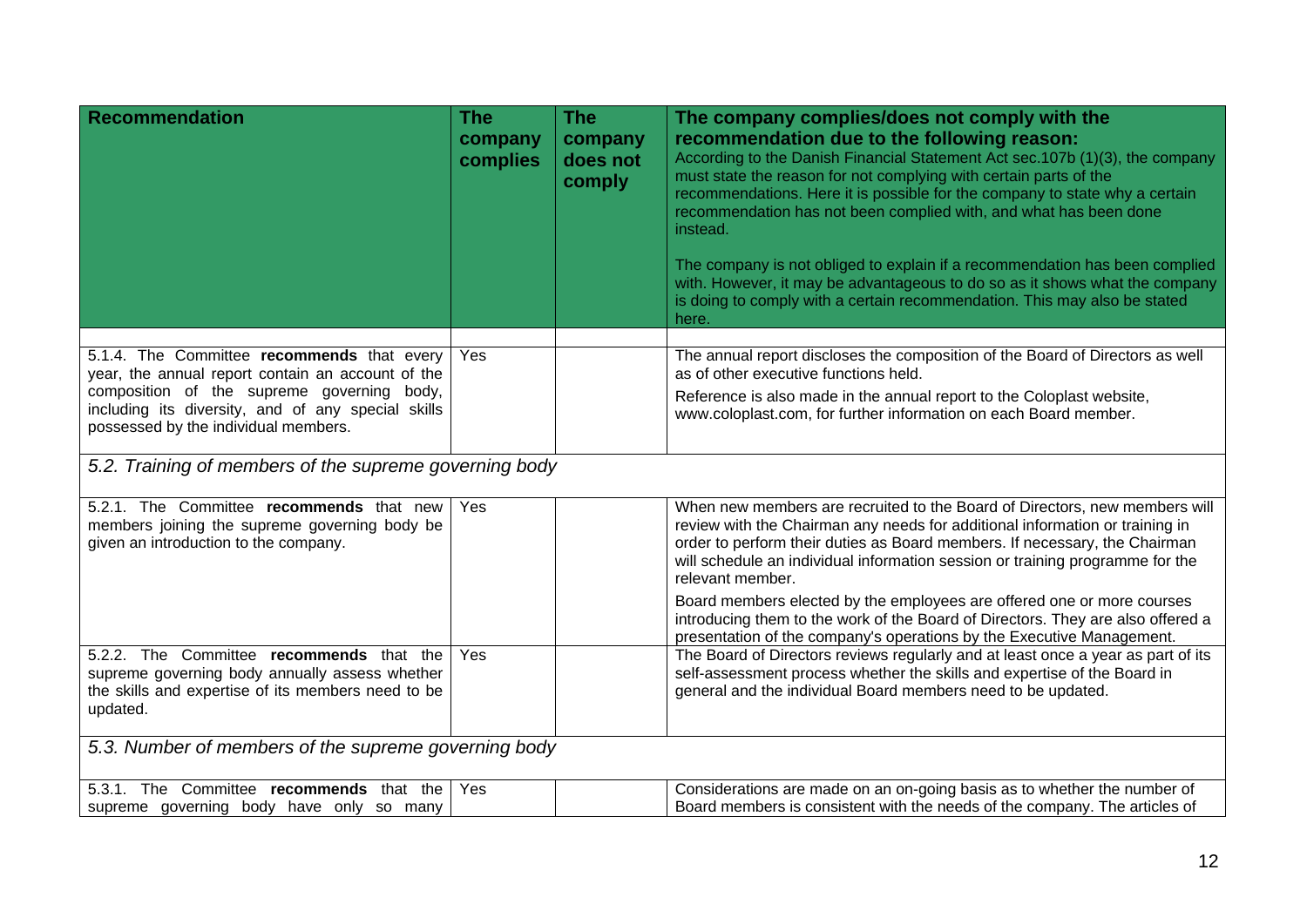| Recommendation                                                                                                                                                                                                                                           | <b>The</b><br>company<br>complies | <b>The</b><br>company<br>does not<br>comply | The company complies/does not comply with the<br>recommendation due to the following reason:<br>According to the Danish Financial Statement Act sec. 107b (1)(3), the company<br>must state the reason for not complying with certain parts of the<br>recommendations. Here it is possible for the company to state why a certain<br>recommendation has not been complied with, and what has been done<br>instead.<br>The company is not obliged to explain if a recommendation has been complied<br>with. However, it may be advantageous to do so as it shows what the company<br>is doing to comply with a certain recommendation. This may also be stated<br>here. |
|----------------------------------------------------------------------------------------------------------------------------------------------------------------------------------------------------------------------------------------------------------|-----------------------------------|---------------------------------------------|------------------------------------------------------------------------------------------------------------------------------------------------------------------------------------------------------------------------------------------------------------------------------------------------------------------------------------------------------------------------------------------------------------------------------------------------------------------------------------------------------------------------------------------------------------------------------------------------------------------------------------------------------------------------|
| members as to allow a constructive debate and an<br>effective decision-making process enabling all<br>members to play an active role.                                                                                                                    |                                   |                                             | association provide for at least five and no more than eight members to be<br>elected by the shareholders in general meeting. Currently, six Board members<br>are elected by the shareholders. In addition, the employees elect a number of<br>members to the Board of Directors, currently three.                                                                                                                                                                                                                                                                                                                                                                     |
| 5.3.2. The Committee recommends that in<br>connection with the preparation for each year's<br>general meeting, the supreme governing body<br>consider whether the number of members is<br>appropriate in relation to the requirements of the<br>company. | Yes                               |                                             | In the preparations for each year's general meeting, the Board of Directors<br>considers whether the number of board members is appropriate in relation to<br>the requirements of the company.                                                                                                                                                                                                                                                                                                                                                                                                                                                                         |
| 5.4. The independence of the supreme governing body                                                                                                                                                                                                      |                                   |                                             |                                                                                                                                                                                                                                                                                                                                                                                                                                                                                                                                                                                                                                                                        |
| 5.4.1. In order for the members of the supreme<br>governing body to act independently of special<br>interests, the Committee recommends that at least<br>half of the members elected by the general meeting                                              | Yes                               |                                             | A majority of the Board members elected by the shareholders in general<br>meeting are considered by the Board of Directors to be independent of<br>company interests.                                                                                                                                                                                                                                                                                                                                                                                                                                                                                                  |
| be independent persons.                                                                                                                                                                                                                                  |                                   |                                             | Currently serving on the Board is a major shareholder as well as a Board<br>member who has served for more than 12 years.                                                                                                                                                                                                                                                                                                                                                                                                                                                                                                                                              |
| The independent supreme governing body member<br>may not:<br>be, or have been within the last five years,<br>٠                                                                                                                                           |                                   |                                             | In the list of Board members set out in the section "Board of Directors" on the<br>company's website, it is indicated whether or not the Board of Directors<br>considers each individual member to be independent.                                                                                                                                                                                                                                                                                                                                                                                                                                                     |
| member<br>0f<br>the<br>executive<br>a<br>board/managerial staff of the company or                                                                                                                                                                        |                                   |                                             | The Board members elected by the employees are, by virtue of their<br>employment with the company, not considered to be independent.                                                                                                                                                                                                                                                                                                                                                                                                                                                                                                                                   |
| an associated company,<br>additional<br>received<br>significant<br>have<br>$\bullet$                                                                                                                                                                     |                                   |                                             | At Coloplast no Board member is also a member of the Executive<br>Management.                                                                                                                                                                                                                                                                                                                                                                                                                                                                                                                                                                                          |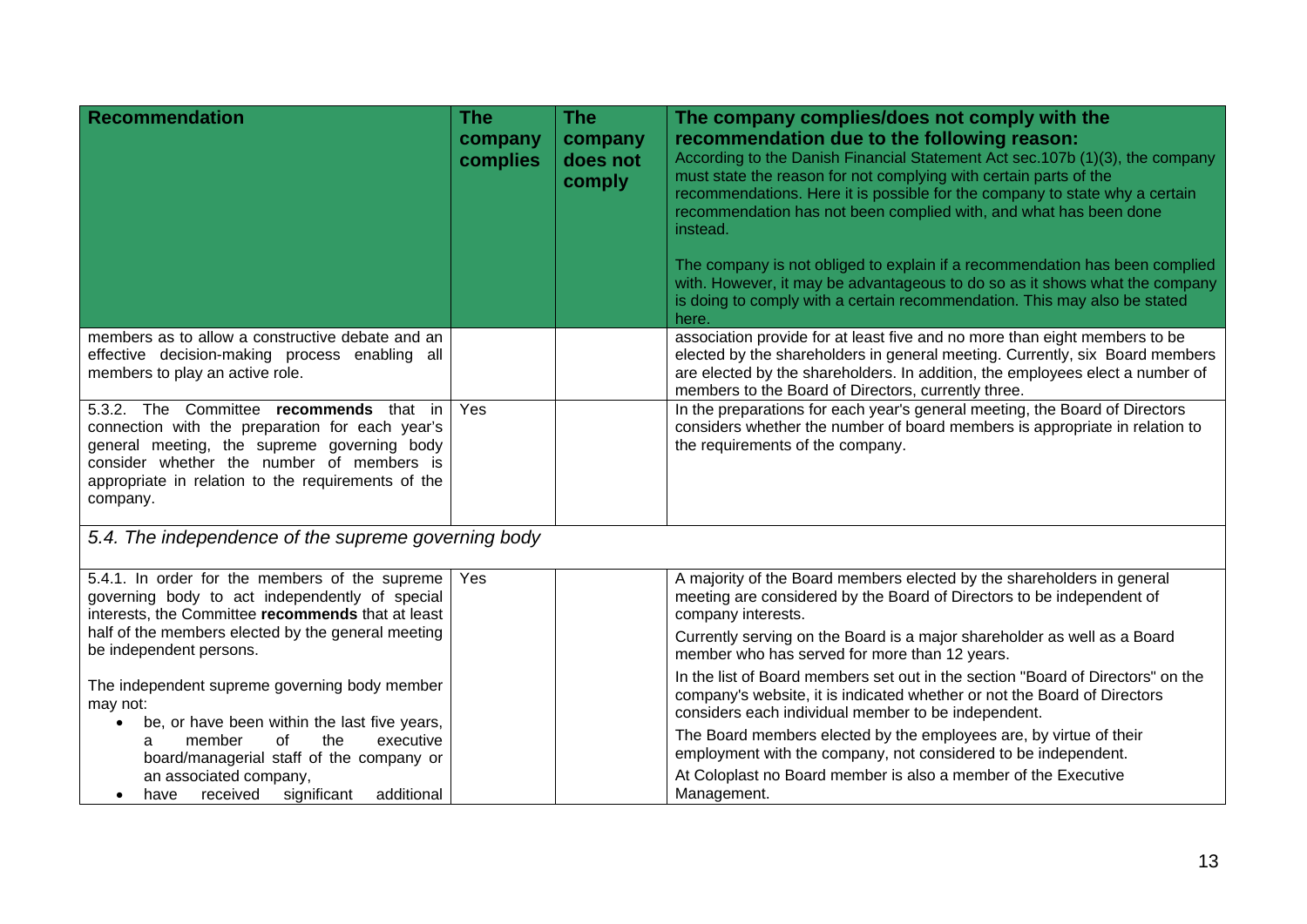| <b>Recommendation</b>                                                                                                                                                                                                                                                                                                                                                                                                                                                                                                                                                                                                                                                                                                                                                                                                                                               | <b>The</b><br>company<br>complies | <b>The</b><br>company<br>does not<br>comply | The company complies/does not comply with the<br>recommendation due to the following reason:<br>According to the Danish Financial Statement Act sec.107b (1)(3), the company<br>must state the reason for not complying with certain parts of the<br>recommendations. Here it is possible for the company to state why a certain<br>recommendation has not been complied with, and what has been done<br>instead.<br>The company is not obliged to explain if a recommendation has been complied<br>with. However, it may be advantageous to do so as it shows what the company<br>is doing to comply with a certain recommendation. This may also be stated |
|---------------------------------------------------------------------------------------------------------------------------------------------------------------------------------------------------------------------------------------------------------------------------------------------------------------------------------------------------------------------------------------------------------------------------------------------------------------------------------------------------------------------------------------------------------------------------------------------------------------------------------------------------------------------------------------------------------------------------------------------------------------------------------------------------------------------------------------------------------------------|-----------------------------------|---------------------------------------------|--------------------------------------------------------------------------------------------------------------------------------------------------------------------------------------------------------------------------------------------------------------------------------------------------------------------------------------------------------------------------------------------------------------------------------------------------------------------------------------------------------------------------------------------------------------------------------------------------------------------------------------------------------------|
| remuneration from the company/group or<br>an associated company apart from a fee<br>for its services in the capacity as a member<br>of the supreme governing body,<br>represent the interests of a controlling<br>shareholder,<br>within the last year, have had a material<br>business relationship (e.g. personally or<br>indirectly as a partner or an employee,<br>shareholder, customer, supplier or member<br>of a governing body of companies with<br>similar relations) with the company or an<br>associated company,<br>be, or have been within the last three<br>years, an employee or partner of the<br>external audit firm,<br>hold cross-memberships of governing<br>bodies,<br>have been a member of the supreme<br>governing body for more than 12 years, or<br>have close family ties with persons that are<br>not regarded as independent persons. |                                   |                                             | here.                                                                                                                                                                                                                                                                                                                                                                                                                                                                                                                                                                                                                                                        |
| 5.4.2. The Committee recommends that at least<br>once every year, the supreme governing body list<br>the names of the members who are regarded as<br>independent persons and also disclose whether                                                                                                                                                                                                                                                                                                                                                                                                                                                                                                                                                                                                                                                                  | Yes                               |                                             | The company discloses on its website which Board members are considered<br>to be independent.<br>At general meetings, the Board of Directors also announces whether new                                                                                                                                                                                                                                                                                                                                                                                                                                                                                      |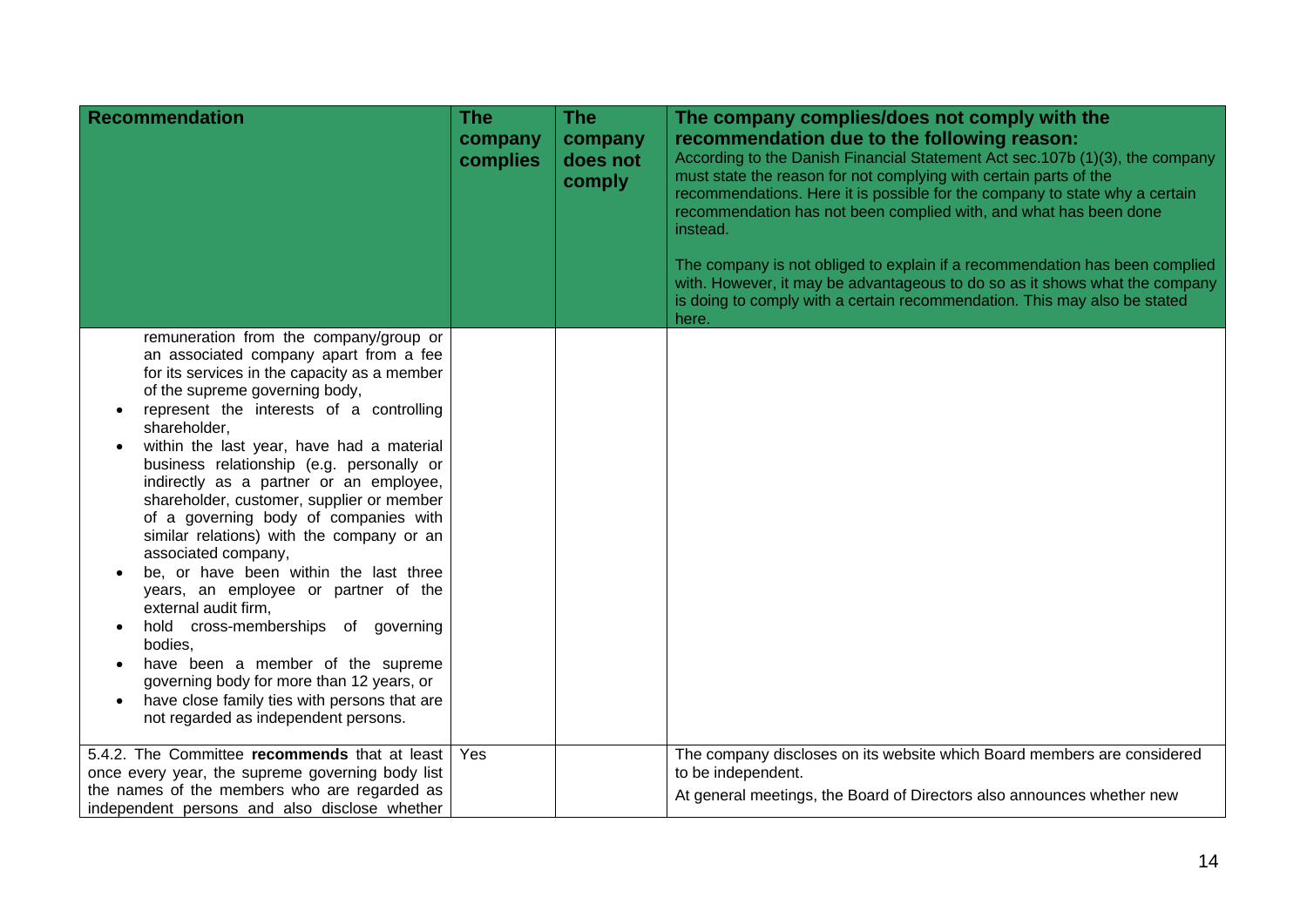| <b>Recommendation</b>                                                                                                                                                                                                                                                                                                                    | The<br>company<br>complies | <b>The</b><br>company<br>does not<br>comply | The company complies/does not comply with the<br>recommendation due to the following reason:<br>According to the Danish Financial Statement Act sec.107b (1)(3), the company<br>must state the reason for not complying with certain parts of the<br>recommendations. Here it is possible for the company to state why a certain<br>recommendation has not been complied with, and what has been done<br>instead.<br>The company is not obliged to explain if a recommendation has been complied<br>with. However, it may be advantageous to do so as it shows what the company<br>is doing to comply with a certain recommendation. This may also be stated<br>here.                                                                                                                                                                                                                                                                                                                                                                                                                                                                       |  |  |
|------------------------------------------------------------------------------------------------------------------------------------------------------------------------------------------------------------------------------------------------------------------------------------------------------------------------------------------|----------------------------|---------------------------------------------|---------------------------------------------------------------------------------------------------------------------------------------------------------------------------------------------------------------------------------------------------------------------------------------------------------------------------------------------------------------------------------------------------------------------------------------------------------------------------------------------------------------------------------------------------------------------------------------------------------------------------------------------------------------------------------------------------------------------------------------------------------------------------------------------------------------------------------------------------------------------------------------------------------------------------------------------------------------------------------------------------------------------------------------------------------------------------------------------------------------------------------------------|--|--|
| new candidates for the supreme governing body<br>are considered independent persons.                                                                                                                                                                                                                                                     |                            |                                             | candidates for the Board are considered to be independent.                                                                                                                                                                                                                                                                                                                                                                                                                                                                                                                                                                                                                                                                                                                                                                                                                                                                                                                                                                                                                                                                                  |  |  |
| 5.5. Members of the supreme governing body elected by the employees                                                                                                                                                                                                                                                                      |                            |                                             |                                                                                                                                                                                                                                                                                                                                                                                                                                                                                                                                                                                                                                                                                                                                                                                                                                                                                                                                                                                                                                                                                                                                             |  |  |
| 5.5.1. The Committee recommends that the<br>individual company explain, in the company's<br>annual report or on its website, the system of<br>employee-elected board members and the<br>company's use hereof in companies where the<br>employees have chosen to apply the provisions of<br>the Companies Act on employee representation. | Yes                        |                                             | In compliance with the Danish Companies Act, Coloplast's Board of Directors<br>includes, in addition to the members elected by the company in general<br>meeting, a number of members elected by the employees corresponding to at<br>least half of the number of members elected by the company in general<br>meeting.<br>Employee-elected Board members are elected by written and secret ballot in a<br>direct election where each employee is entitled to a number of votes<br>corresponding to half of the number of members to be elected. Only one may<br>be cast per candidate.<br>Employee-elected Board members are elected for terms of four years.<br>To be eligible for election, a candidate must have been employed with<br>Coloplast for at least 12 months preceding the date of election. If a member<br>ceases to be employed by Coloplast, he or she must resign from the Board.<br>Employee-elected Board members have the same rights, duties and<br>responsibilities as the Board members elected by the shareholders in general<br>meeting and receive the same remuneration as the shareholder-elected<br>members. |  |  |
| 5.6. Meeting frequency                                                                                                                                                                                                                                                                                                                   |                            |                                             |                                                                                                                                                                                                                                                                                                                                                                                                                                                                                                                                                                                                                                                                                                                                                                                                                                                                                                                                                                                                                                                                                                                                             |  |  |
| 5.6.1. The Committee recommends that the                                                                                                                                                                                                                                                                                                 | Yes                        |                                             | The Board holds at least five board meetings per year, at which all issues                                                                                                                                                                                                                                                                                                                                                                                                                                                                                                                                                                                                                                                                                                                                                                                                                                                                                                                                                                                                                                                                  |  |  |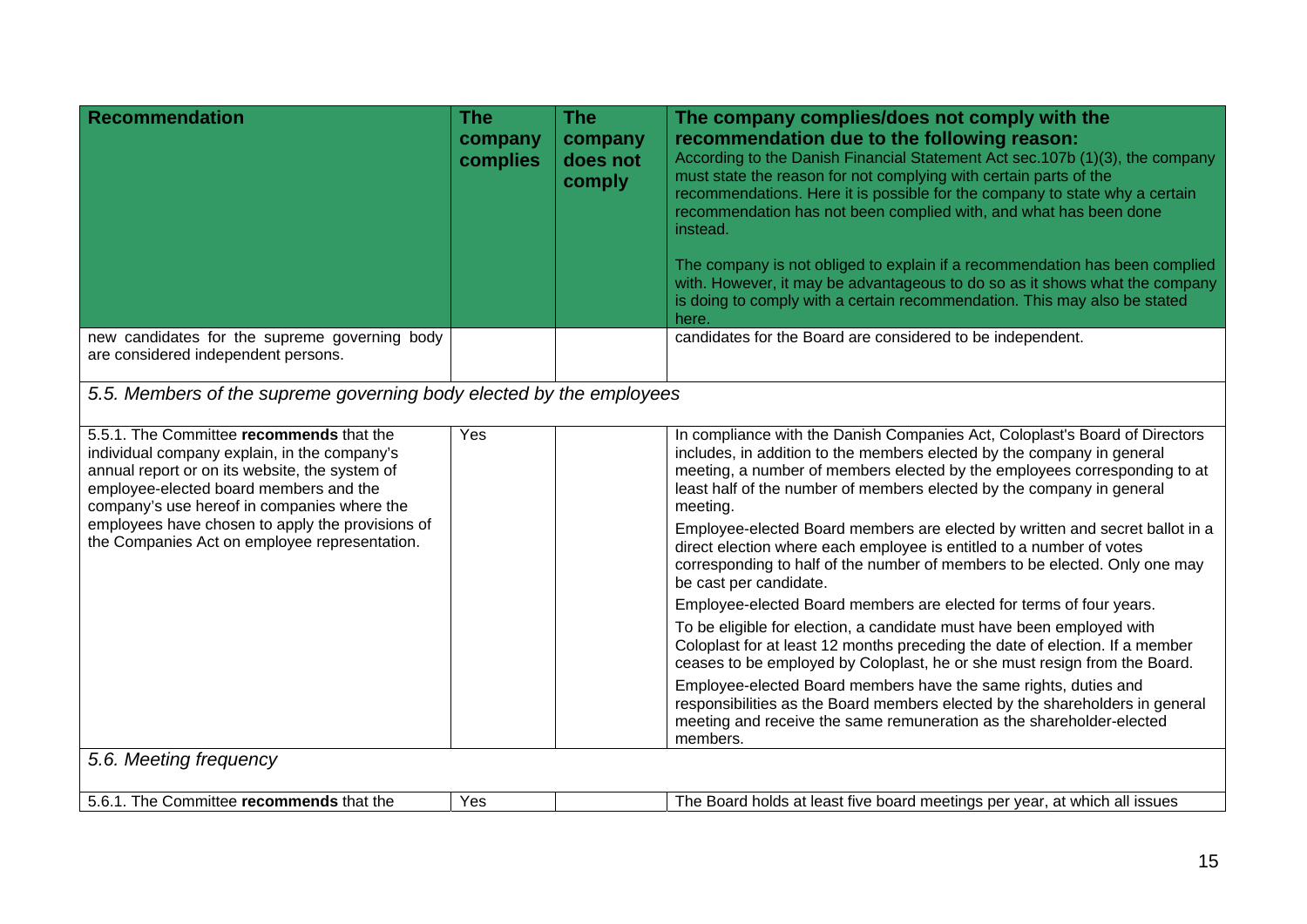| <b>Recommendation</b>                                                                                                                                                                                                                                                                                                                                                                                                                                                                                                             | <b>The</b><br>company<br>complies | <b>The</b><br>company<br>does not<br>comply | The company complies/does not comply with the<br>recommendation due to the following reason:<br>According to the Danish Financial Statement Act sec.107b (1)(3), the company<br>must state the reason for not complying with certain parts of the<br>recommendations. Here it is possible for the company to state why a certain<br>recommendation has not been complied with, and what has been done<br>instead.<br>The company is not obliged to explain if a recommendation has been complied<br>with. However, it may be advantageous to do so as it shows what the company<br>is doing to comply with a certain recommendation. This may also be stated<br>here.                                                                                                                                                              |
|-----------------------------------------------------------------------------------------------------------------------------------------------------------------------------------------------------------------------------------------------------------------------------------------------------------------------------------------------------------------------------------------------------------------------------------------------------------------------------------------------------------------------------------|-----------------------------------|---------------------------------------------|------------------------------------------------------------------------------------------------------------------------------------------------------------------------------------------------------------------------------------------------------------------------------------------------------------------------------------------------------------------------------------------------------------------------------------------------------------------------------------------------------------------------------------------------------------------------------------------------------------------------------------------------------------------------------------------------------------------------------------------------------------------------------------------------------------------------------------|
| supreme governing body meet at regular intervals<br>according to a predetermined meeting and work<br>schedule or when meetings are deemed necessary<br>or appropriate as required by the company and that<br>the number of meetings held be disclosed in the<br>annual report.<br>5.7. Expected time commitment and the number of other executive functions                                                                                                                                                                       |                                   |                                             | relating to the overall development of the company are discussed.<br>A meeting dedicated to strategy is normally held once a year.<br>The Executive Management ensures, on consultation with the Chairman, that<br>the agenda and any written material to be considered by the Board is available<br>well in advance of each meeting. The Chairman may decide, however, that<br>material presented at a board meeting is only handed out during the meeting<br>and handed back by the members at the closing of the meeting.<br>A Board member or an executive who disagrees with a decision taken by the<br>Board of Directors is entitled to have his opinion entered in the records.                                                                                                                                            |
| 5.7.1. The Committee recommends that each<br>member of the supreme governing body assess the<br>expected time commitment for each function in<br>order that the member does not take on more<br>functions than he/she can manage in a satisfactory<br>way for the company.<br>5.7.2. The Committee recommends that the<br>annual report contain the following information<br>about the members of the supreme governing<br>body:<br>the member's occupation,<br>$\bullet$<br>the member's other executive functions,<br>$\bullet$ | Yes                               | <b>No</b>                                   | Each Board member's executive functions in other Danish and foreign<br>businesses are disclosed in the annual report.<br>Coloplast's website also provides information on other important positions<br>held. The rules of procedure for the Board of Directors do not restrict the<br>number of executive functions or other positions held.<br>It is customary for all Board Members to attend all Coloplast board meetings.<br>The annual report provides information on each Board member's other<br>executive functions in Danish and foreign companies as well as their<br>educational backgrounds and length of service.<br>The company also discloses in the annual report the aggregate number of<br>shares in the company held by the Board members as well as any changes in<br>such holdings during the financial year. |

In addition, Coloplast discloses, on a regular basis and pursuant to the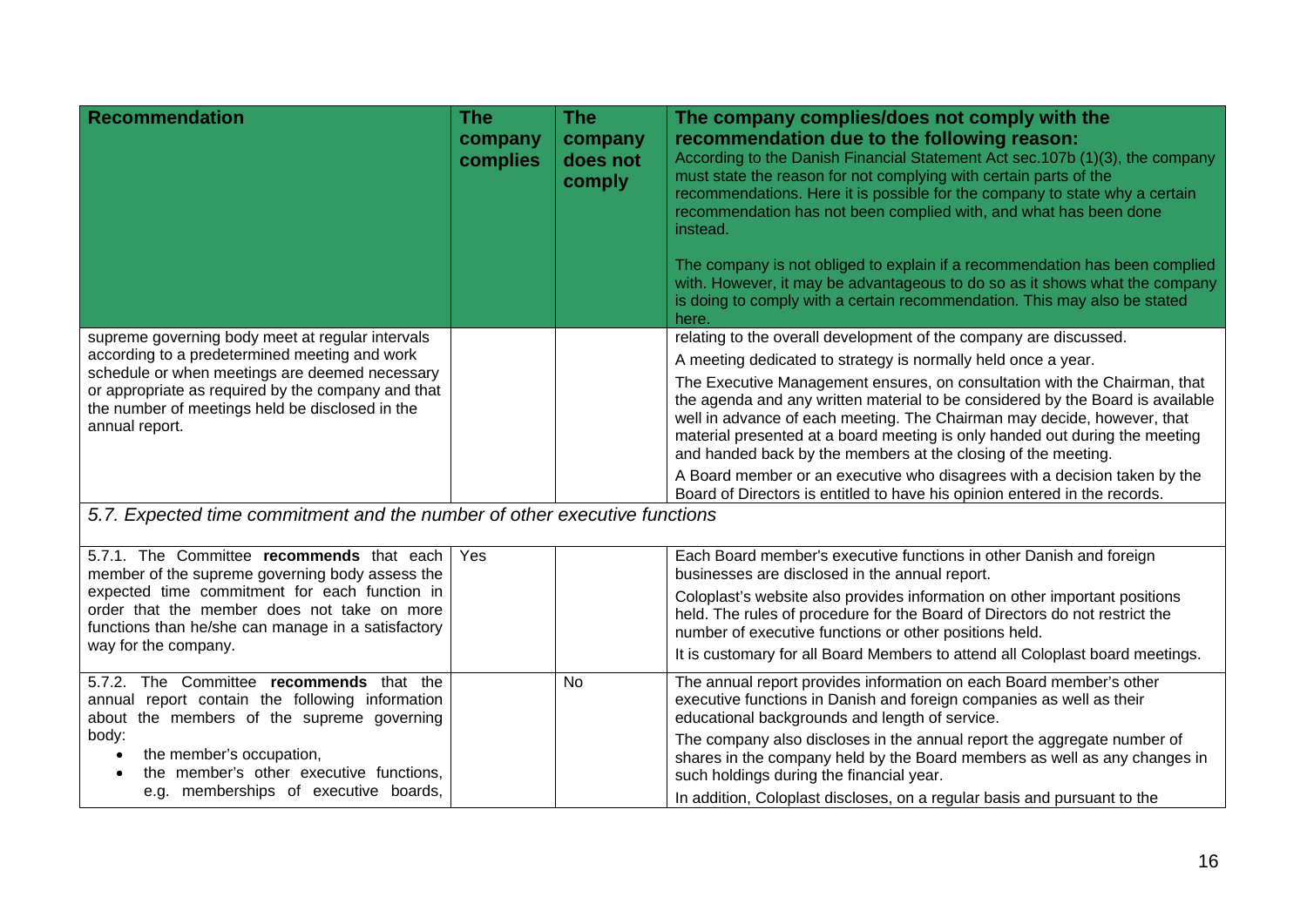| <b>Recommendation</b>                                                                                                                                                                                                                                                                                                                                        | <b>The</b><br>company<br>complies | <b>The</b><br>company<br>does not<br>comply | The company complies/does not comply with the<br>recommendation due to the following reason:<br>According to the Danish Financial Statement Act sec.107b (1)(3), the company<br>must state the reason for not complying with certain parts of the<br>recommendations. Here it is possible for the company to state why a certain<br>recommendation has not been complied with, and what has been done<br>instead.<br>The company is not obliged to explain if a recommendation has been complied<br>with. However, it may be advantageous to do so as it shows what the company<br>is doing to comply with a certain recommendation. This may also be stated<br>here. |
|--------------------------------------------------------------------------------------------------------------------------------------------------------------------------------------------------------------------------------------------------------------------------------------------------------------------------------------------------------------|-----------------------------------|---------------------------------------------|-----------------------------------------------------------------------------------------------------------------------------------------------------------------------------------------------------------------------------------------------------------------------------------------------------------------------------------------------------------------------------------------------------------------------------------------------------------------------------------------------------------------------------------------------------------------------------------------------------------------------------------------------------------------------|
| boards of directors and supervisory boards,<br>including board committees, in Danish and<br>foreign companies as well as demanding<br>organisational tasks, and<br>the number of shares, options, warrants,<br>etc. that the member holds in the company<br>and its consolidated companies and any<br>changes in such holdings during the<br>financial year. |                                   |                                             | provisions of the Danish Securities Trading Act, Board members' transactions<br>involving Coloplast shares.                                                                                                                                                                                                                                                                                                                                                                                                                                                                                                                                                           |
| 5.8. Retirement age                                                                                                                                                                                                                                                                                                                                          |                                   |                                             |                                                                                                                                                                                                                                                                                                                                                                                                                                                                                                                                                                                                                                                                       |
| 5.8.1. The Committee recommends that the<br>company's articles of association fix a retirement<br>age for members of the supreme governing body<br>and that the annual report contain information on<br>such retirement age as well as the age of each<br>member of the board of directors.                                                                  | Yes                               |                                             | The age and length of service of each Board member is indicated in the annual<br>report.<br>According to Coloplast's articles of association, the retirement age for<br>members of the Board of Directors is 70 years. Information to that effect is<br>provided in the annual report.                                                                                                                                                                                                                                                                                                                                                                                |
| 5.9. Election period                                                                                                                                                                                                                                                                                                                                         |                                   |                                             |                                                                                                                                                                                                                                                                                                                                                                                                                                                                                                                                                                                                                                                                       |
| 5.9.1. The Committee recommends that members<br>of the supreme governing body elected by the<br>general meeting be up for re-election every year at<br>the annual general meeting.                                                                                                                                                                           | Yes                               |                                             | The company's articles of association provide that all shareholder-elected<br>Board members stand for election every year.                                                                                                                                                                                                                                                                                                                                                                                                                                                                                                                                            |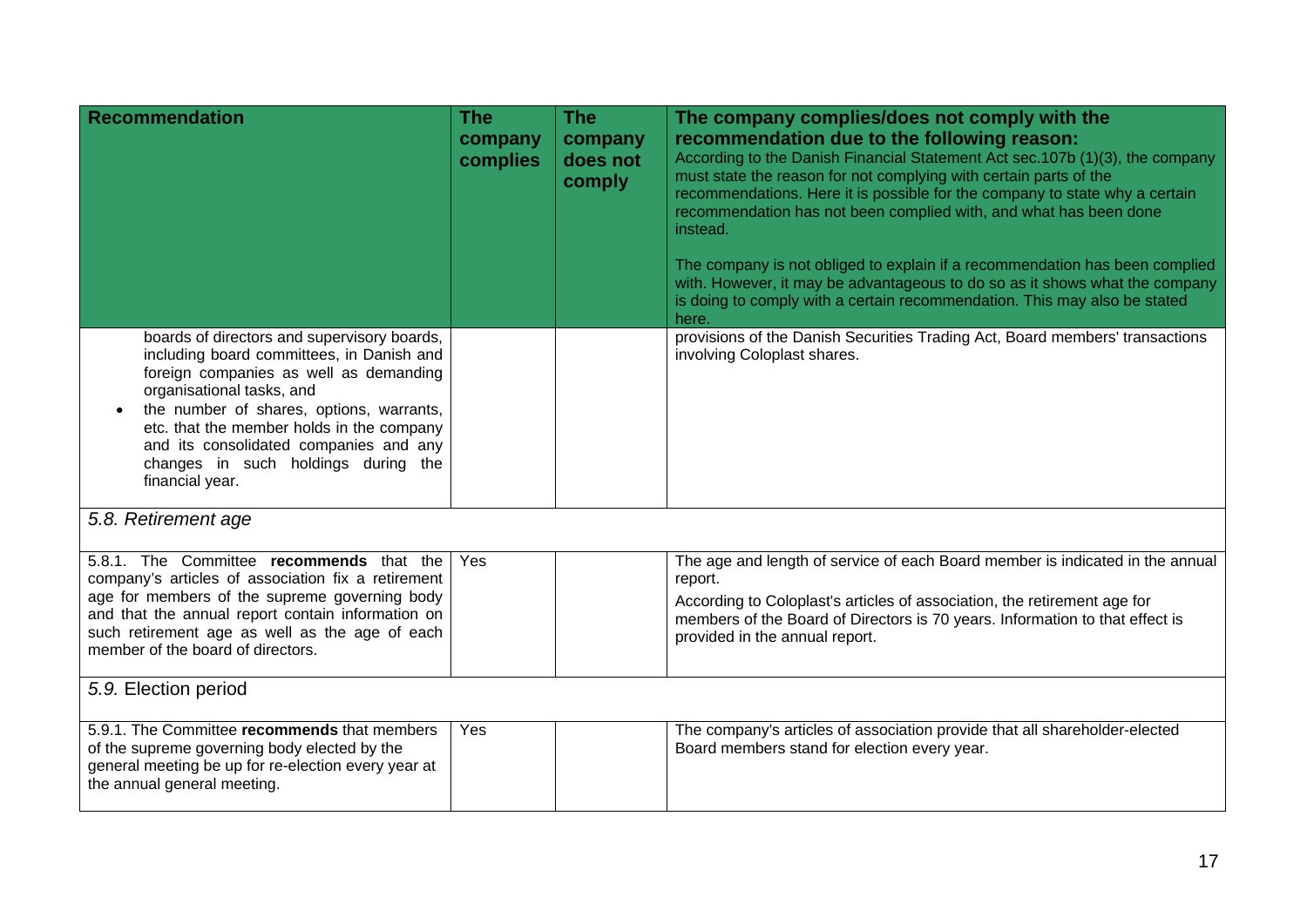| <b>Recommendation</b>                                                                                                                                                                                                                                                                                                                                                                                                                                                                                                                                                               | <b>The</b><br>company<br>complies | <b>The</b><br>company<br>does not<br>comply | The company complies/does not comply with the<br>recommendation due to the following reason:<br>According to the Danish Financial Statement Act sec.107b (1)(3), the company<br>must state the reason for not complying with certain parts of the<br>recommendations. Here it is possible for the company to state why a certain<br>recommendation has not been complied with, and what has been done<br>instead.<br>The company is not obliged to explain if a recommendation has been complied<br>with. However, it may be advantageous to do so as it shows what the company<br>is doing to comply with a certain recommendation. This may also be stated<br>here. |
|-------------------------------------------------------------------------------------------------------------------------------------------------------------------------------------------------------------------------------------------------------------------------------------------------------------------------------------------------------------------------------------------------------------------------------------------------------------------------------------------------------------------------------------------------------------------------------------|-----------------------------------|---------------------------------------------|-----------------------------------------------------------------------------------------------------------------------------------------------------------------------------------------------------------------------------------------------------------------------------------------------------------------------------------------------------------------------------------------------------------------------------------------------------------------------------------------------------------------------------------------------------------------------------------------------------------------------------------------------------------------------|
| 5.9.2. The Committee recommends that the<br>annual report state when the individual member of<br>the supreme governing body joined the body,<br>whether the member was re-elected and when the<br>current election period expires.                                                                                                                                                                                                                                                                                                                                                  | Yes                               |                                             | There is no maximum length of service on the Board, but it remains a special<br>responsibility of the Chairman to ensure renewal and continuity in the<br>composition of the Board of Directors.<br>The company discloses in the annual report the length of service on the Board<br>of each Board member.                                                                                                                                                                                                                                                                                                                                                            |
| 5.10. Board committees                                                                                                                                                                                                                                                                                                                                                                                                                                                                                                                                                              |                                   |                                             |                                                                                                                                                                                                                                                                                                                                                                                                                                                                                                                                                                                                                                                                       |
| 5.10.1. The Committee recommends that the<br>company publish the following information in the<br>management commentary in its annual report or on<br>the company's website:<br>the terms of reference for the board<br>committees,<br>important activities of the committees<br>during the year and the number of<br>meetings held by each committee, and<br>the names of the members of each<br>committee, including the chairmen of the<br>committees, as well as information on<br>which members are independent members<br>and which members have<br>special<br>qualifications. | Yes                               |                                             | The company discloses the terms of reference of the audit committee (link to<br>the Terms of reference of the Audit Committee), the most important activities<br>of and the number of meetings held by the committee, committee members'<br>names including the name of the committee chairman. Information on<br>committee member independence is provided on the company's website.                                                                                                                                                                                                                                                                                 |
| 5.10.2. The Committee recommends that a<br>majority of the members of a board committee be                                                                                                                                                                                                                                                                                                                                                                                                                                                                                          | Yes                               |                                             | A majority of the members of the audit committee are independent.                                                                                                                                                                                                                                                                                                                                                                                                                                                                                                                                                                                                     |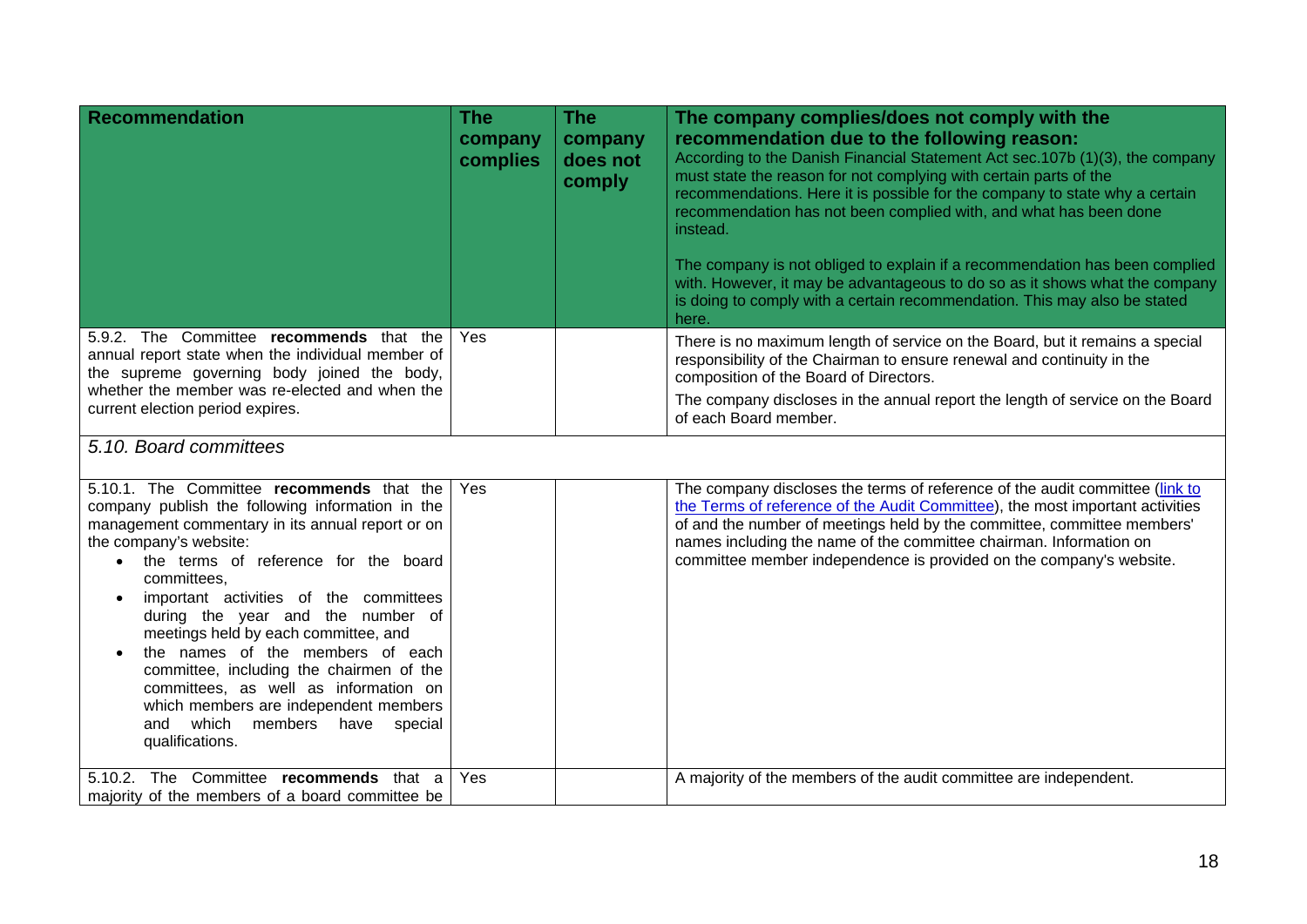| <b>Recommendation</b>                                                                                                                                                                                                                                                                                                                                                                                                                                                                                                          | <b>The</b><br>company<br>complies | <b>The</b><br>company<br>does not<br>comply | The company complies/does not comply with the<br>recommendation due to the following reason:<br>According to the Danish Financial Statement Act sec.107b (1)(3), the company<br>must state the reason for not complying with certain parts of the<br>recommendations. Here it is possible for the company to state why a certain<br>recommendation has not been complied with, and what has been done<br>instead.<br>The company is not obliged to explain if a recommendation has been complied<br>with. However, it may be advantageous to do so as it shows what the company<br>is doing to comply with a certain recommendation. This may also be stated<br>here. |
|--------------------------------------------------------------------------------------------------------------------------------------------------------------------------------------------------------------------------------------------------------------------------------------------------------------------------------------------------------------------------------------------------------------------------------------------------------------------------------------------------------------------------------|-----------------------------------|---------------------------------------------|-----------------------------------------------------------------------------------------------------------------------------------------------------------------------------------------------------------------------------------------------------------------------------------------------------------------------------------------------------------------------------------------------------------------------------------------------------------------------------------------------------------------------------------------------------------------------------------------------------------------------------------------------------------------------|
| independent members.                                                                                                                                                                                                                                                                                                                                                                                                                                                                                                           |                                   |                                             |                                                                                                                                                                                                                                                                                                                                                                                                                                                                                                                                                                                                                                                                       |
| 5.10.3. The Committee recommends that the<br>supreme governing body establish an actual audit<br>committee.                                                                                                                                                                                                                                                                                                                                                                                                                    | Yes                               |                                             | The company has established an audit committee.                                                                                                                                                                                                                                                                                                                                                                                                                                                                                                                                                                                                                       |
| 5.10.4. The Committee recommends that the<br>following be taken into account in composing the<br>audit committee:<br>the chairman of the supreme governing<br>body should not be chairman of the audit<br>committee, and<br>between them, the members should<br>$\bullet$<br>possess such an amount of expertise and<br>experience as to provide an updated<br>insight into and experience in the financial,<br>accounting and audit conditions of<br>companies whose shares are admitted to<br>trading on a regulated market. |                                   | <b>No</b>                                   | The company believes that the composition of the audit committee including its<br>chairman to be appropriate, as its members possess the necessary skills and<br>expertise.<br>Despite this recommendation, the Board of Directors of Coloplast has re-<br>elected Michael Pram Rasmussen as chairman of the audit committee. The<br>Board of Directors finds it an appropriate and natural choice for the Chairman<br>of the Board of Directors to also handle the tasks related to planning and<br>formally chairing the meetings of the audit committee, among other things to<br>ensure consistency with the work of the Board.                                   |
| 5.10.5. The Committee recommends that, prior to<br>the approval of the annual report and other<br>financial reports, the audit committee monitor and<br>report to the supreme governing body about:<br>significant accounting policies<br>$\bullet$<br>significant accounting estimates,<br>related party transactions, and<br>$\bullet$                                                                                                                                                                                       | Yes                               |                                             | The functions and duties of the audit committee are described in the terms of<br>reference and work plan of the committee, both of which are available on the<br>company's website, www.coloplast.com.                                                                                                                                                                                                                                                                                                                                                                                                                                                                |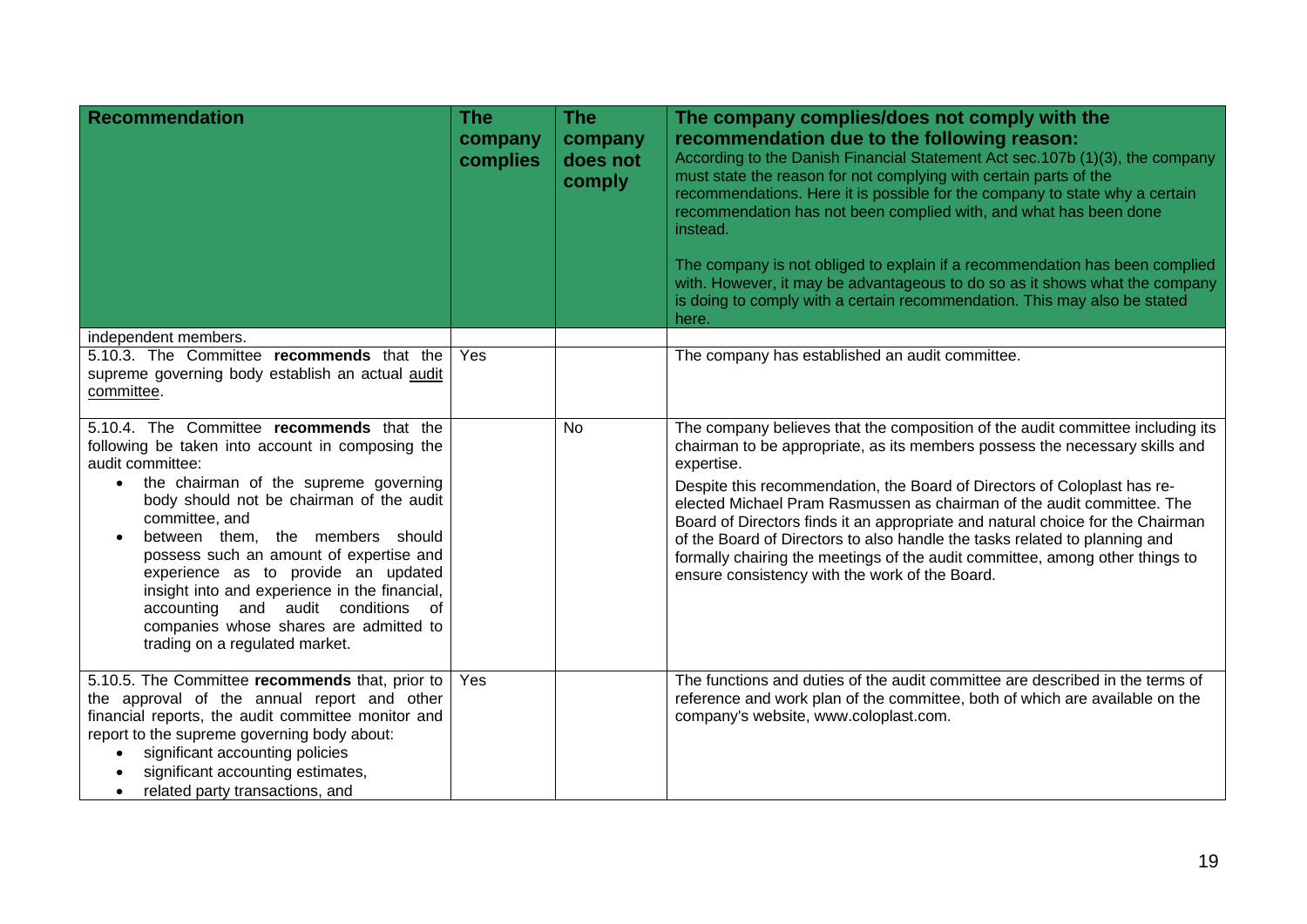| <b>Recommendation</b>                                                                                                                                                                                                                                                                                                                                                                                                                                                   | <b>The</b><br>company<br>complies | <b>The</b><br>company<br>does not<br>comply | The company complies/does not comply with the<br>recommendation due to the following reason:<br>According to the Danish Financial Statement Act sec.107b (1)(3), the company<br>must state the reason for not complying with certain parts of the<br>recommendations. Here it is possible for the company to state why a certain<br>recommendation has not been complied with, and what has been done<br>instead.<br>The company is not obliged to explain if a recommendation has been complied<br>with. However, it may be advantageous to do so as it shows what the company<br>is doing to comply with a certain recommendation. This may also be stated<br>here. |
|-------------------------------------------------------------------------------------------------------------------------------------------------------------------------------------------------------------------------------------------------------------------------------------------------------------------------------------------------------------------------------------------------------------------------------------------------------------------------|-----------------------------------|---------------------------------------------|-----------------------------------------------------------------------------------------------------------------------------------------------------------------------------------------------------------------------------------------------------------------------------------------------------------------------------------------------------------------------------------------------------------------------------------------------------------------------------------------------------------------------------------------------------------------------------------------------------------------------------------------------------------------------|
| uncertainties and risks, including in relation<br>to the outlook.                                                                                                                                                                                                                                                                                                                                                                                                       |                                   |                                             |                                                                                                                                                                                                                                                                                                                                                                                                                                                                                                                                                                                                                                                                       |
| 5.10.6. The Committee recommends that the audit<br>committee:<br>annually consider whether there is a need<br>$\bullet$<br>for an internal audit function, and if so,<br>formulate recommendations on selecting,<br>appointing and removing the head of the<br>internal audit function and on the budget of<br>the internal audit function, and<br>monitor the executive board's follow-up on<br>the conclusions and recommendations of<br>the internal audit function. | Yes                               |                                             | Once a year, the audit committee assesses the need for an internal audit<br>function.<br>The committee has assessed that Coloplast does not require an internal audit<br>function and will submit this as a recommendation to the Board of Directors.                                                                                                                                                                                                                                                                                                                                                                                                                 |
| 5.10.7. The Committee recommends that the<br>supreme governing body establish a nomination<br>committee with at least the following preparatory<br>tasks:<br>describe the qualifications required in the<br>$\bullet$<br>two governing bodies and for a given<br>state the<br>position,<br>expected<br>time<br>commitment for a position and evaluate the<br>of skills,<br>knowledge<br>balance<br>and<br>experience available in the two governing<br>bodies.          |                                   | No                                          | The Chairman and the Deputy Chairman assess and determine once a year<br>the size, structure, composition, skills, knowledge and experience believed to<br>be required on the Board of Directors as well as in the Executive Management.<br>The Board of Directors has not set up an independent nomination committee.                                                                                                                                                                                                                                                                                                                                                |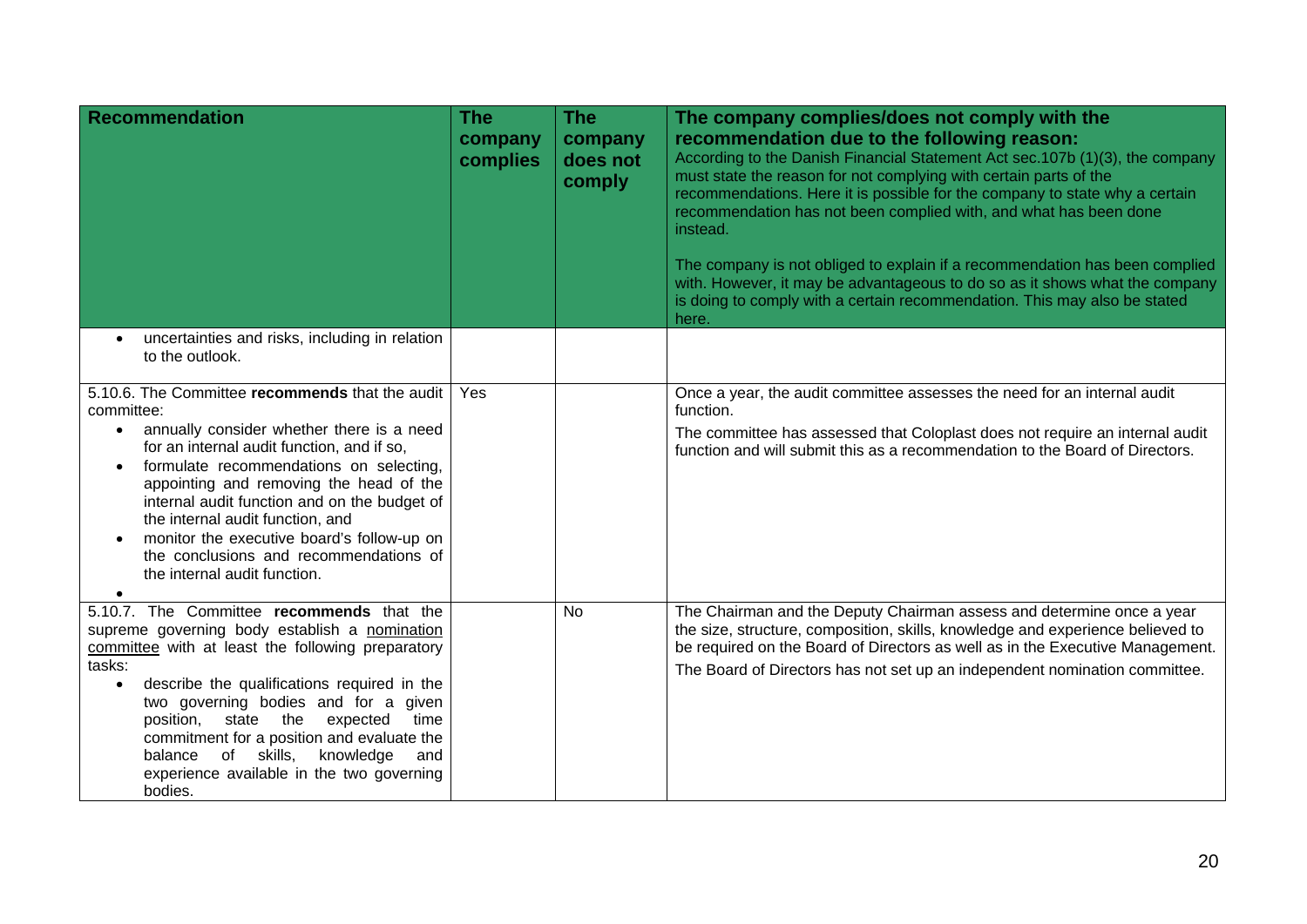| <b>Recommendation</b>                                                                                                                                                                                                                                                                                                                                                                                                                                                                                                                                                                                                                                                                        | <b>The</b><br>company<br>complies | <b>The</b><br>company<br>does not<br>comply | The company complies/does not comply with the<br>recommendation due to the following reason:<br>According to the Danish Financial Statement Act sec.107b (1)(3), the company<br>must state the reason for not complying with certain parts of the<br>recommendations. Here it is possible for the company to state why a certain<br>recommendation has not been complied with, and what has been done<br>instead.<br>The company is not obliged to explain if a recommendation has been complied<br>with. However, it may be advantageous to do so as it shows what the company |
|----------------------------------------------------------------------------------------------------------------------------------------------------------------------------------------------------------------------------------------------------------------------------------------------------------------------------------------------------------------------------------------------------------------------------------------------------------------------------------------------------------------------------------------------------------------------------------------------------------------------------------------------------------------------------------------------|-----------------------------------|---------------------------------------------|---------------------------------------------------------------------------------------------------------------------------------------------------------------------------------------------------------------------------------------------------------------------------------------------------------------------------------------------------------------------------------------------------------------------------------------------------------------------------------------------------------------------------------------------------------------------------------|
|                                                                                                                                                                                                                                                                                                                                                                                                                                                                                                                                                                                                                                                                                              |                                   |                                             | is doing to comply with a certain recommendation. This may also be stated<br>here.                                                                                                                                                                                                                                                                                                                                                                                                                                                                                              |
| annually evaluate the structure,<br>size,<br>$\bullet$<br>composition and performance of the<br>bodies<br>governing<br>and<br>make<br>recommendations<br>the<br>supreme<br>to<br>body with<br>governing<br>regard<br>to any<br>changes,<br>annually evaluate the skills, knowledge and<br>experience of the individual members of<br>the governing bodies and report such<br>details to the supreme governing body,<br>consider proposals submitted by relevant<br>persons, including shareholders and<br>members of the governing bodies, for<br>candidates for executive positions, and<br>identify and recommend to the supreme<br>governing body candidates for the<br>governing bodies. |                                   |                                             |                                                                                                                                                                                                                                                                                                                                                                                                                                                                                                                                                                                 |
| 5.10.8. The Committee recommends that the<br>supreme governing body establish a remuneration<br>committee with at least the following preparatory<br>tasks:<br>make proposals, for the approval of the<br>$\bullet$<br>supreme governing body prior to approval<br>the<br>general meeting,<br>on the<br>at<br>remuneration policy, including the overall<br>principles of incentive pay schemes, for                                                                                                                                                                                                                                                                                         |                                   | <b>No</b>                                   | The Board of Directors has resolved not to comply with this recommendation.<br>The Chairman and the Deputy Chairman assess and determine once a year<br>the remuneration of the Board of Directors and the Executive Board and<br>recommend such remuneration amounts to the Board of Directors for approval.                                                                                                                                                                                                                                                                   |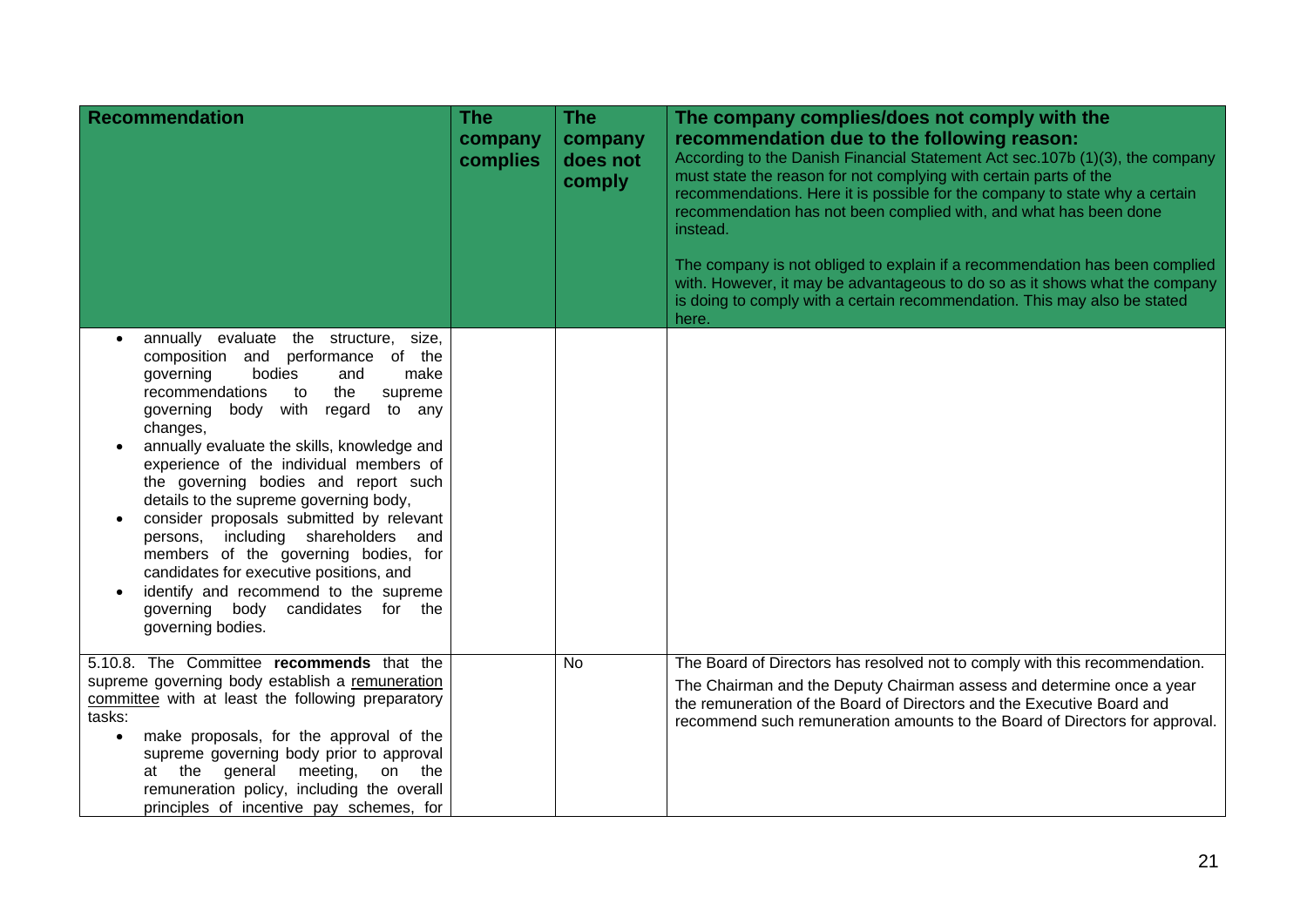| <b>Recommendation</b>                                                                                                                                                                                                                                                                                                                                                                                                                                                                                                                                                                                                                                                                                                                                                       | <b>The</b><br>company<br>complies | <b>The</b><br>company<br>does not<br>comply | The company complies/does not comply with the<br>recommendation due to the following reason:<br>According to the Danish Financial Statement Act sec.107b (1)(3), the company<br>must state the reason for not complying with certain parts of the<br>recommendations. Here it is possible for the company to state why a certain<br>recommendation has not been complied with, and what has been done<br>instead.<br>The company is not obliged to explain if a recommendation has been complied<br>with. However, it may be advantageous to do so as it shows what the company<br>is doing to comply with a certain recommendation. This may also be stated<br>here. |
|-----------------------------------------------------------------------------------------------------------------------------------------------------------------------------------------------------------------------------------------------------------------------------------------------------------------------------------------------------------------------------------------------------------------------------------------------------------------------------------------------------------------------------------------------------------------------------------------------------------------------------------------------------------------------------------------------------------------------------------------------------------------------------|-----------------------------------|---------------------------------------------|-----------------------------------------------------------------------------------------------------------------------------------------------------------------------------------------------------------------------------------------------------------------------------------------------------------------------------------------------------------------------------------------------------------------------------------------------------------------------------------------------------------------------------------------------------------------------------------------------------------------------------------------------------------------------|
| members of the supreme governing body<br>and the executive board,<br>make proposals to the supreme governing<br>body on remuneration for members of the<br>supreme governing body and the executive<br>board and ensure that the remuneration is<br>with<br>consistent<br>the<br>company's<br>remuneration policy and the evaluation of<br>the performance of the persons concerned.<br>The committee should have information<br>about the total amount of remuneration that<br>members of the supreme governing body<br>and the executive board receive from other<br>companies in the group, and<br>oversee that the information in the annual<br>report on the remuneration of the supreme<br>governing body and the executive board is<br>correct, true and sufficient. |                                   |                                             |                                                                                                                                                                                                                                                                                                                                                                                                                                                                                                                                                                                                                                                                       |
| 5.10.9. The Committee recommends that the<br>remuneration committee do not consult with the<br>same external advisers as the executive board of<br>the company.                                                                                                                                                                                                                                                                                                                                                                                                                                                                                                                                                                                                             |                                   | <b>No</b>                                   | No remuneration committee has been established.                                                                                                                                                                                                                                                                                                                                                                                                                                                                                                                                                                                                                       |
| 5.11. Evaluation of the performance of the supreme governing body and the executive board                                                                                                                                                                                                                                                                                                                                                                                                                                                                                                                                                                                                                                                                                   |                                   |                                             |                                                                                                                                                                                                                                                                                                                                                                                                                                                                                                                                                                                                                                                                       |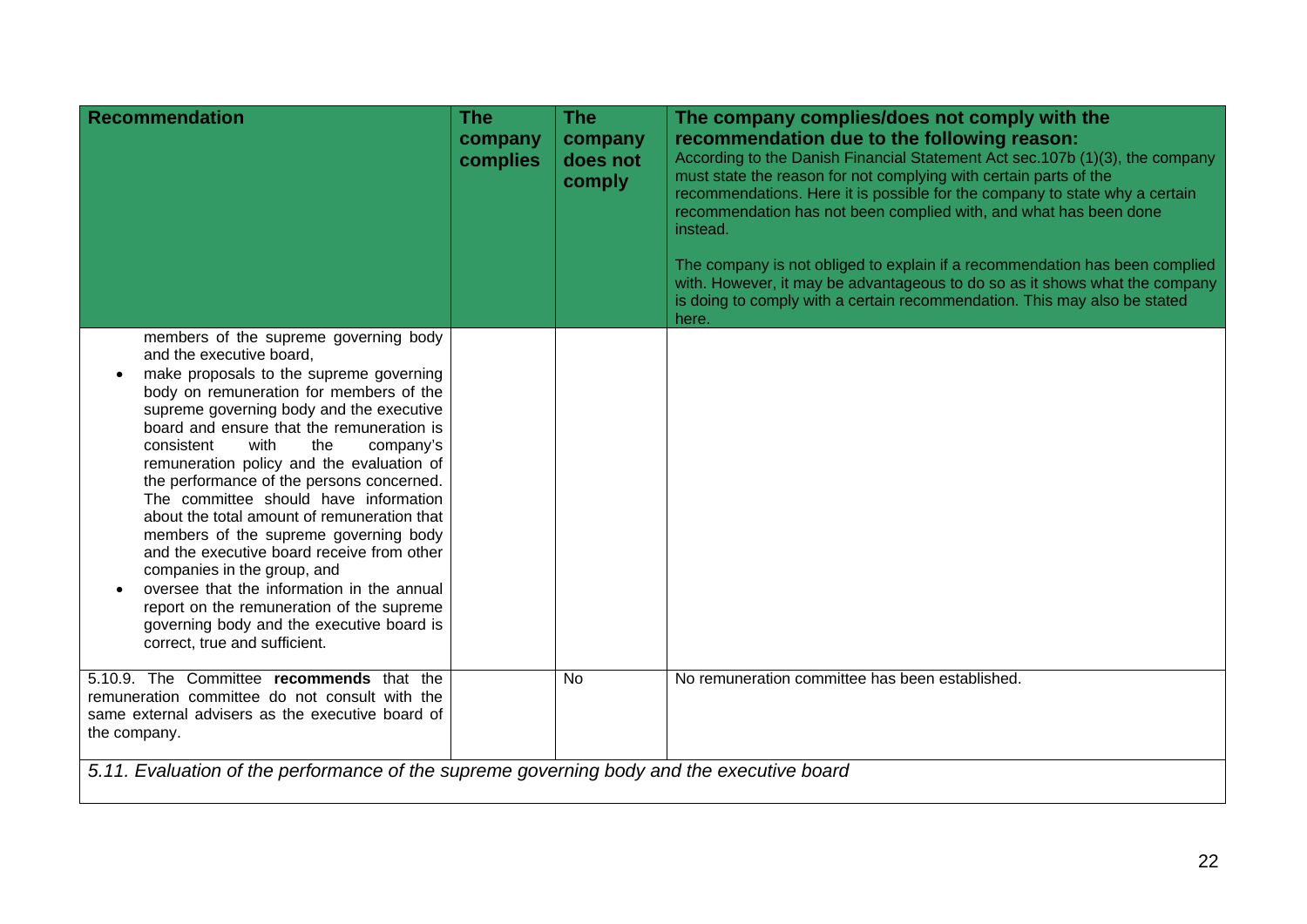| <b>Recommendation</b>                                                                                                                                                                                                                                                                                                                                                                                                                                                                                                                                                                                         | <b>The</b><br>company<br>complies | <b>The</b><br>company<br>does not<br>comply | The company complies/does not comply with the<br>recommendation due to the following reason:<br>According to the Danish Financial Statement Act sec. 107b (1)(3), the company<br>must state the reason for not complying with certain parts of the<br>recommendations. Here it is possible for the company to state why a certain<br>recommendation has not been complied with, and what has been done<br>instead.<br>The company is not obliged to explain if a recommendation has been complied<br>with. However, it may be advantageous to do so as it shows what the company<br>is doing to comply with a certain recommendation. This may also be stated<br>here. |
|---------------------------------------------------------------------------------------------------------------------------------------------------------------------------------------------------------------------------------------------------------------------------------------------------------------------------------------------------------------------------------------------------------------------------------------------------------------------------------------------------------------------------------------------------------------------------------------------------------------|-----------------------------------|---------------------------------------------|------------------------------------------------------------------------------------------------------------------------------------------------------------------------------------------------------------------------------------------------------------------------------------------------------------------------------------------------------------------------------------------------------------------------------------------------------------------------------------------------------------------------------------------------------------------------------------------------------------------------------------------------------------------------|
| 5.11.1. The Committee recommends that the<br>supreme governing body undertake an annual<br>evaluation of the performance and achievements of<br>the supreme governing body and of the individual<br>members of the body.                                                                                                                                                                                                                                                                                                                                                                                      | Yes                               |                                             | On a regular basis the Board of Directors assesses the work of the Board, as<br>well as the contributions and achievements of the Board collectively and of its<br>individual members, on the basis of which the Board of Directors performs a<br>self-assessment once a year.<br>The self-assessment is a requirement set out in the rules of procedure for the<br>Board of Directors.                                                                                                                                                                                                                                                                                |
| 5.11.2. The Committee recommends that the<br>chairman be in charge of the evaluation of the<br>supreme governing body, that the outcome be<br>discussed in the supreme governing body and that<br>the details of the procedure of self-evaluation and<br>the outcome be disclosed in the annual report.                                                                                                                                                                                                                                                                                                       | Yes                               |                                             | The Chairman is responsible for carrying out the assessment, and the results<br>are discussed by the entire Board of Directors.<br>The results and the procedure of the assessment are disclosed in the<br>company's annual report.                                                                                                                                                                                                                                                                                                                                                                                                                                    |
| 5.11.3. The Committee recommends that the<br>supreme governing body at least once every year<br>evaluate the work and performance of the<br>executive board in accordance with pre-defined<br>criteria.<br>5.11.4. The Committee recommends that the<br>executive board and the supreme governing body<br>establish a procedure according to which their<br>cooperation is evaluated annually through a<br>formalised dialogue between the chairman of the<br>supreme governing body and the chief executive<br>officer and that the outcome of the evaluation be<br>presented to the supreme governing body. | Yes                               |                                             | The Chairman and Deputy Chairman make an annual assessment of the<br>Executive Management's work and results, including the cooperation between<br>the Board of Directors and the Executive Management. The assessment and<br>any action to be taken is discussed by the entire Board without the presence of<br>the Executive Management and is subsequently presented to the Executive<br>Management.                                                                                                                                                                                                                                                                |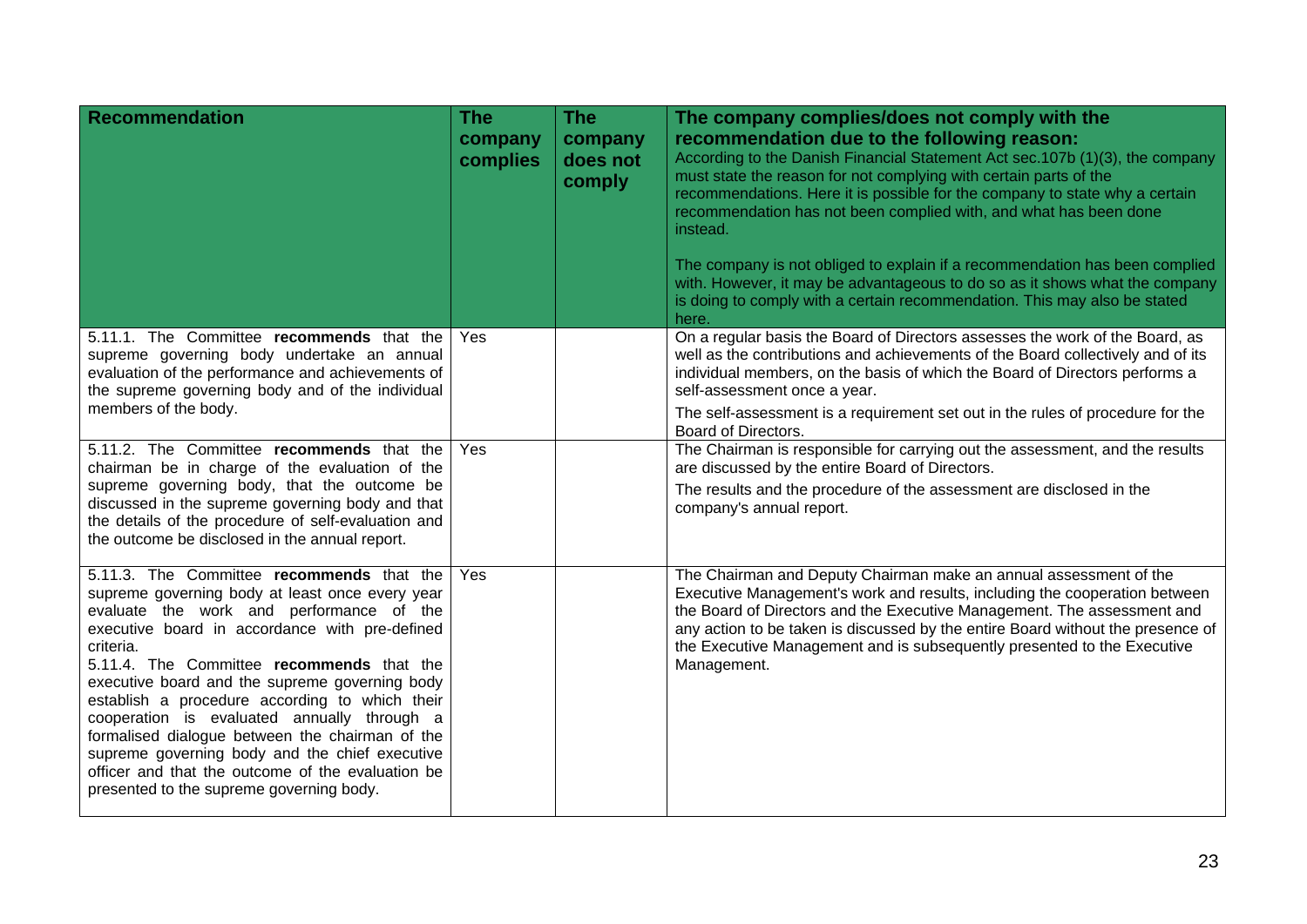| <b>Recommendation</b>                                                                                                                                                                                                                                                         | <b>The</b><br>company<br>complies | <b>The</b><br>company<br>does not<br>comply | The company complies/does not comply with the<br>recommendation due to the following reason:<br>According to the Danish Financial Statement Act sec.107b (1)(3), the company<br>must state the reason for not complying with certain parts of the<br>recommendations. Here it is possible for the company to state why a certain<br>recommendation has not been complied with, and what has been done<br>instead.<br>The company is not obliged to explain if a recommendation has been complied<br>with. However, it may be advantageous to do so as it shows what the company<br>is doing to comply with a certain recommendation. This may also be stated<br>here. |  |  |  |
|-------------------------------------------------------------------------------------------------------------------------------------------------------------------------------------------------------------------------------------------------------------------------------|-----------------------------------|---------------------------------------------|-----------------------------------------------------------------------------------------------------------------------------------------------------------------------------------------------------------------------------------------------------------------------------------------------------------------------------------------------------------------------------------------------------------------------------------------------------------------------------------------------------------------------------------------------------------------------------------------------------------------------------------------------------------------------|--|--|--|
| 6. Remuneration of members of the governing bodies                                                                                                                                                                                                                            |                                   |                                             |                                                                                                                                                                                                                                                                                                                                                                                                                                                                                                                                                                                                                                                                       |  |  |  |
| 6.1. Content and form of the remuneration policy                                                                                                                                                                                                                              |                                   |                                             |                                                                                                                                                                                                                                                                                                                                                                                                                                                                                                                                                                                                                                                                       |  |  |  |
| 6.1.1. The Committee recommends that the<br>supreme governing body adopt a remuneration<br>policy applicable to the supreme governing body<br>and the executive board.                                                                                                        | Yes                               |                                             | The Board of Directors has adopted general guidelines for the company's<br>remuneration of members of the Board of Directors and the Executive<br>Management.                                                                                                                                                                                                                                                                                                                                                                                                                                                                                                         |  |  |  |
| 6.1.2. The Committee recommends that the<br>remuneration policy and any changes to the policy<br>be approved by the general meeting of the<br>company.                                                                                                                        | Yes                               |                                             | The general guidelines have been approved by the shareholders in general<br>meeting.                                                                                                                                                                                                                                                                                                                                                                                                                                                                                                                                                                                  |  |  |  |
| Committee<br>6.1.3.<br>recommends<br>that<br>the<br>remuneration policy include a thorough description<br>of the components of the remuneration for<br>members of the supreme governing body and the<br>executive board.                                                      | Yes                               |                                             | The remuneration policy sets out that members of the Board of Directors<br>receive a fixed annual fee and that the remuneration paid to members of the<br>Executive Management consists of a fixed and a variable component.<br>The fixed component consists of a net salary, pension contribution and other<br>benefits. The variable component consists of a bonus and of options.                                                                                                                                                                                                                                                                                  |  |  |  |
| 6.1.4. The Committee recommends that the<br>remuneration policy include:<br>the reasons for choosing the individual<br>$\bullet$<br>components of the remuneration, and<br>a description of the criteria on which the<br>$\bullet$<br>individual<br>the<br>balance<br>between | Yes                               |                                             | <b>Board of Directors</b><br>Members of the Board of Directors receive a fixed annual fee. The Chairman<br>and Deputy Chairman of the Board of Directors receive a supplement to this<br>fee. The amounts of fees and supplements are approved by the shareholders<br>in general meeting and disclosed in the annual report. Fees are fixed on the<br>basis of fees paid by other companies.                                                                                                                                                                                                                                                                          |  |  |  |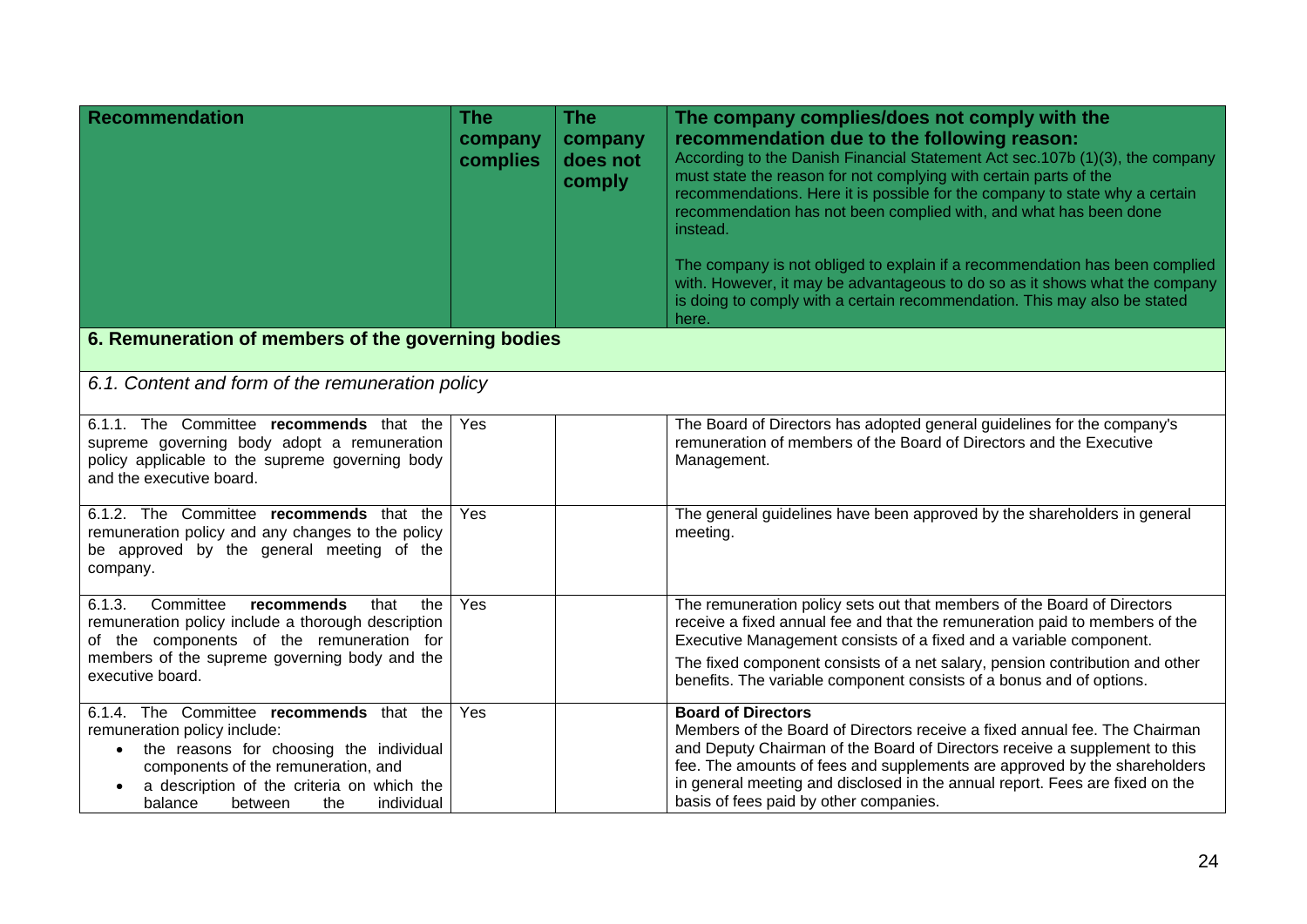| <b>Recommendation</b>                    | <b>The</b><br>company<br>complies | <b>The</b><br>company<br>does not<br>comply | The company complies/does not comply with the<br>recommendation due to the following reason:<br>According to the Danish Financial Statement Act sec.107b (1)(3), the company<br>must state the reason for not complying with certain parts of the<br>recommendations. Here it is possible for the company to state why a certain<br>recommendation has not been complied with, and what has been done<br>instead.<br>The company is not obliged to explain if a recommendation has been complied<br>with. However, it may be advantageous to do so as it shows what the company<br>is doing to comply with a certain recommendation. This may also be stated<br>here. |
|------------------------------------------|-----------------------------------|---------------------------------------------|-----------------------------------------------------------------------------------------------------------------------------------------------------------------------------------------------------------------------------------------------------------------------------------------------------------------------------------------------------------------------------------------------------------------------------------------------------------------------------------------------------------------------------------------------------------------------------------------------------------------------------------------------------------------------|
| components of the remuneration is based. |                                   |                                             | Members of the Board of Directors receive no incentive pay.                                                                                                                                                                                                                                                                                                                                                                                                                                                                                                                                                                                                           |
|                                          |                                   |                                             | <b>Executive Management</b><br>The Chairman and Deputy Chairman of the Board perform an annual review of<br>the remuneration paid to members of the Executive Management.                                                                                                                                                                                                                                                                                                                                                                                                                                                                                             |
|                                          |                                   |                                             | The remuneration paid to members of the Executive Management consists of<br>a fixed and a variable component. The fixed pay consists of a net salary,<br>pension contribution and other benefits. The value of each of those<br>components for each member of the Executive Management is disclosed in<br>the annual report.                                                                                                                                                                                                                                                                                                                                          |
|                                          |                                   |                                             | As an element of the variable pay, members of the Executive Management<br>may receive an annual bonus, subject to achievement of certain benchmarks.<br>The bonus proportion varies among the members of the Executive<br>Management, but is subject to a maximum of around 25% of their annual<br>remuneration. The actual bonus paid to each member of the Executive<br>Management is disclosed in the Annual Report. At the date of adoption of<br>these guidelines, the bonus benchmarks were based on value creation and<br>profitability, but they may be changed by the Board of Directors. Any such<br>change will be communicated in a company announcement. |
|                                          |                                   |                                             | Another element of the variable pay is made up of options and is intended to<br>align the incentive to the Executive Management with the long-term creation of<br>shareholder value. For that same reason, the option plan is revolving and not<br>subject to achievement of defined benchmarks.<br>Members of the Executive Management are awarded a number of options                                                                                                                                                                                                                                                                                               |
|                                          |                                   |                                             | each year with a value equal to a maximum of 40% of the Executive<br>Management's remuneration. The value is calculated in accordance with the                                                                                                                                                                                                                                                                                                                                                                                                                                                                                                                        |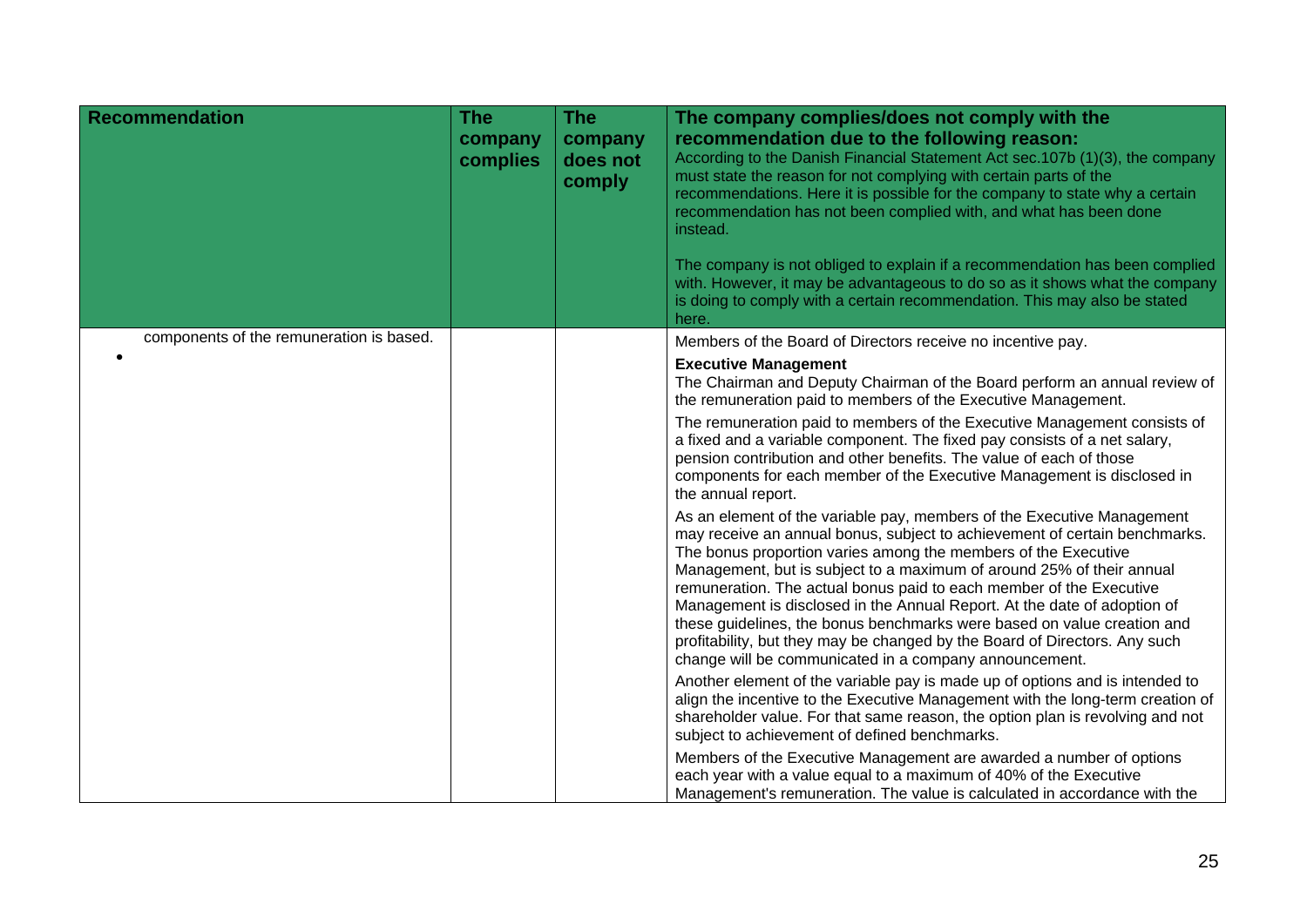| <b>Recommendation</b>                                                                                                                                                                                                                    | <b>The</b><br>company<br>complies | <b>The</b><br>company<br>does not<br>comply | The company complies/does not comply with the<br>recommendation due to the following reason:<br>According to the Danish Financial Statement Act sec.107b (1)(3), the company<br>must state the reason for not complying with certain parts of the<br>recommendations. Here it is possible for the company to state why a certain                                                                                                                                                                                                                                 |
|------------------------------------------------------------------------------------------------------------------------------------------------------------------------------------------------------------------------------------------|-----------------------------------|---------------------------------------------|------------------------------------------------------------------------------------------------------------------------------------------------------------------------------------------------------------------------------------------------------------------------------------------------------------------------------------------------------------------------------------------------------------------------------------------------------------------------------------------------------------------------------------------------------------------|
|                                                                                                                                                                                                                                          |                                   |                                             | recommendation has not been complied with, and what has been done<br>instead.                                                                                                                                                                                                                                                                                                                                                                                                                                                                                    |
|                                                                                                                                                                                                                                          |                                   |                                             | The company is not obliged to explain if a recommendation has been complied<br>with. However, it may be advantageous to do so as it shows what the company<br>is doing to comply with a certain recommendation. This may also be stated<br>here.                                                                                                                                                                                                                                                                                                                 |
|                                                                                                                                                                                                                                          |                                   |                                             | Black-Scholes formula. Options are awarded with a strike price which is 15%<br>higher than the market price at the award date calculated as the average price<br>of all trades on the last trading day of the calendar year. The options have a<br>term of five years and are exercisable after three years. The number of options<br>awarded to each member of the Executive Management and their value is<br>disclosed in the annual report. Options in the Executive Management share<br>option plan are covered by the company's holding of treasury shares. |
|                                                                                                                                                                                                                                          |                                   |                                             | In addition, the Chairman and Deputy Chairman of the Board perform an<br>annual review of the remuneration paid to members of the Executive<br>Management relative to the managements of other Danish companies.                                                                                                                                                                                                                                                                                                                                                 |
| 6.1.5. The Committee recommends that, if the<br>remuneration policy includes variable components,<br>limits be set on the variable components of<br>$\bullet$<br>the total remuneration package,<br>a reasonable and balanced linkage be | Yes                               |                                             | The remuneration policy defines limits for the variable components, and the<br>Board of Directors believes there is a reasonable and balanced linkage<br>between the remuneration, expected risks and value creation in both the short<br>and the long term. We have ensured clarity about the performance criteria and<br>clearly defined benchmarks.                                                                                                                                                                                                           |
| between<br>remuneration<br>for<br>ensured<br>governing body members, expected risks<br>and the value creation for shareholders in<br>the short and long term,<br>there be clarity about performance criteria                             |                                   |                                             | The criteria for some of the variable components extend further than one<br>calendar year.                                                                                                                                                                                                                                                                                                                                                                                                                                                                       |
| and measurability for award of variable<br>components, and<br>there be criteria ensuring that vesting<br>periods for variable components of<br>remuneration agreements are longer than<br>one calendar year.                             |                                   |                                             |                                                                                                                                                                                                                                                                                                                                                                                                                                                                                                                                                                  |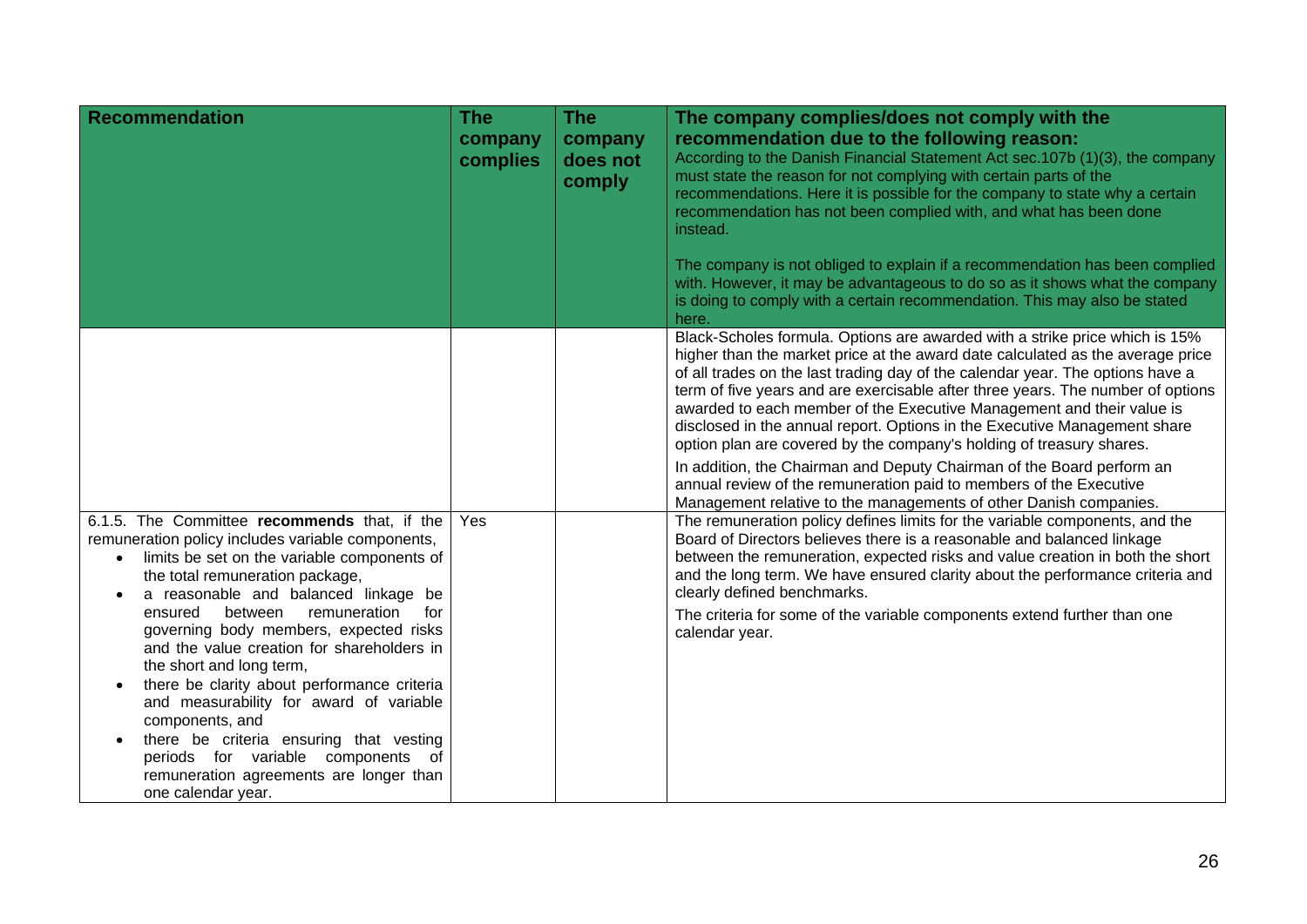| <b>Recommendation</b>                                                                                                                                                                                                                                                                                                                                                                                                                           | <b>The</b><br>company<br>complies | <b>The</b><br>company<br>does not<br>comply | The company complies/does not comply with the<br>recommendation due to the following reason:<br>According to the Danish Financial Statement Act sec.107b (1)(3), the company<br>must state the reason for not complying with certain parts of the<br>recommendations. Here it is possible for the company to state why a certain<br>recommendation has not been complied with, and what has been done<br>instead.<br>The company is not obliged to explain if a recommendation has been complied<br>with. However, it may be advantageous to do so as it shows what the company<br>is doing to comply with a certain recommendation. This may also be stated<br>here.                                                                                                                   |
|-------------------------------------------------------------------------------------------------------------------------------------------------------------------------------------------------------------------------------------------------------------------------------------------------------------------------------------------------------------------------------------------------------------------------------------------------|-----------------------------------|---------------------------------------------|-----------------------------------------------------------------------------------------------------------------------------------------------------------------------------------------------------------------------------------------------------------------------------------------------------------------------------------------------------------------------------------------------------------------------------------------------------------------------------------------------------------------------------------------------------------------------------------------------------------------------------------------------------------------------------------------------------------------------------------------------------------------------------------------|
| 6.1.6.<br>Committee<br>The<br>recommends<br>that<br>remuneration of members of the supreme<br>governing body do not include share or warrant<br>programmes.                                                                                                                                                                                                                                                                                     | Yes                               |                                             | Members of the Board of Directors receive a fixed annual fee and are not<br>eligible for share option or warrant programmes. The Chairman and Deputy<br>Chairman of the Board of Directors receive a supplement to their board<br>remuneration.                                                                                                                                                                                                                                                                                                                                                                                                                                                                                                                                         |
| 6.1.7. The Committee recommends that if<br>members of the executive board receive share-<br>based remuneration, such programmes<br>be<br>established as roll-over programmes, i.e. the<br>options are granted periodically and should not be<br>exercisable earlier than three years from the date<br>of grant. An explanation of the relation between<br>the redemption price and the market price at the<br>time of grant should be provided. | Yes                               |                                             | Members of the Executive Management are awarded a number of options<br>each year with a value equal to a maximum of 40% of the Executive<br>Management's remuneration. The value is calculated in accordance with the<br>Black-Scholes formula. Options are awarded at a strike price with a 15%<br>premium to the market price at the award date calculated as the average price<br>of all trades on the last trading day of the calendar year.<br>The options have a term of five years and are exercisable after three years.<br>The number of options awarded to each member of the Executive<br>Management and their value is disclosed in the annual report. Options in the<br>Executive Management share option plan are covered by the company's<br>holding of treasury shares. |
| 6.1.8. The Committee recommends that, in<br>exceptional cases, companies should be able to<br>reclaim in full or in part variable components of<br>remuneration that were paid on the basis of data,<br>which proved to be manifestly misstated.                                                                                                                                                                                                | Yes                               |                                             | Coloplast's remuneration agreements contain claw back clauses.                                                                                                                                                                                                                                                                                                                                                                                                                                                                                                                                                                                                                                                                                                                          |
| The<br>6.1.9.<br>Committee<br>recommends<br>that<br>termination payments should not amount to more<br>than two years' annual remuneration.                                                                                                                                                                                                                                                                                                      | Yes                               |                                             | Termination payments are capped at a maximum of the last two years'<br>remuneration.                                                                                                                                                                                                                                                                                                                                                                                                                                                                                                                                                                                                                                                                                                    |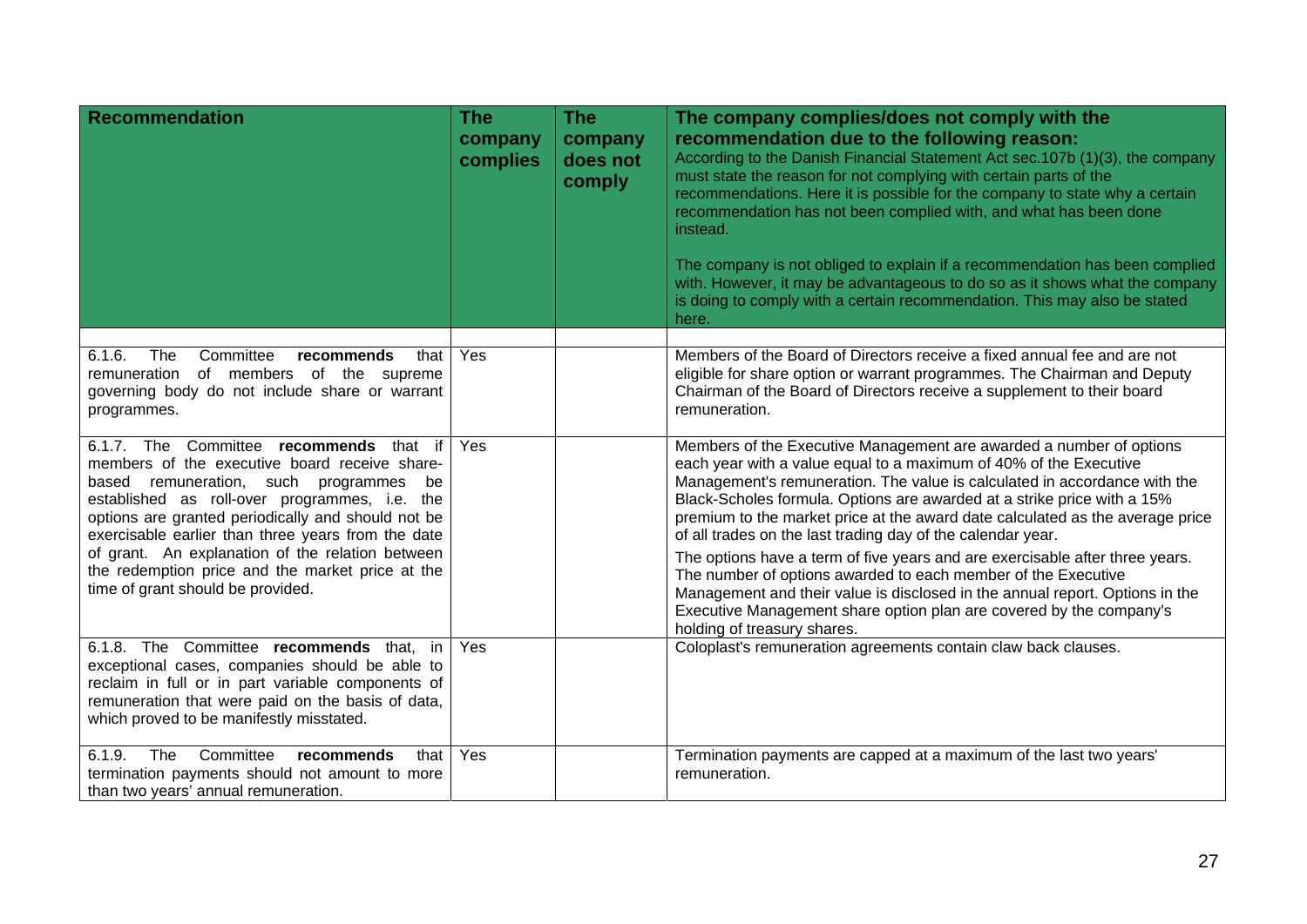| <b>Recommendation</b>                                                                                                                                                                                                                                                                                                              | <b>The</b><br>company<br>complies | <b>The</b><br>company<br>does not<br>comply | The company complies/does not comply with the<br>recommendation due to the following reason:<br>According to the Danish Financial Statement Act sec.107b (1)(3), the company<br>must state the reason for not complying with certain parts of the<br>recommendations. Here it is possible for the company to state why a certain<br>recommendation has not been complied with, and what has been done<br>instead.<br>The company is not obliged to explain if a recommendation has been complied<br>with. However, it may be advantageous to do so as it shows what the company<br>is doing to comply with a certain recommendation. This may also be stated<br>here. |
|------------------------------------------------------------------------------------------------------------------------------------------------------------------------------------------------------------------------------------------------------------------------------------------------------------------------------------|-----------------------------------|---------------------------------------------|-----------------------------------------------------------------------------------------------------------------------------------------------------------------------------------------------------------------------------------------------------------------------------------------------------------------------------------------------------------------------------------------------------------------------------------------------------------------------------------------------------------------------------------------------------------------------------------------------------------------------------------------------------------------------|
| 6.2. Disclosure of the remuneration policy                                                                                                                                                                                                                                                                                         |                                   |                                             |                                                                                                                                                                                                                                                                                                                                                                                                                                                                                                                                                                                                                                                                       |
| 6.2.1. The Committee recommends that the<br>remuneration policy be clear and<br>easily<br>understandable and that it be disclosed in the<br>annual report and posted on the company's<br>website.                                                                                                                                  | Yes                               |                                             | The Board of Directors considers the remuneration policy to be clear and easy<br>to understand.<br>The policy is disclosed in the annual report and posted on the company's<br>website.                                                                                                                                                                                                                                                                                                                                                                                                                                                                               |
| 6.2.2. The Committee recommends that the<br>company's remuneration policy and compliance<br>with this policy be explained and justified in the<br>chairman's statement at the company's general<br>meeting.                                                                                                                        | Yes                               |                                             | The company's remuneration policy and compliance with this policy is<br>explained and justified in the Chairman's report at the company's annual<br>general meeting.                                                                                                                                                                                                                                                                                                                                                                                                                                                                                                  |
| 6.2.3. The Committee recommends that the total<br>remuneration granted to each member of the<br>supreme governing body and the executive board<br>by the company and other consolidated companies<br>be disclosed in the (consolidated) financial<br>statements and that the linkage with the<br>remuneration policy be explained. | Yes                               |                                             | The total remuneration paid to each member of the Board of Directors and the<br>Executive Management is disclosed in the annual report.                                                                                                                                                                                                                                                                                                                                                                                                                                                                                                                               |
| 6.2.4. The Committee recommends that the<br>details of any defined-benefit schemes offered to<br>members of the supreme governing body or the                                                                                                                                                                                      | <b>Yes</b>                        |                                             | The members of the Board of Directors are not covered by a pension scheme.<br>However, one Board member is covered by a defined benefit scheme which<br>applied to Board members prior to an amendment to the Articles of Association                                                                                                                                                                                                                                                                                                                                                                                                                                 |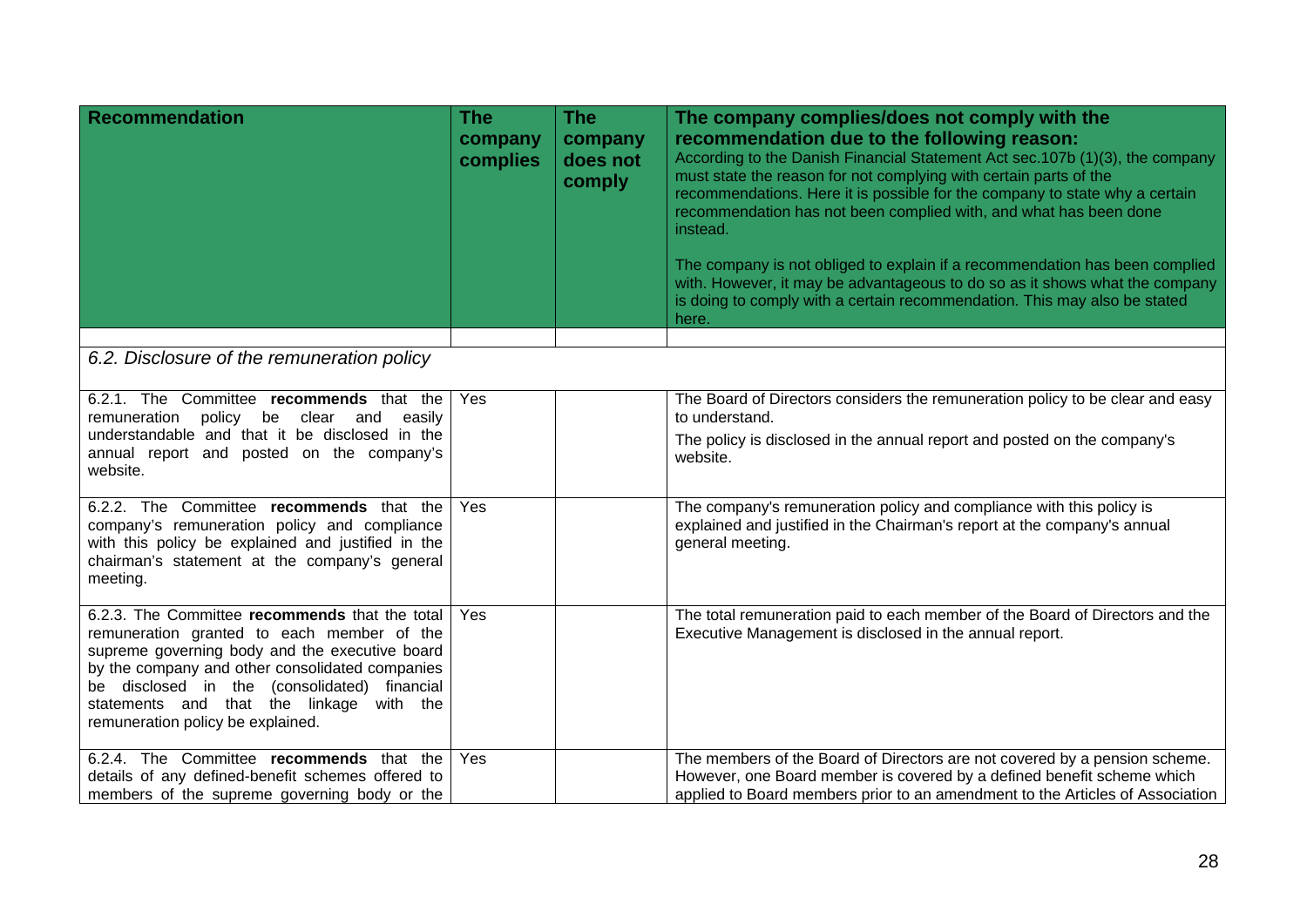| <b>Recommendation</b>                                                                                                                                                                                                                                             | <b>The</b><br>company<br>complies | <b>The</b><br>company<br>does not<br>comply | The company complies/does not comply with the<br>recommendation due to the following reason:<br>According to the Danish Financial Statement Act sec.107b (1)(3), the company<br>must state the reason for not complying with certain parts of the<br>recommendations. Here it is possible for the company to state why a certain<br>recommendation has not been complied with, and what has been done<br>instead.<br>The company is not obliged to explain if a recommendation has been complied<br>with. However, it may be advantageous to do so as it shows what the company<br>is doing to comply with a certain recommendation. This may also be stated<br>here. |
|-------------------------------------------------------------------------------------------------------------------------------------------------------------------------------------------------------------------------------------------------------------------|-----------------------------------|---------------------------------------------|-----------------------------------------------------------------------------------------------------------------------------------------------------------------------------------------------------------------------------------------------------------------------------------------------------------------------------------------------------------------------------------------------------------------------------------------------------------------------------------------------------------------------------------------------------------------------------------------------------------------------------------------------------------------------|
| executive board and the actuarial value of such                                                                                                                                                                                                                   |                                   |                                             | adopted by the shareholders in general meeting in 2002.                                                                                                                                                                                                                                                                                                                                                                                                                                                                                                                                                                                                               |
| schemes as well as changes during the year be<br>included as part of the information on the total<br>remuneration.                                                                                                                                                |                                   |                                             | The members of the Executive Board are not covered by a defined benefit<br>pension scheme. Individual pension schemes have been agreed with the<br>members of the Executive Management.                                                                                                                                                                                                                                                                                                                                                                                                                                                                               |
| 6.2.5. The Committee recommends that the most<br>important aspects of retention and severance<br>programmes be disclosed in the company's annual<br>report.                                                                                                       | Yes                               |                                             | Information about the main aspects of severance schemes is disclosed in the<br>company's annual report.                                                                                                                                                                                                                                                                                                                                                                                                                                                                                                                                                               |
| 6.2.6. The Committee recommends that the<br>proposal for remuneration of the supreme<br>governing body for the current financial year be<br>approved by the shareholders at the general<br>meeting.                                                               | Yes                               |                                             | Proposals for the remuneration paid to the Board of Directors in respect of the<br>current financial year are approved by the shareholders at the annual general<br>meeting.                                                                                                                                                                                                                                                                                                                                                                                                                                                                                          |
| 7. Financial reporting                                                                                                                                                                                                                                            |                                   |                                             |                                                                                                                                                                                                                                                                                                                                                                                                                                                                                                                                                                                                                                                                       |
| 7.1. Other relevant information                                                                                                                                                                                                                                   |                                   |                                             |                                                                                                                                                                                                                                                                                                                                                                                                                                                                                                                                                                                                                                                                       |
| 7.1.1. The Committee recommends that the<br>annual report and other financial reports be<br>supplemented by additional financial and non-<br>financial information, if deemed necessary or<br>relevant in relation to the information needs of the<br>recipients. | Yes                               |                                             | In its reporting, Coloplast also discloses information about the company's<br>CSR, knowledge-related and environmental matters.<br>We issue a progress report on corporate responsibility concurrently with the<br>annual report because we have experienced growing interest for our CR report<br>from investors, customers, employees and users. The report has been<br>prepared in compliance with the principles of the Global Reporting Initiative                                                                                                                                                                                                               |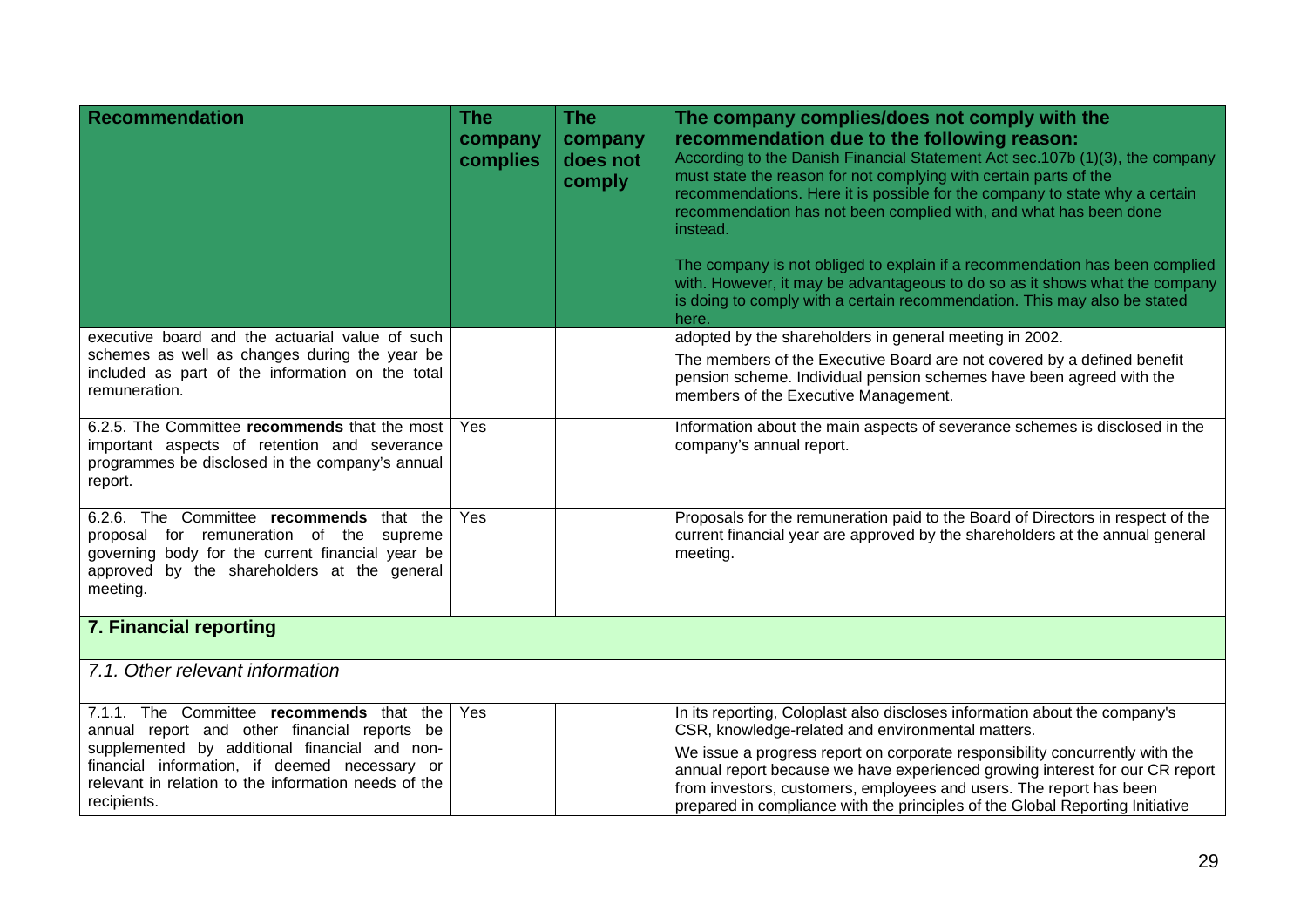| <b>Recommendation</b>                                                                                                                                                                                                                                  | <b>The</b><br>company<br>complies | The<br>company<br>does not<br>comply | The company complies/does not comply with the<br>recommendation due to the following reason:<br>According to the Danish Financial Statement Act sec.107b (1)(3), the company<br>must state the reason for not complying with certain parts of the<br>recommendations. Here it is possible for the company to state why a certain<br>recommendation has not been complied with, and what has been done<br>instead.<br>The company is not obliged to explain if a recommendation has been complied<br>with. However, it may be advantageous to do so as it shows what the company<br>is doing to comply with a certain recommendation. This may also be stated<br>here. |  |
|--------------------------------------------------------------------------------------------------------------------------------------------------------------------------------------------------------------------------------------------------------|-----------------------------------|--------------------------------------|-----------------------------------------------------------------------------------------------------------------------------------------------------------------------------------------------------------------------------------------------------------------------------------------------------------------------------------------------------------------------------------------------------------------------------------------------------------------------------------------------------------------------------------------------------------------------------------------------------------------------------------------------------------------------|--|
|                                                                                                                                                                                                                                                        |                                   |                                      | (GRI) and the UN Global Compact.                                                                                                                                                                                                                                                                                                                                                                                                                                                                                                                                                                                                                                      |  |
| 7.2. Going concern assumption                                                                                                                                                                                                                          |                                   |                                      |                                                                                                                                                                                                                                                                                                                                                                                                                                                                                                                                                                                                                                                                       |  |
| 7.2.1. The Committee recommends that, upon<br>consideration and approval of the annual report,<br>the supreme governing body decide whether the<br>business is a going concern, including supporting<br>assumptions or qualifications where necessary. | Yes                               |                                      | In connection with its consideration and approval of the annual report, the<br>Board of Directors considers whether the business is a going concern.<br>(going concern assumption).                                                                                                                                                                                                                                                                                                                                                                                                                                                                                   |  |
| 8. Risk management and internal control                                                                                                                                                                                                                |                                   |                                      |                                                                                                                                                                                                                                                                                                                                                                                                                                                                                                                                                                                                                                                                       |  |
| 8.1. Identification of risks                                                                                                                                                                                                                           |                                   |                                      |                                                                                                                                                                                                                                                                                                                                                                                                                                                                                                                                                                                                                                                                       |  |
| 8.1.1. The Committee recommends that the<br>central governing body at least once every year<br>identify the most important business risks<br>associated with the realisation of the company's                                                          | Yes                               |                                      | The management of each of Coloplast's individual business units and staff<br>functions are responsible for identifying and managing risk factors in their<br>specific parts of the organisation. The principal risks are reported to Corporate<br>Risk Management on a quarterly basis.                                                                                                                                                                                                                                                                                                                                                                               |  |
| strategy and overall goals as well as the risks<br>associated with financial reporting.                                                                                                                                                                |                                   |                                      | This reporting process together with organisational risk interviews forms the<br>basis of to a quarterly risk update submitted to the Executive Management and<br>the Board of Directors.                                                                                                                                                                                                                                                                                                                                                                                                                                                                             |  |
|                                                                                                                                                                                                                                                        |                                   |                                      | The Executive Management is responsible for the company's overall approach<br>to risk taking and for aligning this approach with Coloplast's overall strategies<br>and policies.                                                                                                                                                                                                                                                                                                                                                                                                                                                                                      |  |
|                                                                                                                                                                                                                                                        |                                   |                                      | The Executive Management is also responsible for validating risk responses to<br>the most significant risks.                                                                                                                                                                                                                                                                                                                                                                                                                                                                                                                                                          |  |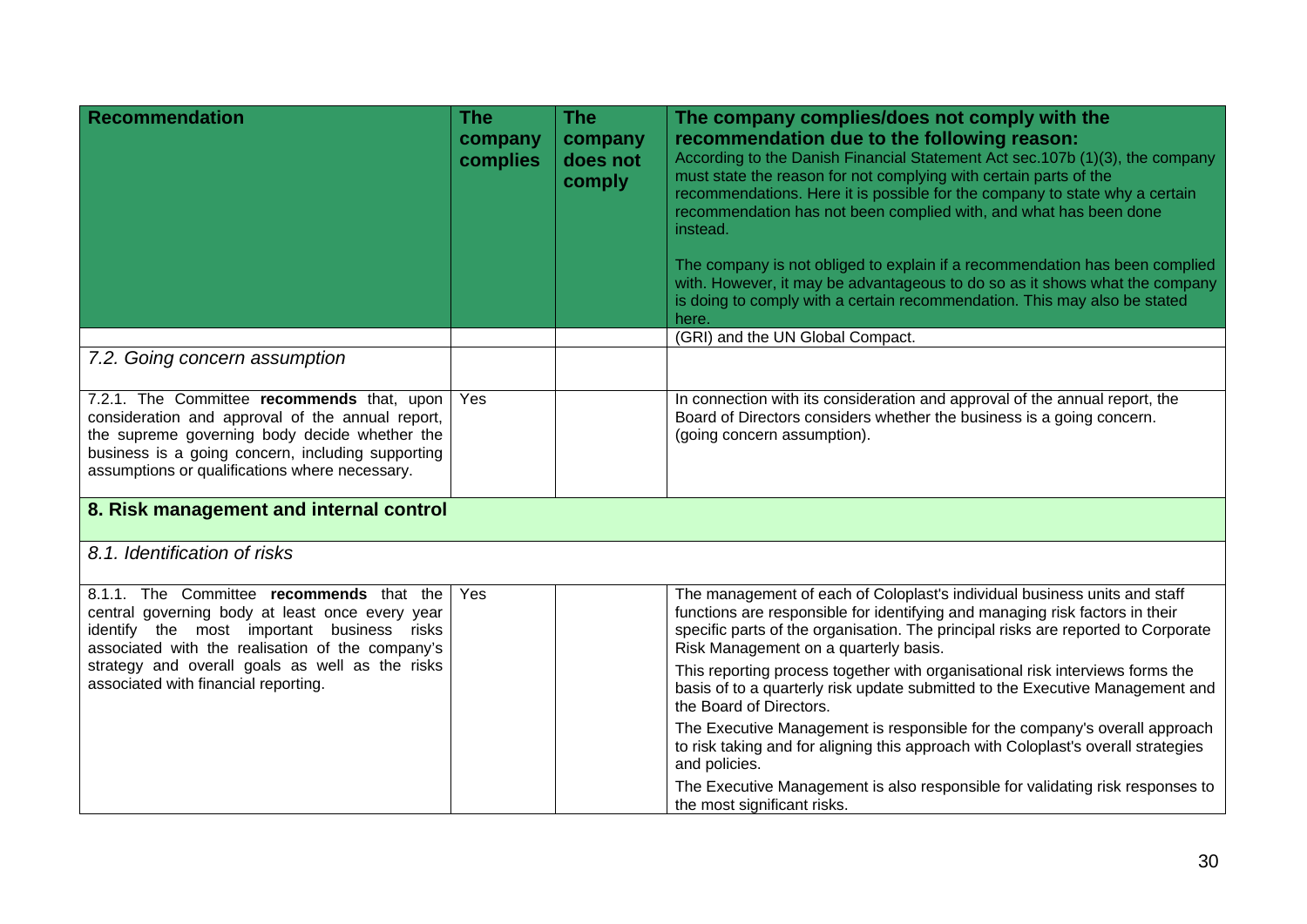| <b>Recommendation</b>                                                                                                                                                                                                                                                                                                                               | The<br>company<br>complies | <b>The</b><br>company<br>does not<br>comply | The company complies/does not comply with the<br>recommendation due to the following reason:<br>According to the Danish Financial Statement Act sec.107b (1)(3), the company<br>must state the reason for not complying with certain parts of the<br>recommendations. Here it is possible for the company to state why a certain<br>recommendation has not been complied with, and what has been done<br>instead. |
|-----------------------------------------------------------------------------------------------------------------------------------------------------------------------------------------------------------------------------------------------------------------------------------------------------------------------------------------------------|----------------------------|---------------------------------------------|-------------------------------------------------------------------------------------------------------------------------------------------------------------------------------------------------------------------------------------------------------------------------------------------------------------------------------------------------------------------------------------------------------------------|
|                                                                                                                                                                                                                                                                                                                                                     |                            |                                             | The company is not obliged to explain if a recommendation has been complied<br>with. However, it may be advantageous to do so as it shows what the company<br>is doing to comply with a certain recommendation. This may also be stated<br>here.                                                                                                                                                                  |
|                                                                                                                                                                                                                                                                                                                                                     |                            |                                             | The Board of Directors reviews and considers, on a quarterly basis, the<br>conclusions and recommendations submitted by the Executive Management.                                                                                                                                                                                                                                                                 |
| 8.1.2. The Committee recommends that the<br>executive board currently report to the supreme<br>governing body on the development within the most<br>important areas of risk and compliance with<br>adopted policies, frameworks etc. in order to<br>enable the supreme governing body to track the<br>development and make the necessary decisions. |                            |                                             |                                                                                                                                                                                                                                                                                                                                                                                                                   |
| 8.2. Whistleblowing                                                                                                                                                                                                                                                                                                                                 |                            |                                             |                                                                                                                                                                                                                                                                                                                                                                                                                   |
| 8.2.1. The Committee recommends that the<br>supreme governing body decide whether to<br>establish a whistleblowing scheme for expedient<br>and confidential notification of possible or<br>suspected wrongdoing.                                                                                                                                    | Yes                        |                                             | Coloplast established a global whistleblowing scheme in October 2010 to<br>enable expedient and confidential notification of unlawful or unethical<br>behaviour. The scheme allows employees as well as external parties to report<br>online or by telephone in about ten different languages.                                                                                                                    |
| 8.3. Openness about risk management                                                                                                                                                                                                                                                                                                                 |                            |                                             |                                                                                                                                                                                                                                                                                                                                                                                                                   |
| 8.3.1. The Committee recommends that the<br>management commentary in the annual report<br>information about the<br>include<br>company's<br>management of business risks.                                                                                                                                                                            | <b>Yes</b>                 |                                             | The management's review in the annual report contains information about the<br>company's management of business risks.                                                                                                                                                                                                                                                                                            |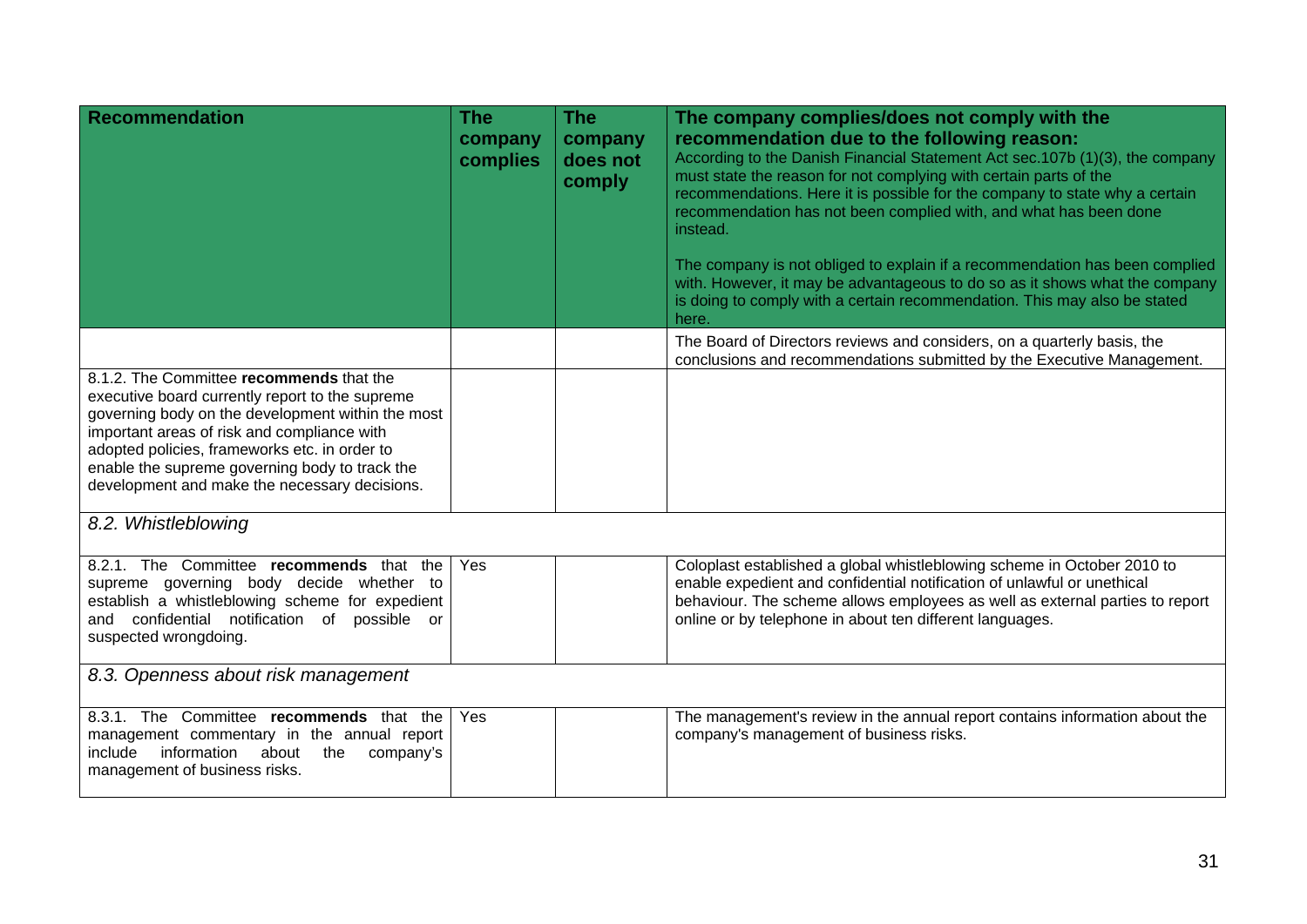| <b>Recommendation</b>                                                                         | <b>The</b><br>company<br>complies | The<br>company<br>does not<br>comply | The company complies/does not comply with the<br>recommendation due to the following reason:<br>According to the Danish Financial Statement Act sec.107b (1)(3), the company<br>must state the reason for not complying with certain parts of the<br>recommendations. Here it is possible for the company to state why a certain<br>recommendation has not been complied with, and what has been done<br>instead.<br>The company is not obliged to explain if a recommendation has been complied<br>with. However, it may be advantageous to do so as it shows what the company<br>is doing to comply with a certain recommendation. This may also be stated<br>here. |
|-----------------------------------------------------------------------------------------------|-----------------------------------|--------------------------------------|-----------------------------------------------------------------------------------------------------------------------------------------------------------------------------------------------------------------------------------------------------------------------------------------------------------------------------------------------------------------------------------------------------------------------------------------------------------------------------------------------------------------------------------------------------------------------------------------------------------------------------------------------------------------------|
| 9. Audit                                                                                      |                                   |                                      |                                                                                                                                                                                                                                                                                                                                                                                                                                                                                                                                                                                                                                                                       |
| 9.1. Contact to auditor                                                                       |                                   |                                      |                                                                                                                                                                                                                                                                                                                                                                                                                                                                                                                                                                                                                                                                       |
| 9.1.1. The Committee recommends that the                                                      | Yes                               |                                      | The Board of Directors has and maintains regular contact with the auditors.                                                                                                                                                                                                                                                                                                                                                                                                                                                                                                                                                                                           |
| supreme governing body maintain a regular<br>dialogue and exchange of information with the    |                                   |                                      | The auditors report to the Board of Directors by way of long-form audit reports.                                                                                                                                                                                                                                                                                                                                                                                                                                                                                                                                                                                      |
| auditor.                                                                                      |                                   |                                      | In addition, the auditors attend audit committee meetings as and when<br>necessary, and they always attend the board meeting at which the annual<br>report is considered and approved.                                                                                                                                                                                                                                                                                                                                                                                                                                                                                |
| 9.1.2. The Committee recommends that the<br>auditor agreement and auditors' fee be agreed     | Yes                               |                                      | The Board of Directors and the auditors conclude an audit agreement<br>specifying the services to be provided by the auditors and the fee payable on                                                                                                                                                                                                                                                                                                                                                                                                                                                                                                                  |
| between the supreme governing body and the                                                    |                                   |                                      | the basis of a recommendation from the audit committee. The agreement                                                                                                                                                                                                                                                                                                                                                                                                                                                                                                                                                                                                 |
| auditor on the basis of a recommendation from the<br>audit committee.                         |                                   |                                      | implies that the auditors' thorough knowledge about the company's activities,<br>the special conditions of the industry, the company's organisation,<br>administrative systems, control environment and other relevant aspects forms<br>the basis for the planning and conduct of the audit.                                                                                                                                                                                                                                                                                                                                                                          |
|                                                                                               |                                   |                                      | <b>Non-audit services</b>                                                                                                                                                                                                                                                                                                                                                                                                                                                                                                                                                                                                                                             |
|                                                                                               |                                   |                                      | The Board annually lays down the overall, general scope of non-audit services<br>to be provided by the auditors. According to the rules of procedure of the<br>Executive Management, non-audit services expected to exceed the total<br>annual audit fees or DKK 1.5m per individual assignment must be presented to<br>the Chairman and Deputy Chairman of the Board of Directors for approval<br>before an agreement is signed with respect to such services.                                                                                                                                                                                                       |
| The Committee recommends that the<br>9.1.3.<br>supreme governing body and the audit committee | Yes                               |                                      | The audit committee meets with the auditors twice a year and otherwise at the<br>auditors' request.                                                                                                                                                                                                                                                                                                                                                                                                                                                                                                                                                                   |
|                                                                                               |                                   |                                      |                                                                                                                                                                                                                                                                                                                                                                                                                                                                                                                                                                                                                                                                       |